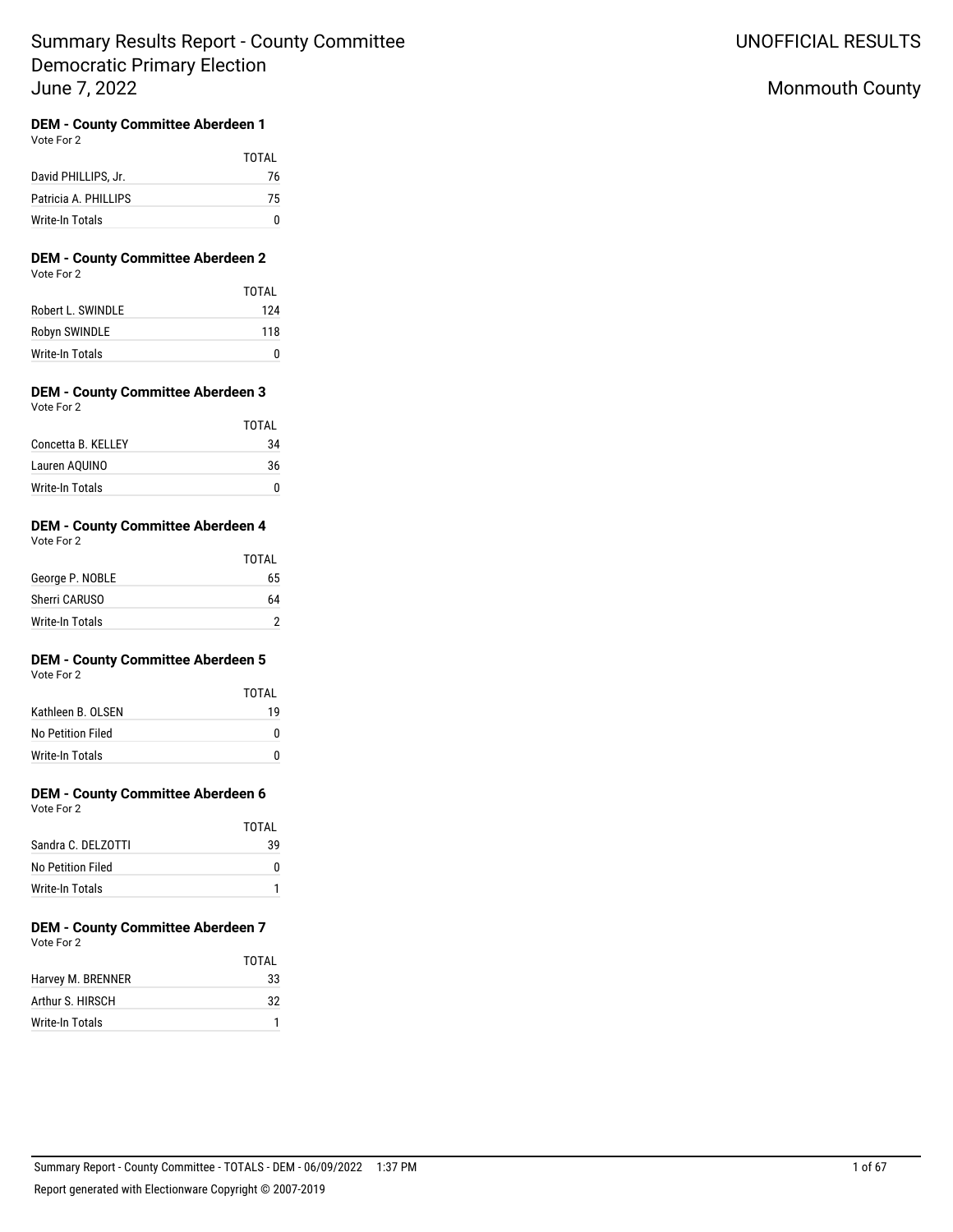UNOFFICIAL RESULTS

# Monmouth County

# **DEM - County Committee Aberdeen 8**

Vote For 2

|                   | TOTAI |
|-------------------|-------|
| Allison FRIEDMAN  | 67    |
| Gregory J. CANNON | 66    |
| Write-In Totals   | n     |

### **DEM - County Committee Aberdeen 9** Vote For 2

|                    | TOTAI |
|--------------------|-------|
| Joseph J. MARTUCCI | 55    |
| Lois A. FINN       | 58    |
| Write-In Totals    | n     |

### **DEM - County Committee Aberdeen 10** Vote For 2

|                  | <b>TOTAL</b> |
|------------------|--------------|
| Consetta ELLISON | 37           |
| James LAURO      | 37           |
| Write-In Totals  |              |

#### **DEM - County Committee Aberdeen 11** Vote For 2

|                      | TOTAI |
|----------------------|-------|
| William G. SHENTON   | 30    |
| Stacie DeCHRISTOPHER | 29    |
| Write-In Totals      | n     |

# **DEM - County Committee Aberdeen 12**

|                  | TOTAI |
|------------------|-------|
| Robert SANDI FR  | 61    |
| Suzanna VREELAND | 59    |
| Write-In Totals  |       |

# **DEM - County Committee Aberdeen 13**

|                        | TOTAI |
|------------------------|-------|
| <b>Fred TAGLIARINI</b> | 51    |
| Allison McLEOD         | 50    |
| Write-In Totals        |       |

#### **DEM - County Committee Allenhurst 1** Vote For 2

|                    | TOTAI |
|--------------------|-------|
| Gabriella P. YOSCA | 12    |
| No Petition Filed  |       |
| Write-In Totals    |       |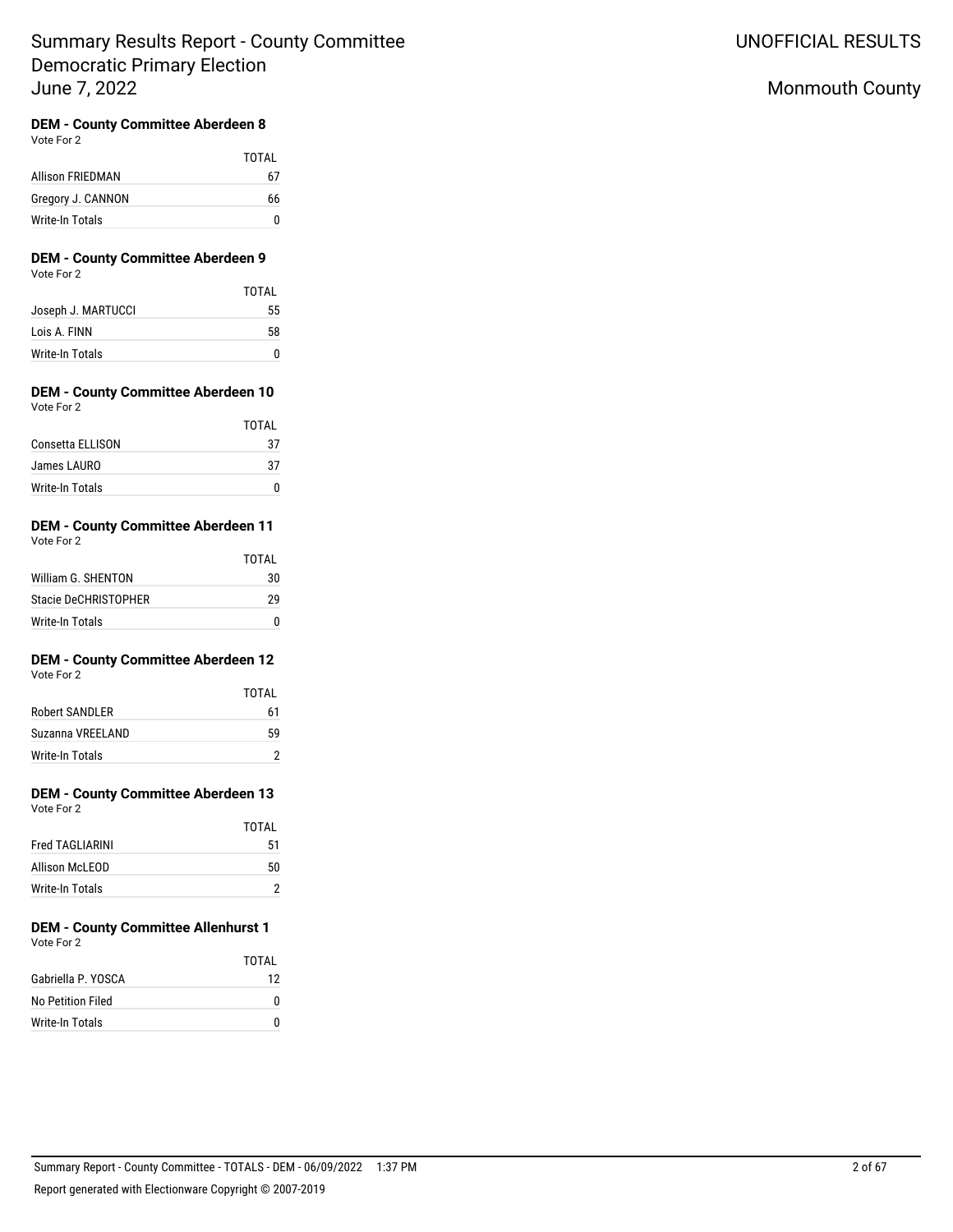# Monmouth County

# **DEM - County Committee Allentown 1**

Vote For 2

|                   | TOTAI |
|-------------------|-------|
| No Petition Filed |       |
| No Petition Filed |       |
| Write-In Totals   |       |

### **DEM - County Committee Allentown 2** Vote For 2

|                   | TOTAI |
|-------------------|-------|
| No Petition Filed |       |
| No Petition Filed |       |
| Write-In Totals   | 5     |

## **DEM - County Committee Asbury Park 1** Vote For 2

|                     | TOTAI |
|---------------------|-------|
| Darryl HAMMARY      | 68    |
| <b>Anthony REMY</b> | 65    |
| Write-In Totals     |       |

#### **DEM - County Committee Asbury Park 2** Vote For 2

| $\cdots$        |       |
|-----------------|-------|
|                 | TOTAI |
| Gertrude SYPHAX | 62    |
| David NESTOR    | 60    |
| Write-In Totals | n     |

#### **DEM - County Committee Asbury Park 3** Vote For 2

|                       | TOTAI |
|-----------------------|-------|
| Daniel A. HARRIS, III | 44    |
| Diane L. SHELTON      | 45    |
| Write-In Totals       |       |

#### **DEM - County Committee Asbury Park 4** Vote For 2

| VULCIUI <i>L</i>         |       |
|--------------------------|-------|
|                          | TOTAL |
| <b>Vincent MARTINO</b>   | 106   |
| <b>B. Yvonne CLAYTON</b> | 110   |
| Write-In Totals          | n     |

### **DEM - County Committee Asbury Park 5** Vote For 2

|                       | TOTAI |
|-----------------------|-------|
| Calvin W. ANDERSON    | 69    |
| Angela AHBEZ-ANDERSON | 72    |
| Write-In Totals       |       |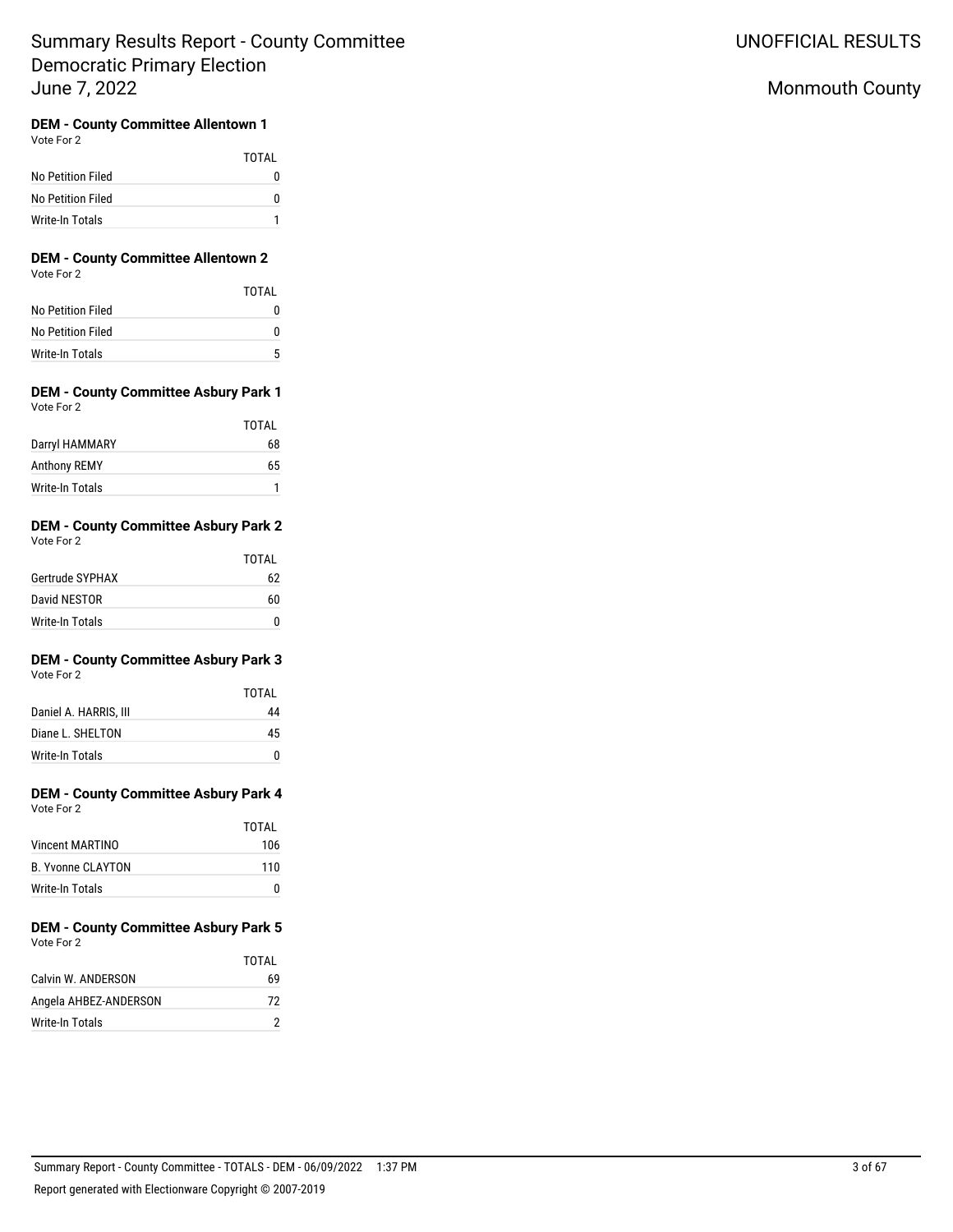UNOFFICIAL RESULTS

# Monmouth County

#### **DEM - County Committee Asbury Park 6** Vote For 2

|                  | TOTAL |
|------------------|-------|
| Diana PITTET     | 66    |
| Samia M. BAHSOUN | 65    |
| Write-In Totals  |       |

### **DEM - County Committee Asbury Park 7** Vote For 2

|                    | TOTAI |
|--------------------|-------|
| Daniel P. JACOBSON | 82    |
| John KAPLOW        | 86    |
| Write-In Totals    |       |

### **DEM - County Committee Asbury Park 8** Vote For 2

|                 | TOTAI |
|-----------------|-------|
| Lisa B. BOYER   | 56    |
| Kevin J. BARRON | 54    |
| Write-In Totals |       |

#### **DEM - County Committee Asbury Park 9** Vote For 2

| VUEUUL                 | TOTAL |
|------------------------|-------|
| John MOOR              | 70    |
| Jessie M. RICKS        | 67    |
| <b>Write-In Totals</b> |       |

# **DEM - County Committee Atlantic Highlands 1**

| TOTAI |
|-------|
| 57    |
| 57    |
|       |
|       |

#### **DEM - County Committee Atlantic Highlands 2** Vote For 2

|                  | <b>TOTAL</b> |
|------------------|--------------|
| Roy DELLOSSO     | 53           |
| Regina M. KEELEN | 51           |
| Write-In Totals  |              |

#### **DEM - County Committee Atlantic Highlands 3** Vote For 2

|                     | TOTAI |
|---------------------|-------|
| Linda PFNG-GROOTFRS | 31    |
| Rhonda C. LEGRICE   | 31    |
| Write-In Totals     | n     |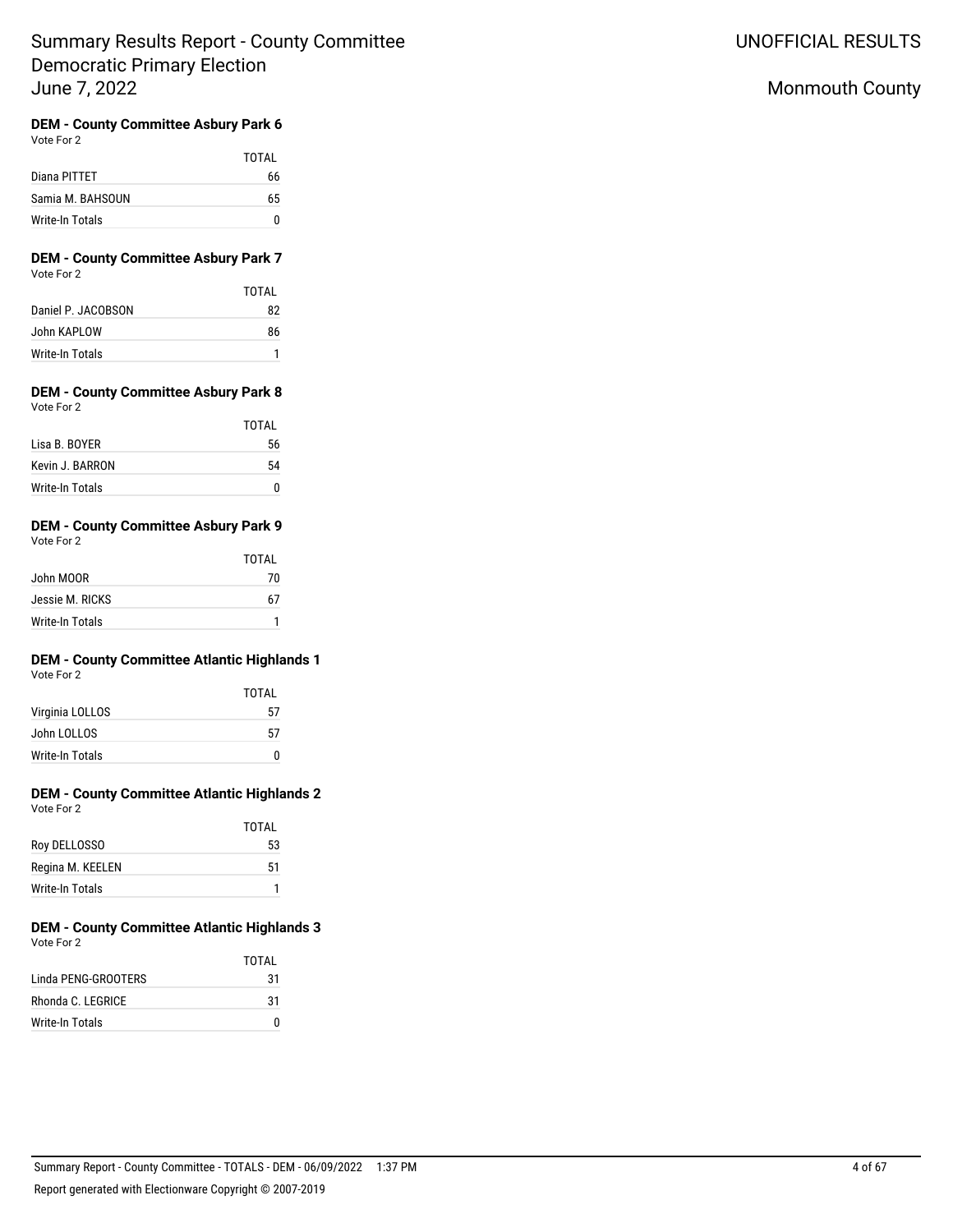**DEM - County Committee Atlantic Highlands 4**

Vote For 2

|                  | TOTAI |
|------------------|-------|
| Louise DONOGHUE  | 49    |
| Lesley D'ALMEIDA | 51    |
| Write-In Totals  | n     |

## **DEM - County Committee Avon 1**

Vote For 2

|                     | TOTAI |
|---------------------|-------|
| Patricia Q. SHEEHAN | 35    |
| Kay LiCAUSI         | 35    |
| Write-In Totals     | n     |

## **DEM - County Committee Avon 2**

| Vote For 2             |       |
|------------------------|-------|
|                        | TOTAL |
| Colleen CONNOLLY       | 33    |
| No Petition Filed      | N     |
| <b>Write-In Totals</b> |       |

## **DEM - County Committee Belmar 1**

Vote For 2

|                      | TOTAI |
|----------------------|-------|
| Laura E. MATOS       | 46    |
| Ellen M. DOMAN-RAMEY | 46    |
| Write-In Totals      | n     |

## **DEM - County Committee Belmar 2**

Vote For 2

|                 | TOTAI |
|-----------------|-------|
| Donna FALK      | 54    |
| Caitlin DONOVAN | 53    |
| Write-In Totals | n     |

## **DEM - County Committee Belmar 3**

Vote For 2

|                     | TOTAI |
|---------------------|-------|
| <b>Cheryl RUSSO</b> | 57    |
| Michael CASSERI Y   | 61    |
| Write-In Totals     |       |

#### **DEM - County Committee Belmar 4** Vote For 2

|                     | TOTAI |
|---------------------|-------|
| JoAnne DeBENEDICTIS | 60    |
| No Petition Filed   | o     |
| Write-In Totals     |       |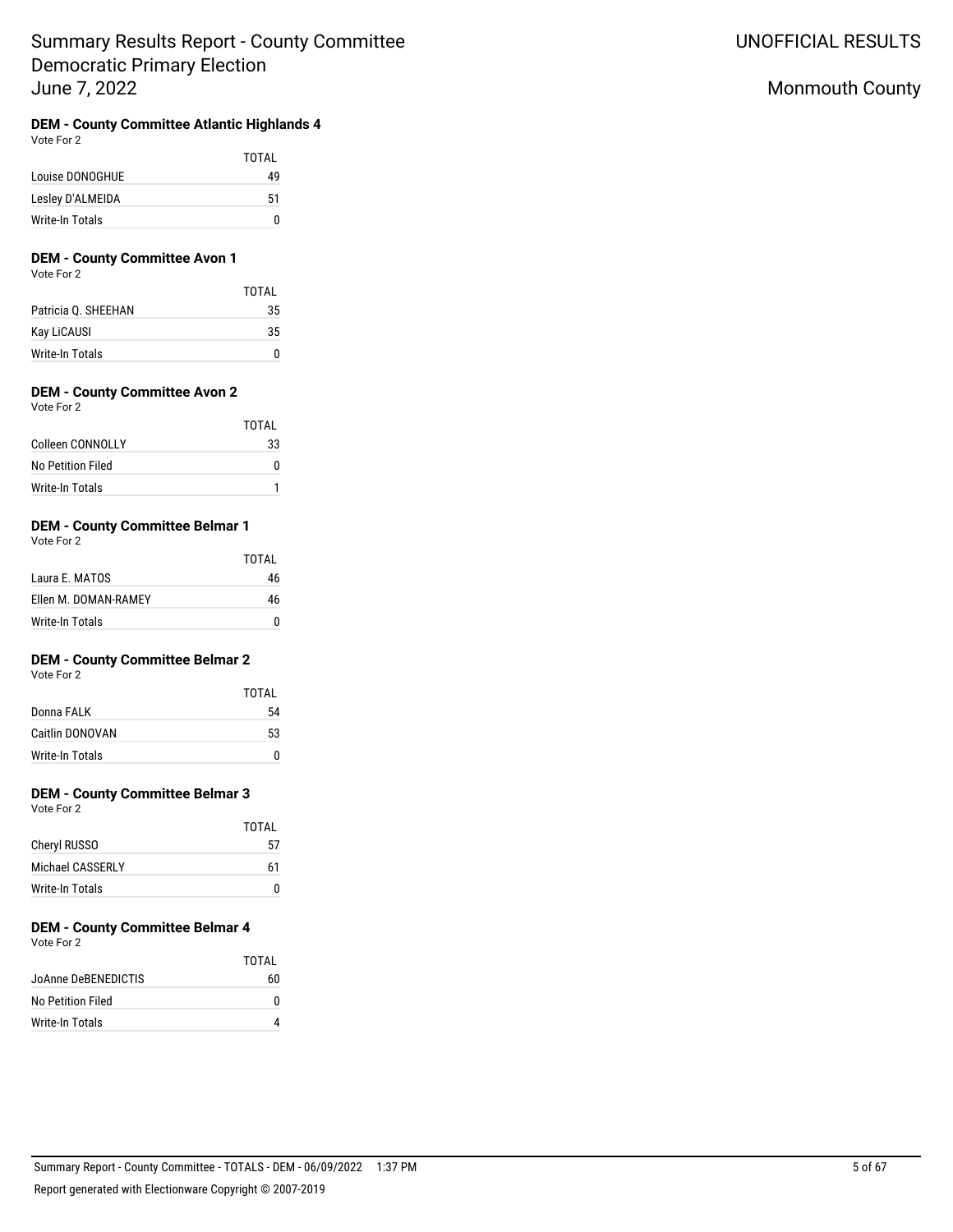## **DEM - County Committee Belmar 5**

Vote For 2

|                    | TOTAI |
|--------------------|-------|
| Matthew J. DOHERTY | 35    |
| Karen CAREW        | 37    |
| Write-In Totals    | n     |

### **DEM - County Committee Bradley Beach 1** Vote For 2

|                       | TOTAI |
|-----------------------|-------|
| Robyn FLIPSE          | 38    |
| <b>Robert STANLEY</b> | 38    |
| Write-In Totals       | n     |

### **DEM - County Committee Bradley Beach 2** Vote For 2

|                      | TOTAI |
|----------------------|-------|
| John WEBER           | 28    |
| <b>Dwight GERDES</b> | 28    |
| Write-In Totals      |       |

#### **DEM - County Committee Bradley Beach 3** Vote For 2

| VULCIUI A              |       |
|------------------------|-------|
|                        | TOTAL |
| <b>Rosemary VENTER</b> | 36    |
| Norman GOLDFARB        | 36    |
| Write-In Totals        |       |

# **DEM - County Committee Bradley Beach 4**

Vote For 2

|                  | TOTAI |
|------------------|-------|
| Rona PARKER      | 39    |
| Stephen LOZOWICK | 39    |
| Write-In Totals  | n     |

## **DEM - County Committee Brielle 1**

Vote For 2

|                   | TOTAL |
|-------------------|-------|
| No Petition Filed |       |
| No Petition Filed | n     |
| Write-In Totals   | 5     |

# **DEM - County Committee Brielle 2**

Vote For 2

|                   | TOTAL |
|-------------------|-------|
| Carly IMMEN       | 29    |
| No Petition Filed | n     |
| Write-In Totals   |       |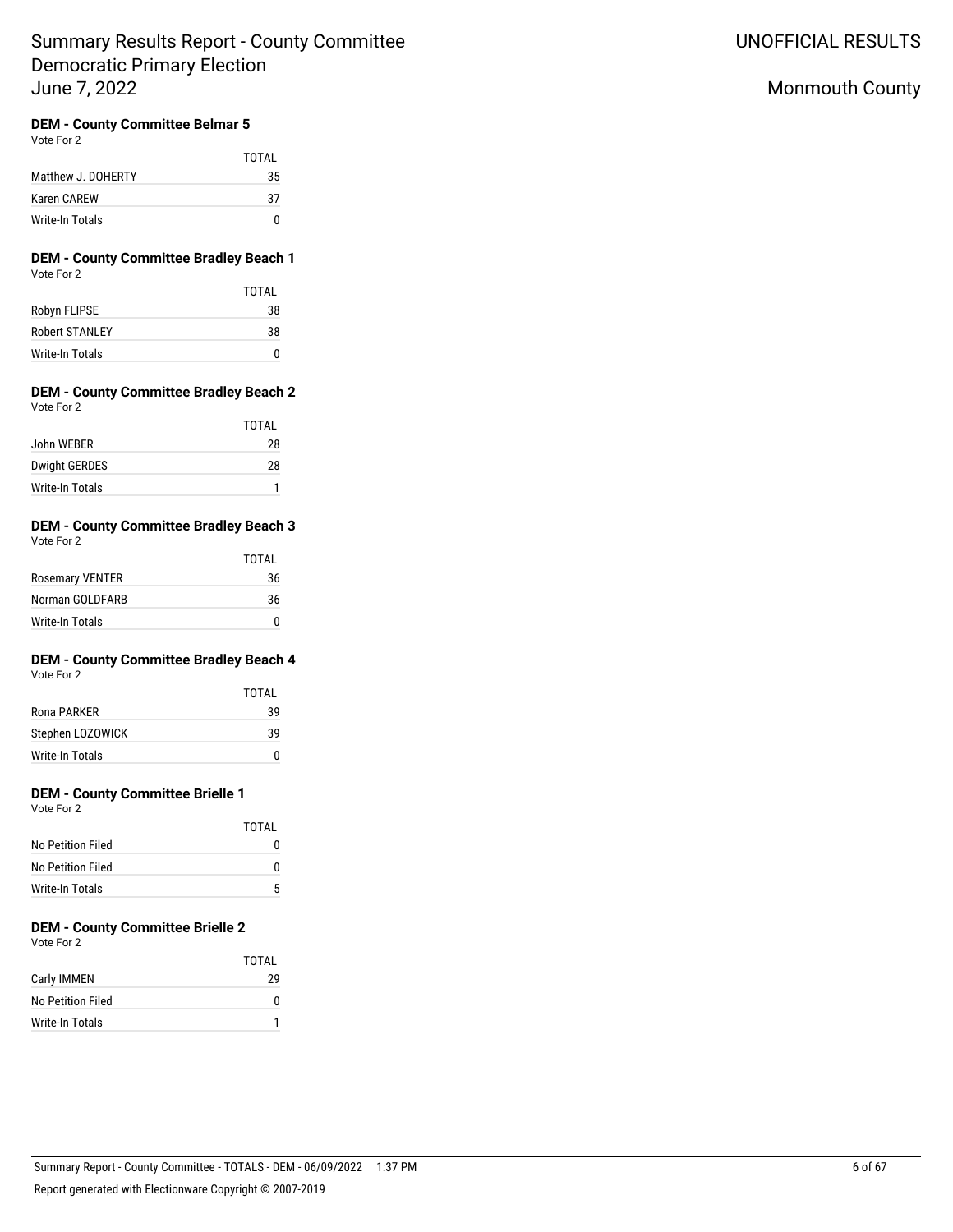## **DEM - County Committee Brielle 3**

Vote For 2

|                       | TOTAL |
|-----------------------|-------|
| Kevin STARKEY         | 32    |
| <b>Sharon STARKEY</b> | 32    |
| Write-In Totals       | n     |

### **DEM - County Committee Colts Neck 1** Vote For 2

|                      | TOTAL |
|----------------------|-------|
| Christopher D. ADAMS | 17    |
| No Petition Filed    |       |
| Write-In Totals      |       |

#### **DEM - County Committee Colts Neck 2** Vote For 2

|                     | TOTAL        |
|---------------------|--------------|
| <b>Bruce RODMAN</b> | 26           |
| No Petition Filed   | $\mathbf{I}$ |
| Write-In Totals     | n            |

#### **DEM - County Committee Colts Neck 3** Vote For 2

| $\cdots$               |              |
|------------------------|--------------|
|                        | <b>TOTAL</b> |
| Alison DeNOIA          | 18           |
| <b>Matthew JENKINS</b> | 17           |
| Write-In Totals        |              |

# **DEM - County Committee Colts Neck 4**

Vote For 2

|                   | TOTAI |
|-------------------|-------|
| Jennifer SHERROD  |       |
| No Petition Filed |       |
| Write-In Totals   |       |

# **DEM - County Committee Colts Neck 5**

Vote For 2

|                 | TOTAI |
|-----------------|-------|
| I iliAnn PARAS  | 24    |
| Peter C. PARAS  | 24    |
| Write-In Totals |       |

#### **DEM - County Committee Colts Neck 6** Vote For 2

|                 | TOTAI |
|-----------------|-------|
| Krishnan GOPAI  | 33    |
| Indu GOPAL      | 33    |
| Write-In Totals |       |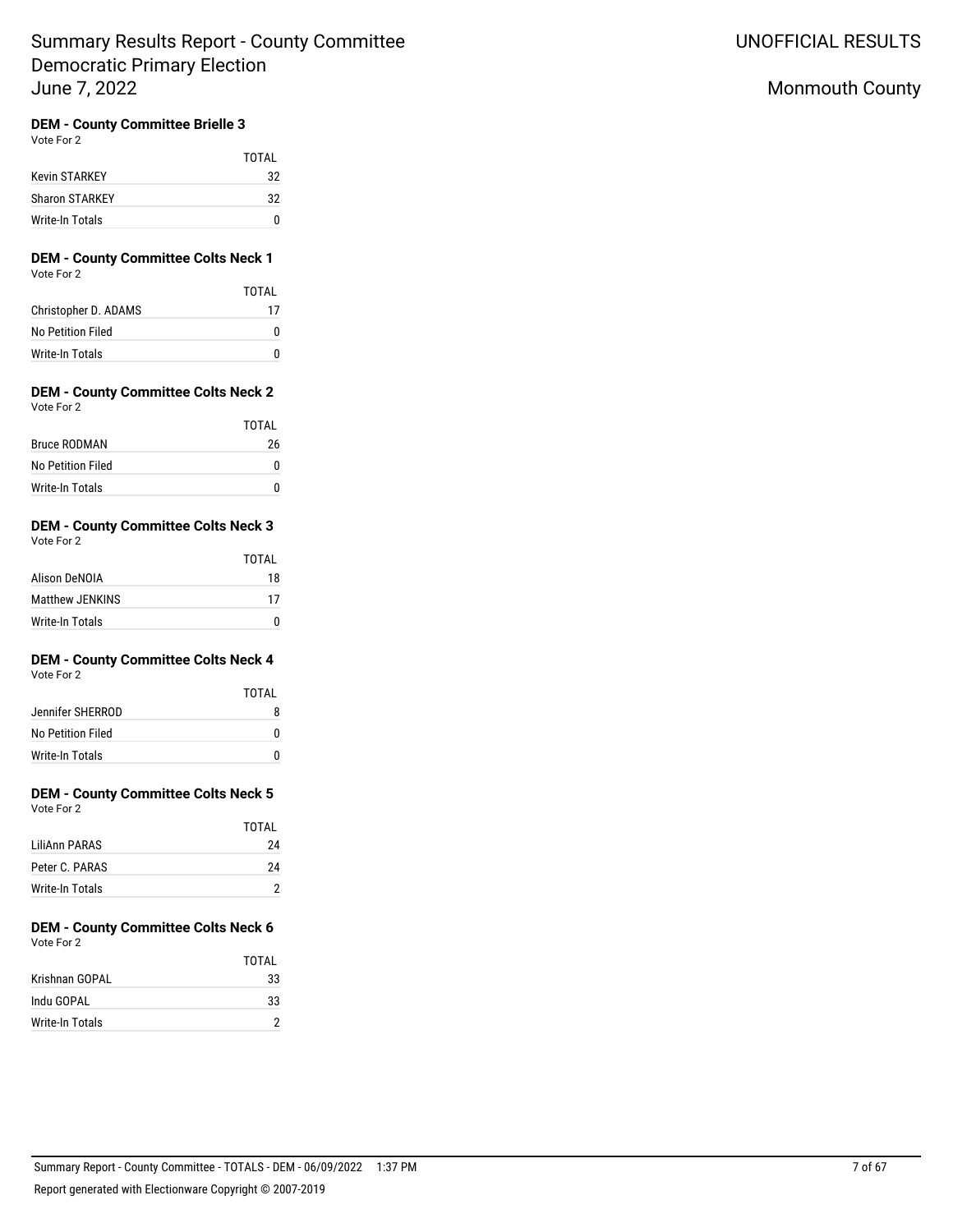# Monmouth County

# **DEM - County Committee Colts Neck 7**

| Vote For 2 |  |
|------------|--|
|            |  |

|                   | TOTAI |
|-------------------|-------|
| No Petition Filed | o     |
| No Petition Filed | o     |
| Write-In Totals   | n     |

### **DEM - County Committee Colts Neck 8** Vote For 2

|                   | TOTAL |
|-------------------|-------|
| No Petition Filed |       |
| No Petition Filed |       |
| Write-In Totals   |       |

## **DEM - County Committee Deal 1**

|                   | TOTAI |
|-------------------|-------|
| No Petition Filed |       |
| No Petition Filed |       |
| Write-In Totals   |       |

## **DEM - County Committee Eatontown 1**

| Vote For 2       |       |
|------------------|-------|
|                  | TOTAL |
| Anthony HUFNAGEL | 45    |
| Mariel HUFNAGEL  | 46    |
| AI BAGINSKY      | 40    |
| Donna BAGINSKY   | 43    |
| Write-In Totals  |       |

## **DEM - County Committee Eatontown 2** Vote For 2

|                 | TOTAI |
|-----------------|-------|
| Cordelia GOLDEN | 51    |
| Jessica BUCK    | 68    |
| Sara BRESLOW    | 37    |
| Write-In Totals |       |

# **DEM - County Committee Eatontown 3**

| Vote For 2             |       |
|------------------------|-------|
|                        | TOTAI |
| Diane MEI ODY          | 102   |
| Thomasine HAMMFD-OWFNS | 110   |
| <b>Edward DLUGOSZ</b>  | 24    |

## **DEM - County Committee Eatontown 4** Vote For 2

Write-In Totals 0

|                   | TOTAI |
|-------------------|-------|
| Danielle M. JONES | 84    |
| Judith BRETZGER   | 76    |
| Write-In Totals   |       |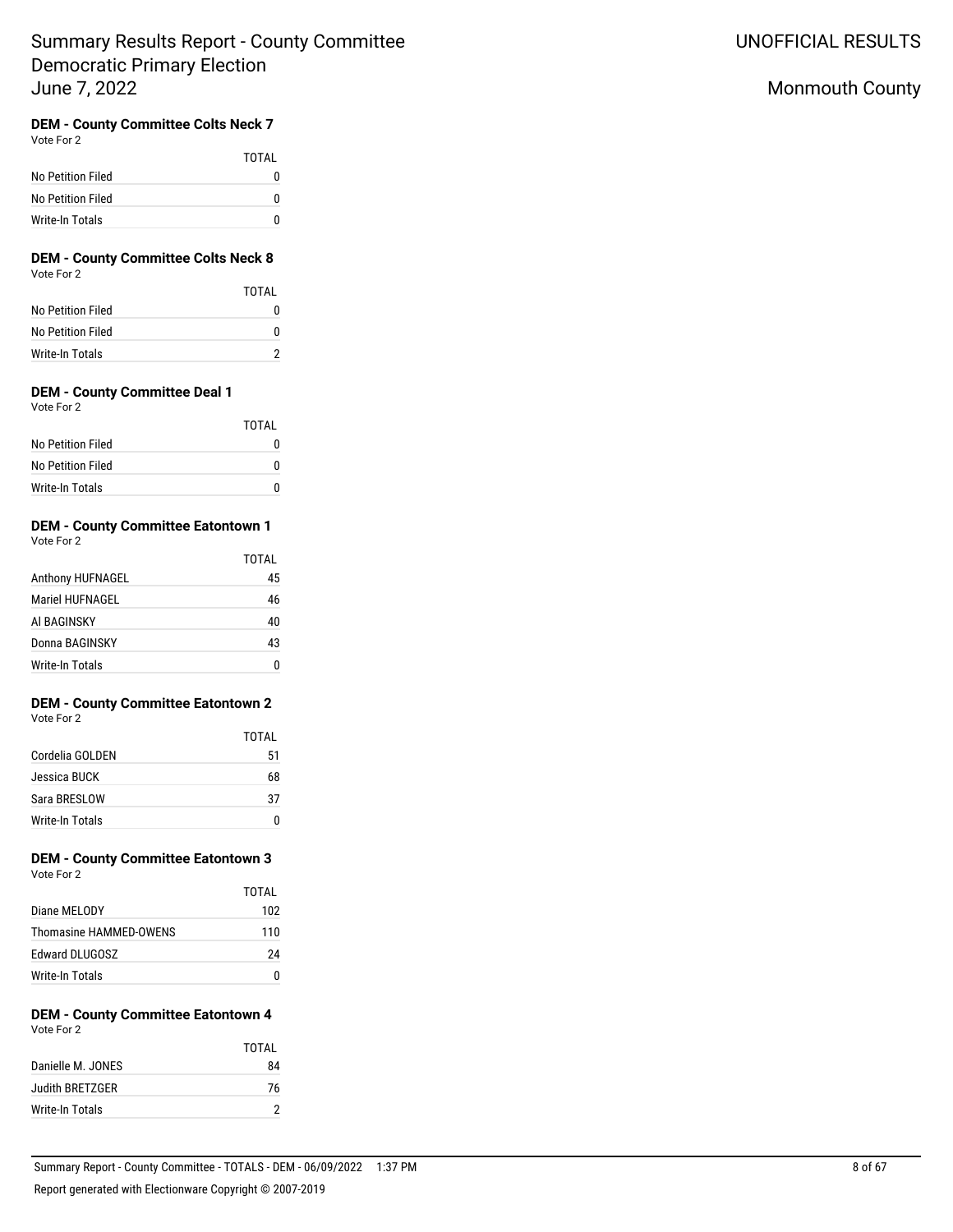# Monmouth County

#### **DEM - County Committee Eatontown 5**  $\overline{2}$

| Vote For | ÷. |
|----------|----|
|          |    |

|                      | TOTAI |
|----------------------|-------|
| <b>Gary CUMMINGS</b> | 68    |
| Andrea Kim CUMMINGS  | 64    |
| Ramona McNFFS        | 32    |
| Tonya RIVERA         | 37    |
| Write-In Totals      |       |

# **DEM - County Committee Eatontown 6**

| Vote For 2         |       |
|--------------------|-------|
|                    | TOTAL |
| Alan KOSENE        | 40    |
| Barbara SCHENECKER | 36    |
| Write-In Totals    |       |

#### **DEM - County Committee Eatontown 7** Vote For 2

|                 | TOTAL |
|-----------------|-------|
| Janice KROPOSKY | 61    |
| Dee A. SLATTERY | 61    |
| Write-In Totals | 2     |

#### **DEM - County Committee Eatontown 8** Vote For 2

|                 | <b>TOTAL</b> |
|-----------------|--------------|
| Virginia EAST   | 35           |
| <b>Ken EAST</b> | 37           |
| Angela BRUNELLI | 19           |
| Write-In Totals |              |

#### **DEM - County Committee Eatontown 9** Vote For 2

|                         | <b>TOTAL</b> |
|-------------------------|--------------|
| <b>Christine DUGGAN</b> | 51           |
| Evelyn A. GUERRA        | 50           |
| Write-In Totals         | n            |

## **DEM - County Committee Englishtown 1** Vote For 2

|                 | TOTAI |
|-----------------|-------|
| Arun SWAMI      | 21    |
| Subashini SWAMI | 22    |
| Write-In Totals |       |

#### **DEM - County Committee Fair Haven 1** Vote For 2

|                  | TOTAI |
|------------------|-------|
| Susan L. O'BRIEN | 34    |
| Mark ROTHENBERG  | 34    |
| Write-In Totals  | n     |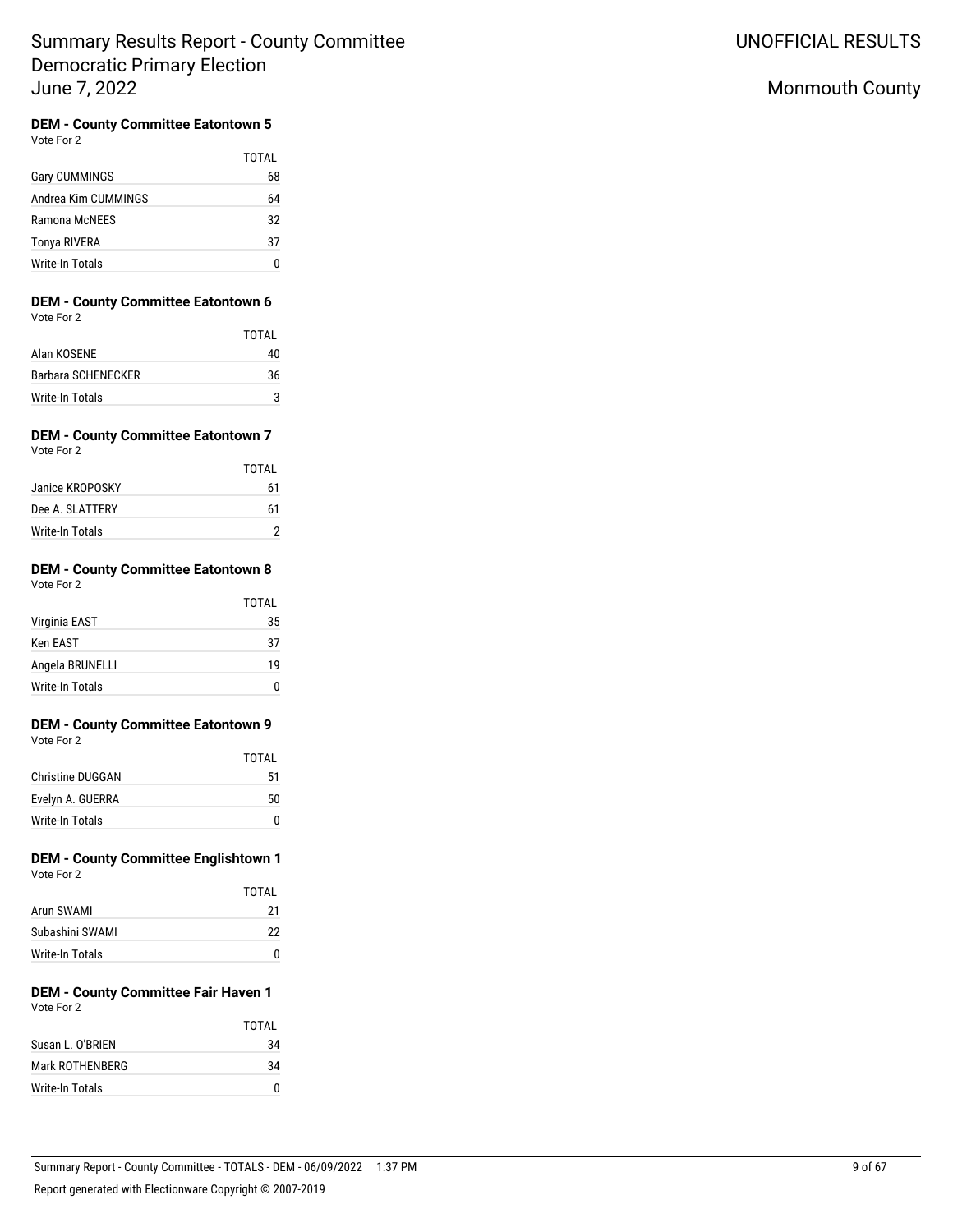# Monmouth County

# **DEM - County Committee Fair Haven 2**

| Vote For 2 |  |
|------------|--|
|            |  |

|                       | TOTAI |
|-----------------------|-------|
| <b>JoAnn VINCENT</b>  | 41    |
| Robert GASPERINI. Jr. | 41    |
| Write-In Totals       | O     |

### **DEM - County Committee Fair Haven 3** Vote For 2

|                   | TOTAI |
|-------------------|-------|
| No Petition Filed | 0     |
| No Petition Filed | O     |
| Write-In Totals   | O     |

### **DEM - County Committee Fair Haven 4** Vote For 2

|                   | TOTAI |
|-------------------|-------|
| Jessica ADLER     | 43    |
| Shervyn Von HOERL | 45    |
| Write-In Totals   |       |

#### **DEM - County Committee Fair Haven 5** Vote For 2

| $\mathbf{v}$ with $\mathbf{v}$ |       |
|--------------------------------|-------|
|                                | TOTAL |
| Kristina R. NASH               | 46    |
| Jessica PATEL                  | 44    |
| Write-In Totals                | n     |

# **DEM - County Committee Fair Haven 6**

Vote For 2

|                 | TOTAI |
|-----------------|-------|
| Michal DiMICFLI | 82    |
| Paul FERGUSON   | 82    |
| Write-In Totals |       |

# **DEM - County Committee Farmingdale 1**

| Vote For 2 |  |
|------------|--|
|            |  |

|                   | TOTAL |
|-------------------|-------|
| No Petition Filed |       |
| No Petition Filed | n     |
| Write-In Totals   |       |

## **DEM - County Committee Freehold Borough 1** Vote For 2

|                       | TOTAI |
|-----------------------|-------|
| Roger KANE            | 24    |
| Wanda RICHARDS-CLARKE | 24    |
| Write-In Totals       | U     |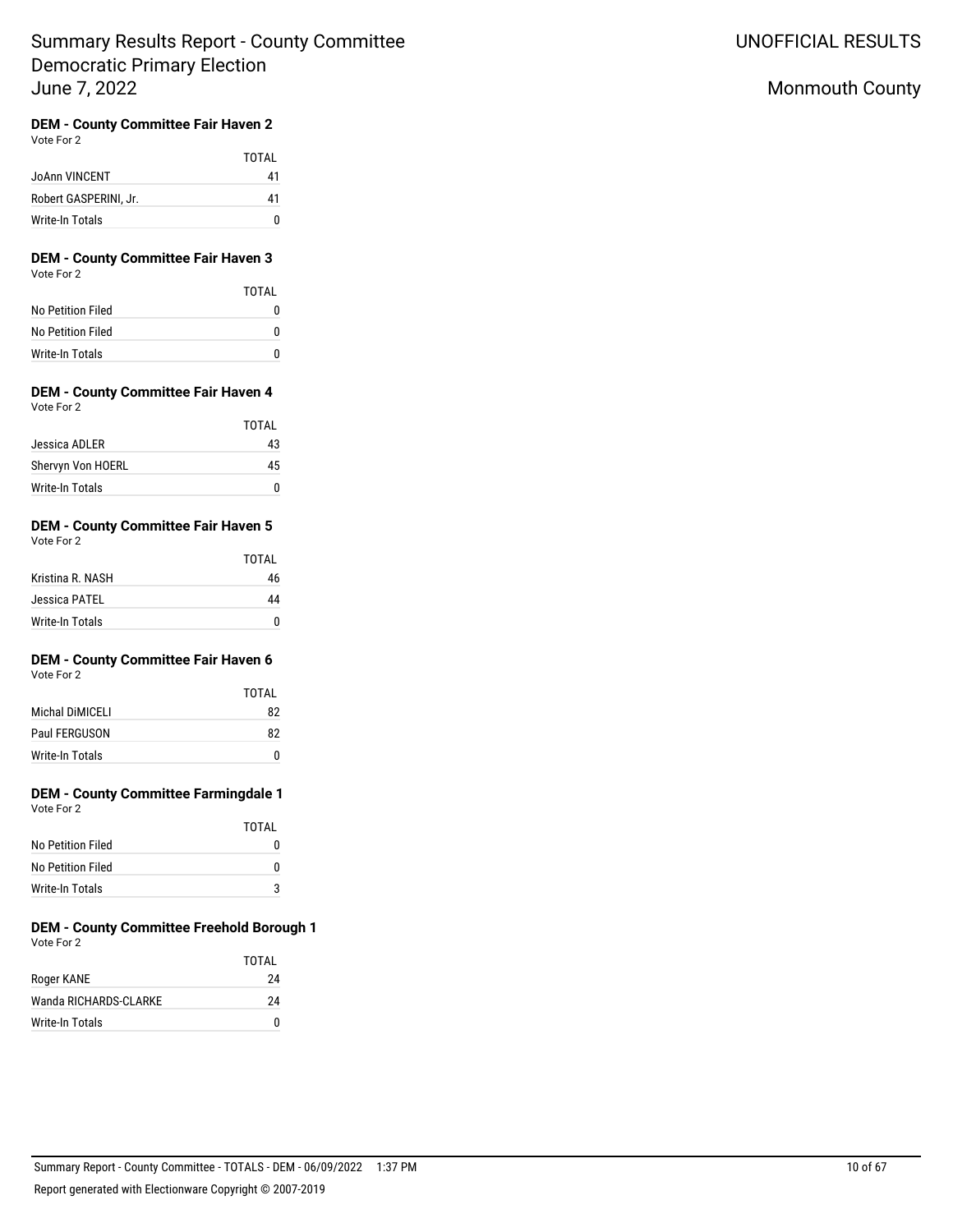UNOFFICIAL RESULTS

# Monmouth County

#### **DEM - County Committee Freehold Borough 2** Vote For 2

| $\cdots$           |       |
|--------------------|-------|
|                    | TOTAL |
| Ellen KANE         | 51    |
| Joseph SANTONACITA | 50    |
| Write-In Totals    | n     |

### **DEM - County Committee Freehold Borough 3** Vote For 2

|                        | TOTAI |
|------------------------|-------|
| Sharon C. SHUTZER      | 35    |
| Diane VISTEIN          | 34    |
| <b>Write-In Totals</b> | U     |

### **DEM - County Committee Freehold Borough 4** Vote For 2

|                     | TOTAI |
|---------------------|-------|
| Michael WII SON     | 44    |
| Jeffrey J. FRIEDMAN | 42    |
| Write-In Totals     |       |

#### **DEM - County Committee Freehold Borough 5** Vote For 2

| vuue Fuiz          |       |
|--------------------|-------|
|                    | TOTAL |
| Kimberly J. WRIGHT | 57    |
| <b>Tomi CARTER</b> | 55    |
| Write-In Totals    | n     |

# **DEM - County Committee Freehold Borough 6**

|                     | TOTAI |
|---------------------|-------|
| Michael WII DERMUTH | 50    |
| Lynn REICH          | 50    |
| Write-In Totals     | n     |

#### **DEM - County Committee Freehold Borough 7** Vote For 2

|                   | TOTAL |
|-------------------|-------|
| Audrey EVANS      | 38    |
| No Petition Filed | n     |
| Write-In Totals   | n     |

## **DEM - County Committee Freehold Township 1** Vote For 2

|                   | TOTAL |
|-------------------|-------|
| No Petition Filed | 0     |
| No Petition Filed | n     |
| Write-In Totals   | n     |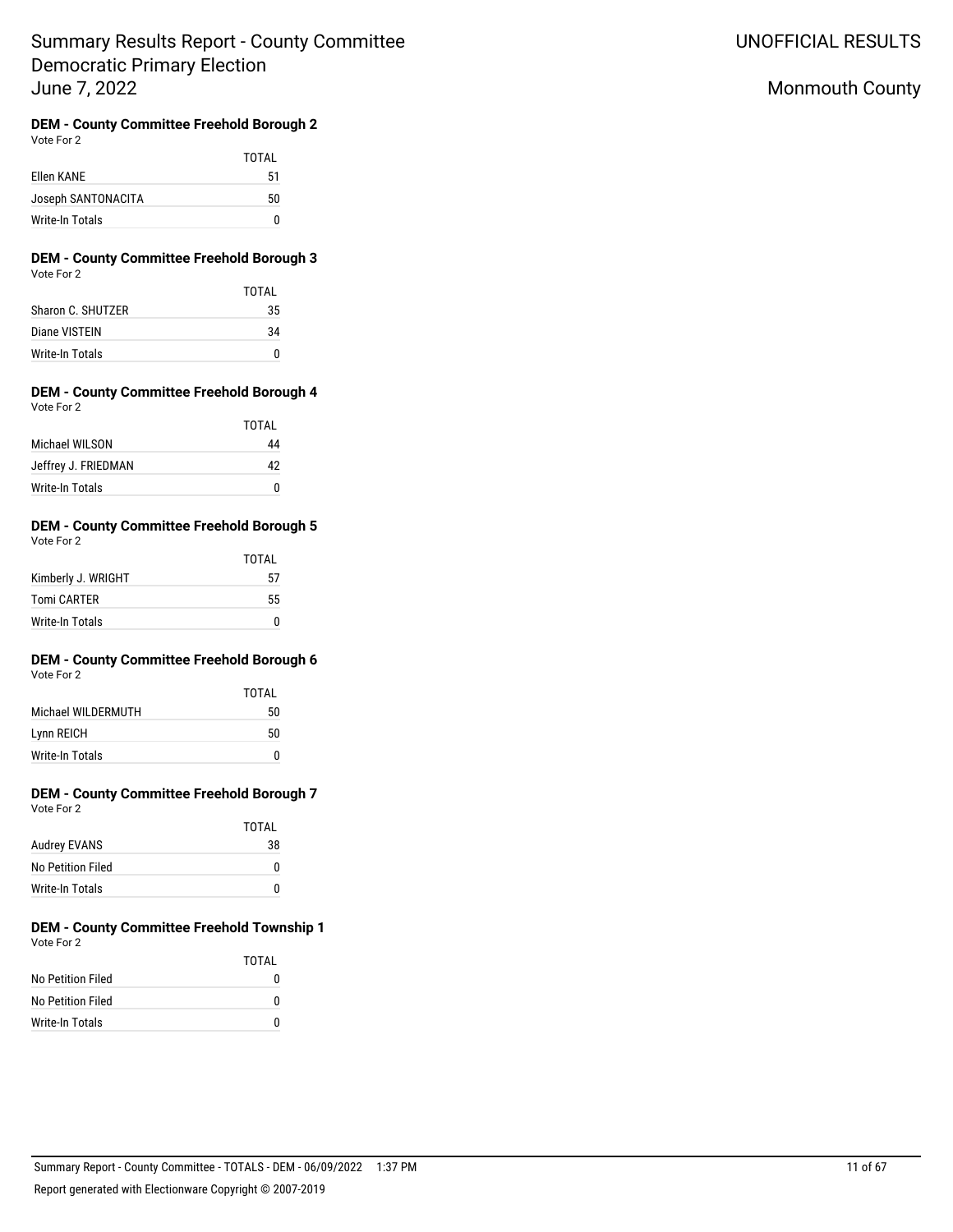UNOFFICIAL RESULTS

# Monmouth County

#### **DEM - County Committee Freehold Township 2** Vote For 2

|                    | TOTAL |
|--------------------|-------|
| Susan S. HUGHES    | 58    |
| <b>Wendy SABIN</b> | 59    |
| Write-In Totals    | N     |

### **DEM - County Committee Freehold Township 3** Vote For 2

|                        | TOTAI |
|------------------------|-------|
| Alexander WISIFNSKI    | 29    |
| Adele N. MEISTRICH     | 30    |
| <b>Write-In Totals</b> |       |

#### **DEM - County Committee Freehold Township 4** Vote For 2

|                   | TOTAI |
|-------------------|-------|
| No Petition Filed | 0     |
| No Petition Filed | U     |
| Write-In Totals   | O     |

## **DEM - County Committee Freehold Township 5**

| Vote For 2 |  |  |
|------------|--|--|
|            |  |  |

|                   | TOTAI |
|-------------------|-------|
| Kathleen VALLEE   | 38    |
| No Petition Filed | 0     |
| Write-In Totals   | n     |

# **DEM - County Committee Freehold Township 6**

| Vote For 2 |  |
|------------|--|
|------------|--|

|                        | TOTAI |
|------------------------|-------|
| Doris LIN              | 29    |
| No Petition Filed      | n     |
| <b>Write-In Totals</b> | າ     |

## **DEM - County Committee Freehold Township 7** Vote For 2

|                   | TOTAI |
|-------------------|-------|
| No Petition Filed | o     |
| No Petition Filed | n     |
| Write-In Totals   |       |

#### **DEM - County Committee Freehold Township 8** Vote For 2

|                   | TOTAL |
|-------------------|-------|
| Dolores Y. WILSON | 26    |
| No Petition Filed | n     |
| Write-In Totals   | n     |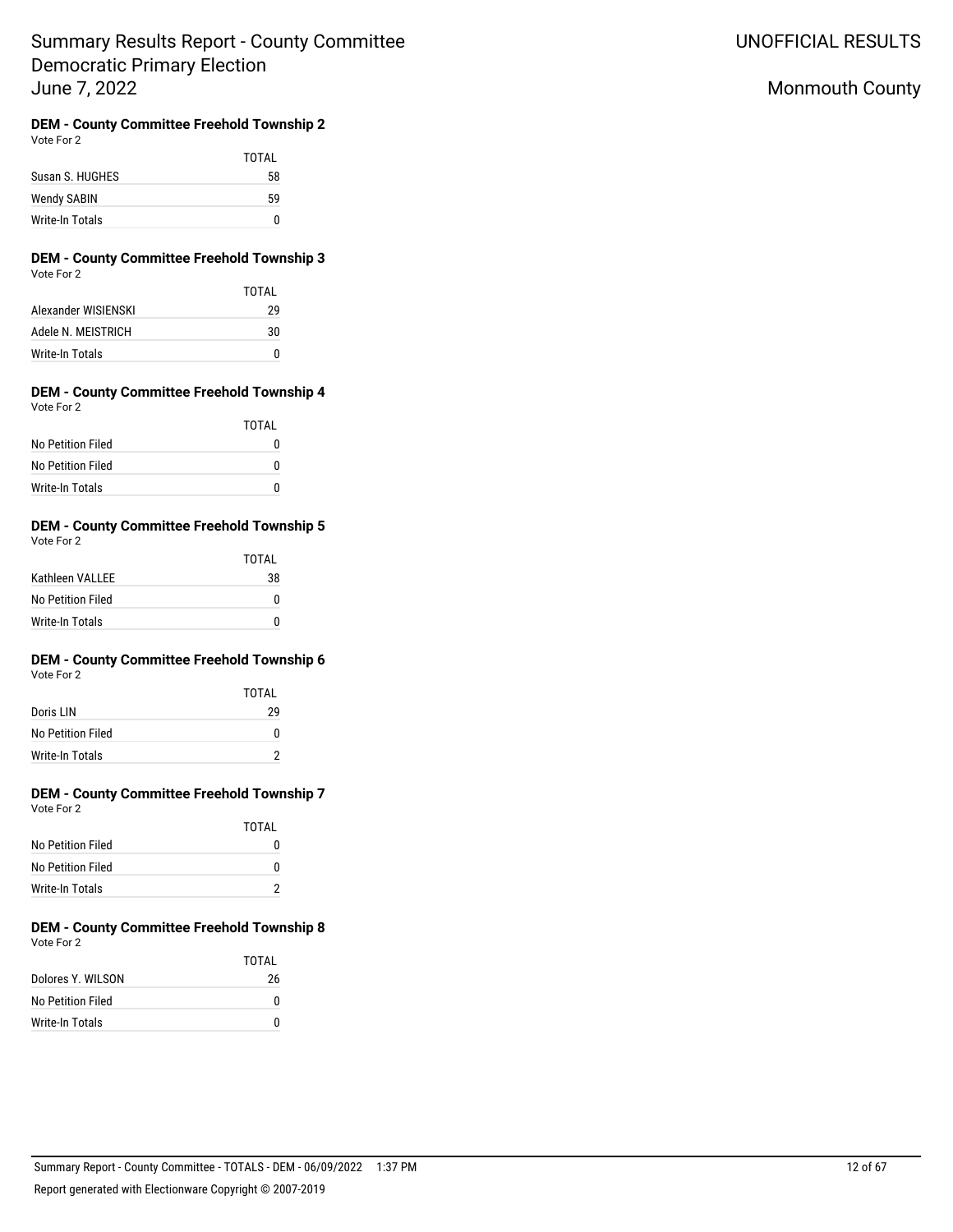UNOFFICIAL RESULTS

# Monmouth County

# **DEM - County Committee Freehold Township 9**

|  | Vote For 2 |  |
|--|------------|--|
|--|------------|--|

TOTAL No Petition Filed 0 No Petition Filed 0 Write-In Totals 2

## **DEM - County Committee Freehold Township 10** Vote For 2

|                   | TOTAI |
|-------------------|-------|
| No Petition Filed | 0     |
| No Petition Filed | 0     |
| Write-In Totals   | 0     |

#### **DEM - County Committee Freehold Township 11** Vote For 2

|                   | TOTAI |
|-------------------|-------|
| No Petition Filed | O     |
| No Petition Filed | U     |
| Write-In Totals   | n     |

## **DEM - County Committee Freehold Township 12**

| Vote For 2 |  |
|------------|--|
|------------|--|

|                   | TOTAI |
|-------------------|-------|
| No Petition Filed | O     |
| No Petition Filed | n     |
| Write-In Totals   | 12    |

# **DEM - County Committee Freehold Township 13**

Vote For 2

|                     | TOTAI |
|---------------------|-------|
| Margaret S. BEEKMAN | 36    |
| No Petition Filed   | n     |
| Write-In Totals     |       |

## **DEM - County Committee Freehold Township 14** Vote For 2

|                    | TOTAI |
|--------------------|-------|
| Haven L. FRANKLIN  | 26    |
| Deborah TURI-SMITH | 27    |
| Write-In Totals    | U     |

#### **DEM - County Committee Freehold Township 15** Vote For 2

|                   | TOTAI |
|-------------------|-------|
| No Petition Filed | 0     |
| No Petition Filed | 0     |
| Write-In Totals   |       |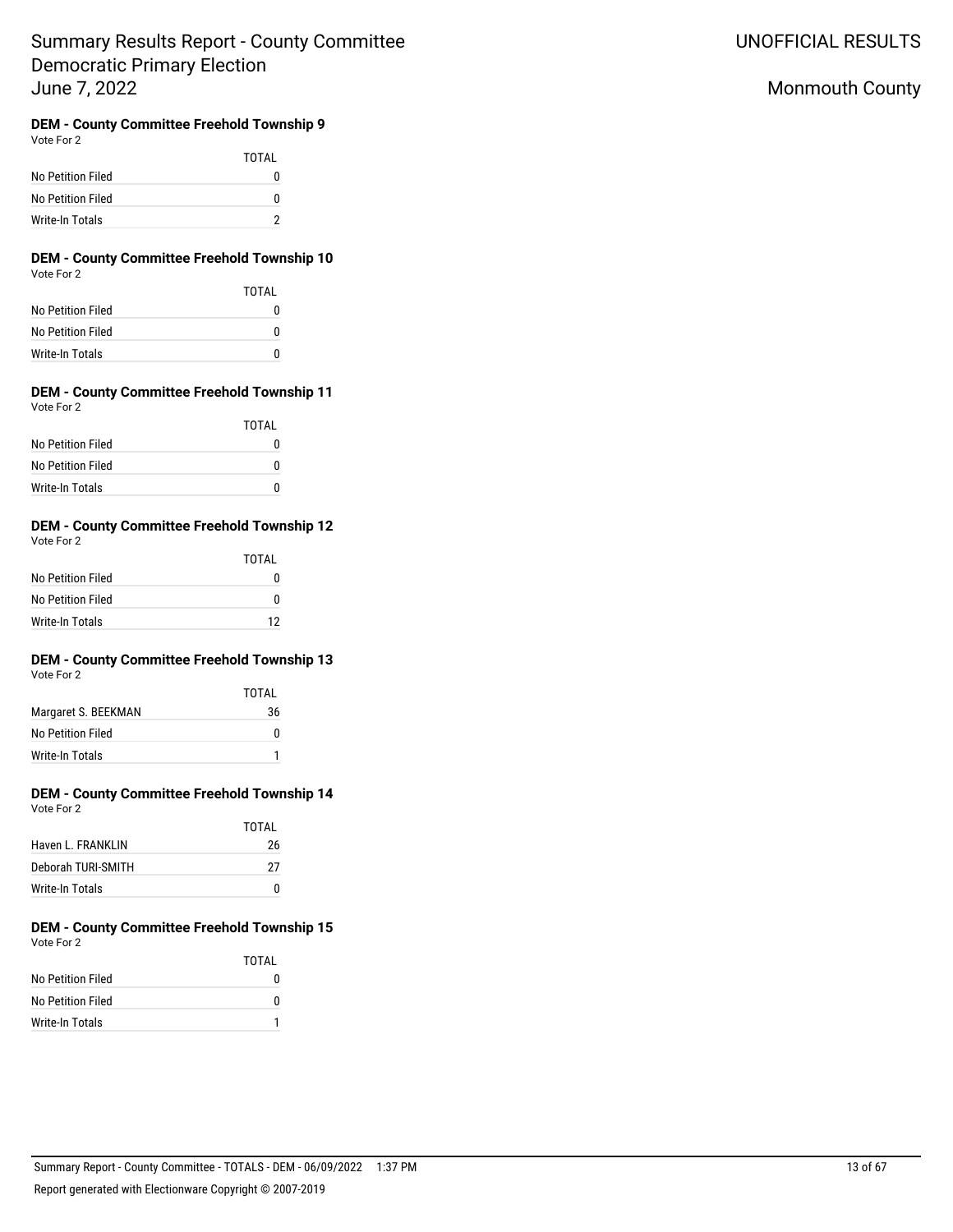UNOFFICIAL RESULTS

# Monmouth County

# **DEM - County Committee Freehold Township 16**

|                   | TOTAI |
|-------------------|-------|
| No Petition Filed | n     |
| No Petition Filed | 0     |
| Write-In Totals   | n     |

## **DEM - County Committee Freehold Township 17** Vote For 2

|                   | TOTAI |
|-------------------|-------|
| No Petition Filed | O     |
| No Petition Filed | o     |
| Write-In Totals   | っ     |

#### **DEM - County Committee Freehold Township 18** Vote For 2

|                   | TOTAI |
|-------------------|-------|
| No Petition Filed | O     |
| No Petition Filed | U     |
| Write-In Totals   |       |

## **DEM - County Committee Freehold Township 19**

| Vote For 2 |  |
|------------|--|
|            |  |

|                   | TOTAI |
|-------------------|-------|
| No Petition Filed | O     |
| No Petition Filed | n     |
| Write-In Totals   |       |

# **DEM - County Committee Freehold Township 20**

Vote For 2

|                   | TOTAI |
|-------------------|-------|
| No Petition Filed | O     |
| No Petition Filed | O     |
| Write-In Totals   | n     |

## **DEM - County Committee Freehold Township 21** Vote For 2

|                   | TOTAI |
|-------------------|-------|
| No Petition Filed | O     |
| No Petition Filed | O     |
| Write-In Totals   | O     |

#### **DEM - County Committee Freehold Township 22** Vote For 2

|                   | TOTAI |
|-------------------|-------|
| No Petition Filed | 0     |
| No Petition Filed | 0     |
| Write-In Totals   | n     |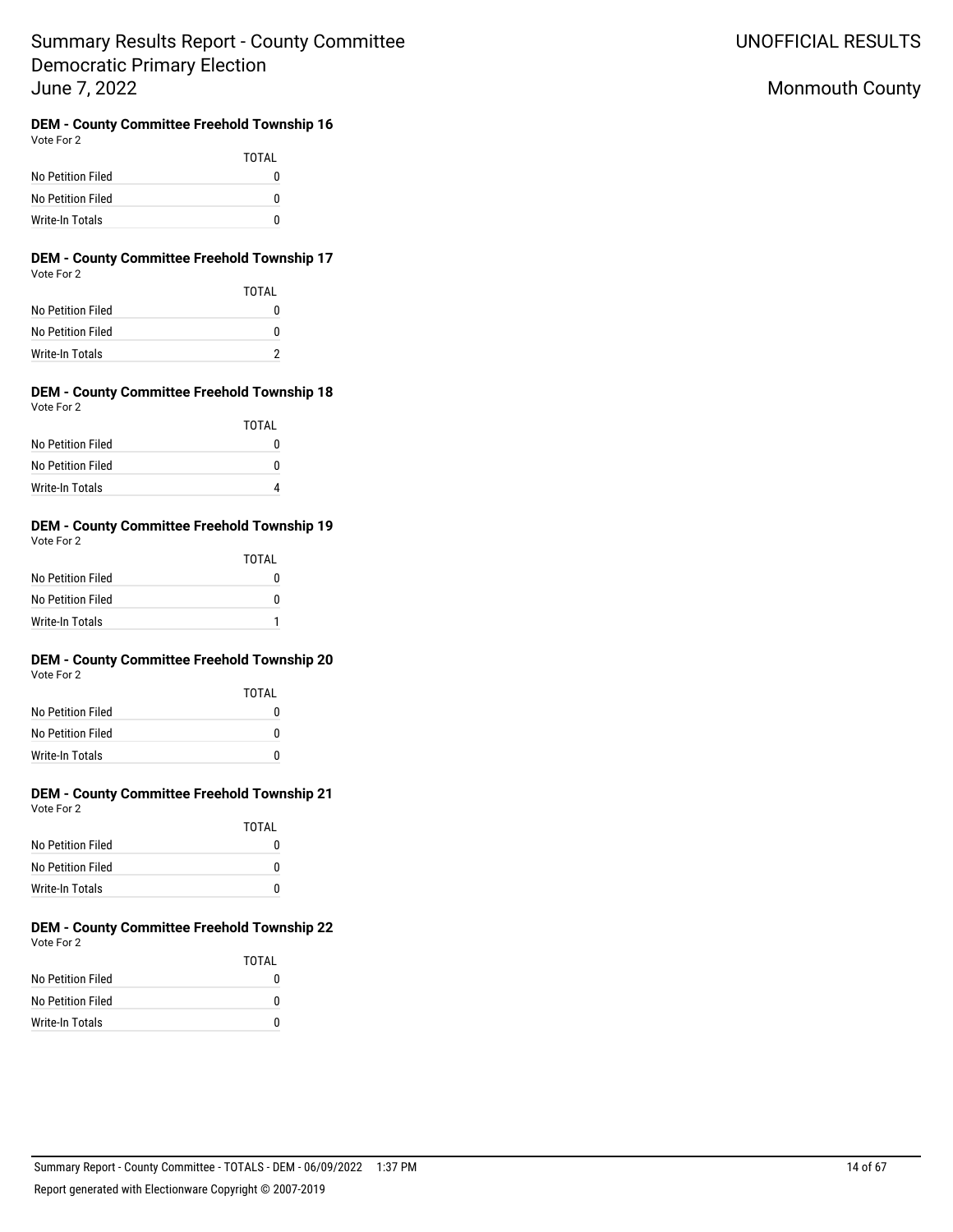UNOFFICIAL RESULTS

# Monmouth County

**DEM - County Committee Freehold Township 23** Vote For 2

|                   | TOTAI |
|-------------------|-------|
| No Petition Filed | 0     |
| No Petition Filed | 0     |
| Write-In Totals   |       |

### **DEM - County Committee Freehold Township 24** Vote For 2

|                   | TOTAI |
|-------------------|-------|
| No Petition Filed | 0     |
| No Petition Filed | 0     |
| Write-In Totals   | O     |

### **DEM - County Committee Freehold Township 25** Vote For 2

|                   | TOTAI |
|-------------------|-------|
| Stephen G. DOWNEY | 26    |
| No Petition Filed | U     |
| Write-In Totals   |       |

#### **DEM - County Committee Freehold Township 26** Vote For 2

|                   | <b>TOTAL</b> |
|-------------------|--------------|
| Mary M. THOMANN   | 55           |
| No Petition Filed | n            |
| Write-In Totals   | 12           |

# **DEM - County Committee Freehold Township 27**

Vote For 2

|                   | TOTAL    |
|-------------------|----------|
| No Petition Filed | $^{(1)}$ |
| No Petition Filed | n        |
| Write-In Totals   | n        |

## **DEM - County Committee Hazlet 1**

Vote For 2

|                     | TOTAI |
|---------------------|-------|
| Kathleen WHALEN     | 41    |
| <b>Scott WHALEN</b> | 38    |
| Write-In Totals     | n     |

# **DEM - County Committee Hazlet 2**

Vote For 2

|                     | TOTAI |
|---------------------|-------|
| Rosa C. GAGE        | 76    |
| Lucille A. Lo SAPIO | 75    |
| Write-In Totals     |       |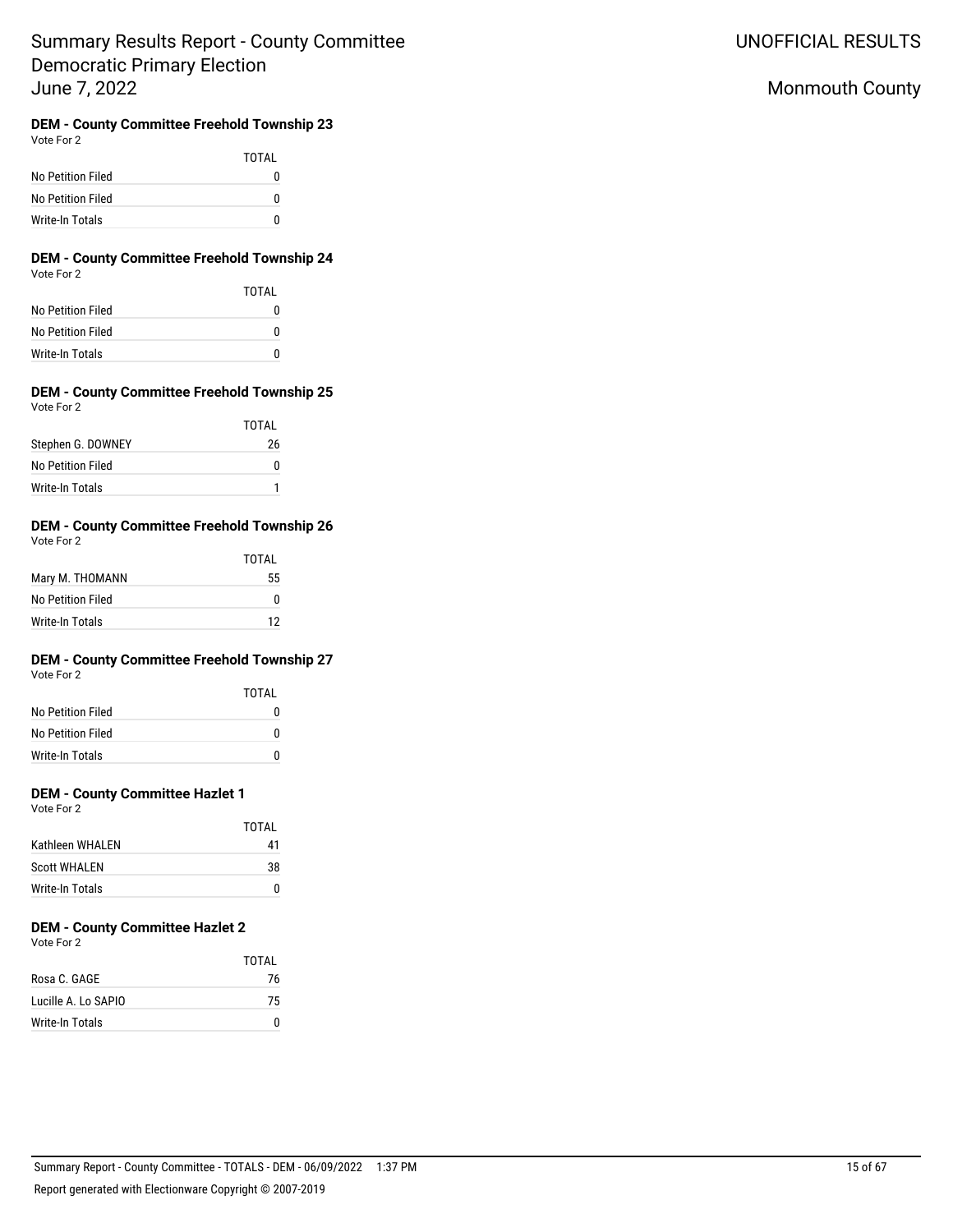## **DEM - County Committee Hazlet 3**

Vote For 2

|                     | TOTAI |
|---------------------|-------|
| Mary PARASKEVAS     | 41    |
| Michael CHRISTOPHER | 41    |
| Write-In Totals     |       |

## **DEM - County Committee Hazlet 4**

Vote For 2

|                 | TOTAL |
|-----------------|-------|
| Imelda O'NEILL  | 32    |
| Sean O'NEILL    | 29    |
| Write-In Totals | n     |

## **DEM - County Committee Hazlet 5**

Vote For 2

|                 | TOTAL |
|-----------------|-------|
| Mary HOFFMAN    | 31    |
| Daniel GARDNER  | 26    |
| Write-In Totals |       |

## **DEM - County Committee Hazlet 6**

Vote For 2

|                  | TOTAL |
|------------------|-------|
| Victoria R. RICE | 35    |
| Vincent M. RICF  | 35    |
| Write-In Totals  |       |

## **DEM - County Committee Hazlet 7**

Vote For 2

|                   | TOTAI |
|-------------------|-------|
| No Petition Filed | O     |
| No Petition Filed | U     |
| Write-In Totals   | n     |

## **DEM - County Committee Hazlet 8**

Vote For 2

|                   | TOTAL |
|-------------------|-------|
| No Petition Filed |       |
| No Petition Filed |       |
| Write-In Totals   |       |

# **DEM - County Committee Hazlet 9**

Vote For 2

|                 | TOTAI |
|-----------------|-------|
| Dorene DINARDO  | 30    |
| James DINARDO   | 30    |
| Write-In Totals |       |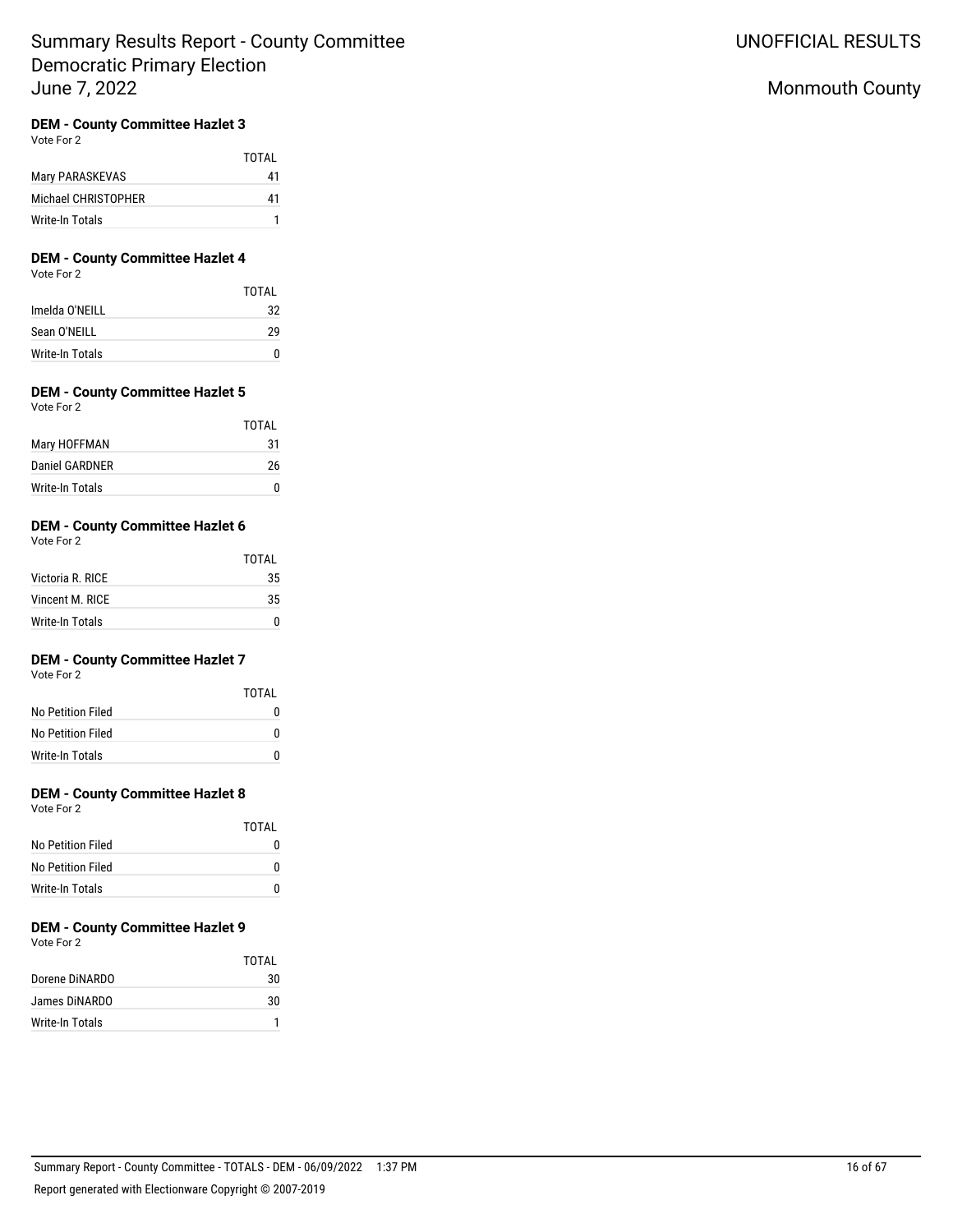# **DEM - County Committee Hazlet 10**

Vote For 2

|                    | TOTAL |
|--------------------|-------|
| Richard PICATAGGIO | 25    |
| No Petition Filed  | O     |
| Write-In Totals    | n     |

# **DEM - County Committee Hazlet 11**

Vote For 2

|                 | TOTAI |
|-----------------|-------|
| Andrew F. BACE  | 48    |
| Joan M. BACE    | 49    |
| Write-In Totals | n     |

## **DEM - County Committee Hazlet 12**

| Vote For 2 |  |  |
|------------|--|--|
|            |  |  |

|                   | TOTAI |
|-------------------|-------|
| No Petition Filed |       |
| No Petition Filed | n     |
| Write-In Totals   | n     |

## **DEM - County Committee Hazlet 13**

Vote For 2

|                   | TOTAI |
|-------------------|-------|
| No Petition Filed | 0     |
| No Petition Filed | o     |
| Write-In Totals   | 5     |

## **DEM - County Committee Hazlet 14**

Vote For 2

|                   | TOTAI |
|-------------------|-------|
| No Petition Filed | 0     |
| No Petition Filed | U     |
| Write-In Totals   | n     |

## **DEM - County Committee Hazlet 15**

Vote For 2

|                   | TOTAL |
|-------------------|-------|
| No Petition Filed | 0     |
| No Petition Filed | n     |
| Write-In Totals   |       |

# **DEM - County Committee Hazlet 16**

Vote For 2

|                 | TOTAI |
|-----------------|-------|
| Julia UPDIKE    | 32    |
| Kevin M. LAVAN  | 36    |
| Write-In Totals | n     |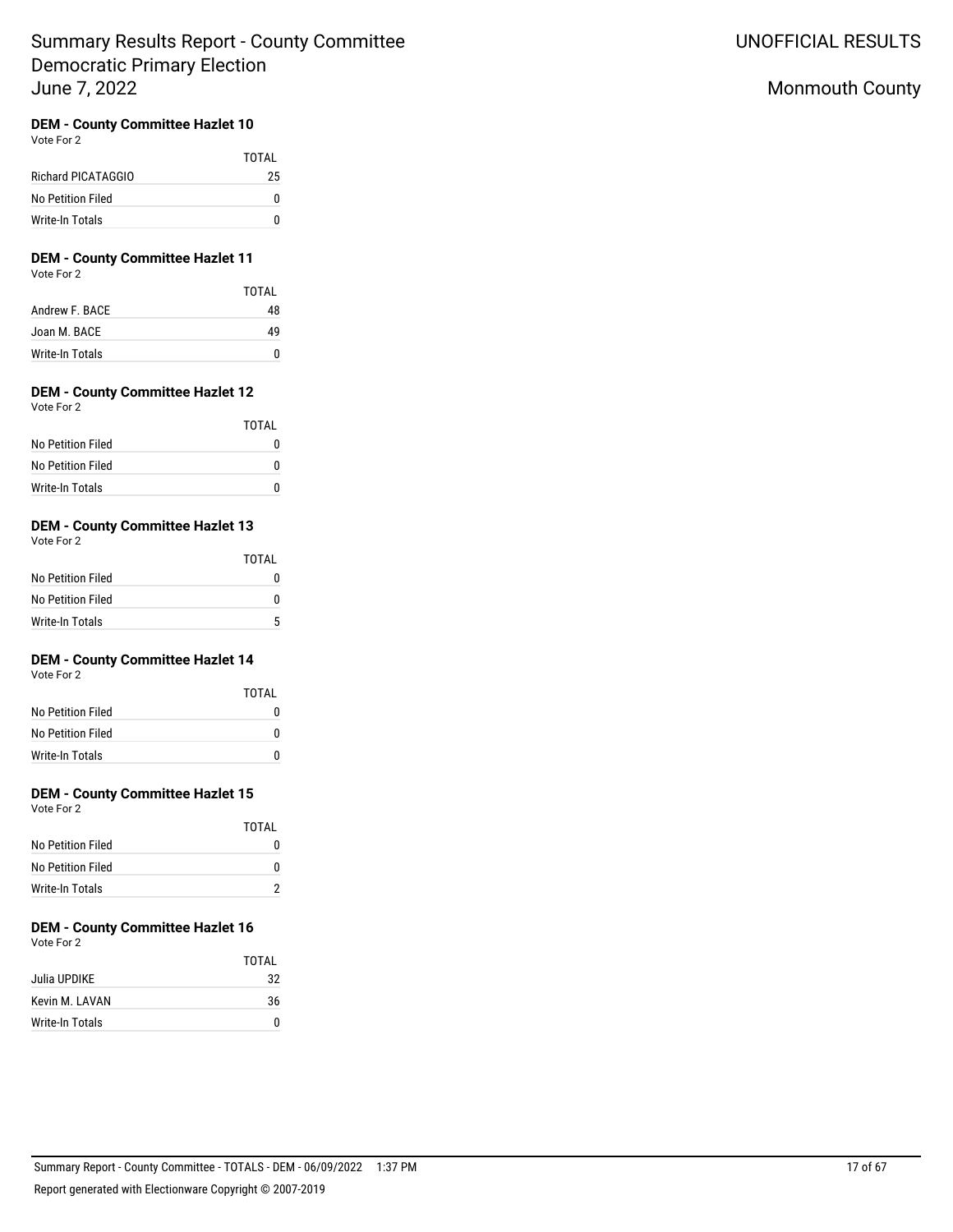# **DEM - County Committee Hazlet 17**

Vote For 2

|                   | TOTAI |
|-------------------|-------|
| No Petition Filed | n     |
| No Petition Filed | n     |
| Write-In Totals   |       |

### **DEM - County Committee Highlands 1** Vote For 2

|                   | <b>TOTAL</b> |
|-------------------|--------------|
| Patricia ZILINSKI | 50           |
| Mark ZILL         | 50           |
| Write-In Totals   |              |

#### **DEM - County Committee Highlands 2** Vote For 2

| $\cdots$                  |       |
|---------------------------|-------|
|                           | TOTAL |
| Dolores FRANCY            | 40    |
| <b>Christopher FRANCY</b> | 40    |
| Write-In Totals           | n     |

## **DEM - County Committee Highlands 3**

| Vote For 2               |       |
|--------------------------|-------|
|                          | TOTAL |
| Melissa CAVALUZZI        | 26    |
| <b>Richard CAVALUZZI</b> | 26    |
| Write-In Totals          |       |

# **DEM - County Committee Highlands 4**

Vote For 2

|                  | TOTAI |
|------------------|-------|
| Donald KRUFGER   | 44    |
| Rebecca J. WELLS | 46    |
| Write-In Totals  |       |

## **DEM - County Committee Holmdel 1**

Vote For 2

|                     | TOTAI |
|---------------------|-------|
| Barbara SINGER      | 56    |
| <b>Tara SHFARFR</b> | 57    |
| Write-In Totals     |       |

# **DEM - County Committee Holmdel 2**

Vote For 2

|                   | TOTAL |
|-------------------|-------|
| Janet BERK        | 53    |
| No Petition Filed | n     |
| Write-In Totals   |       |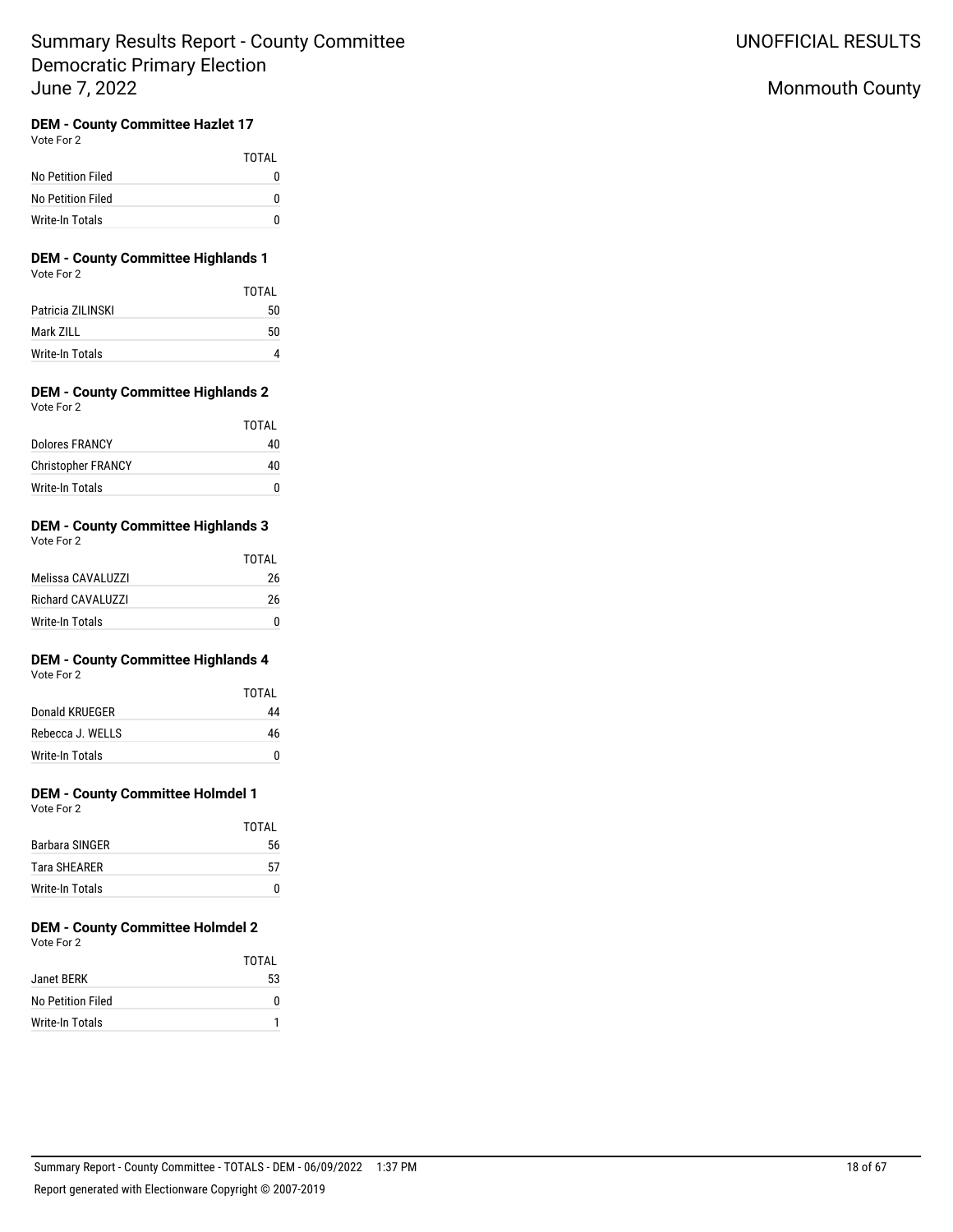# Monmouth County

## **DEM - County Committee Holmdel 3**

Vote For 2

|                   | TOTAL |
|-------------------|-------|
| Rahul DIDDI       | 47    |
| No Petition Filed | o     |
| Write-In Totals   | Б,    |

# **DEM - County Committee Holmdel 4**

Vote For 2

| TOTAL |
|-------|
| 79    |
| 80    |
| n     |
|       |

# **DEM - County Committee Holmdel 5**

| Vote For 2 |  |
|------------|--|
|------------|--|

|                   | TOTAI |
|-------------------|-------|
| Laurence I. FINK  | 53    |
| No Petition Filed |       |
| Write-In Totals   |       |

#### **DEM - County Committee Holmdel 6** Vote For 2

| $\cdots$             |       |
|----------------------|-------|
|                      | TOTAI |
| Lawrence W. LUTTRELL | 37    |
| Renee LUTTRELL       | 38    |
| Write-In Totals      |       |

## **DEM - County Committee Holmdel 7**

Vote For 2

|                   | TOTAI |
|-------------------|-------|
| No Petition Filed | O     |
| No Petition Filed | O     |
| Write-In Totals   |       |

## **DEM - County Committee Holmdel 8**

Vote For 2

|                   | TOTAI |
|-------------------|-------|
| Anthony M. ORSINI | 48    |
| Allan C. ROTH     | 45    |
| Write-In Totals   |       |

#### **DEM - County Committee Holmdel 9** Vote For 2

| VULCIUI <i>L</i>  | TOTAL |
|-------------------|-------|
| Henry C. BAUER    | 46    |
| Kathleen D. BAUER | 47    |
| Write-In Totals   | 2     |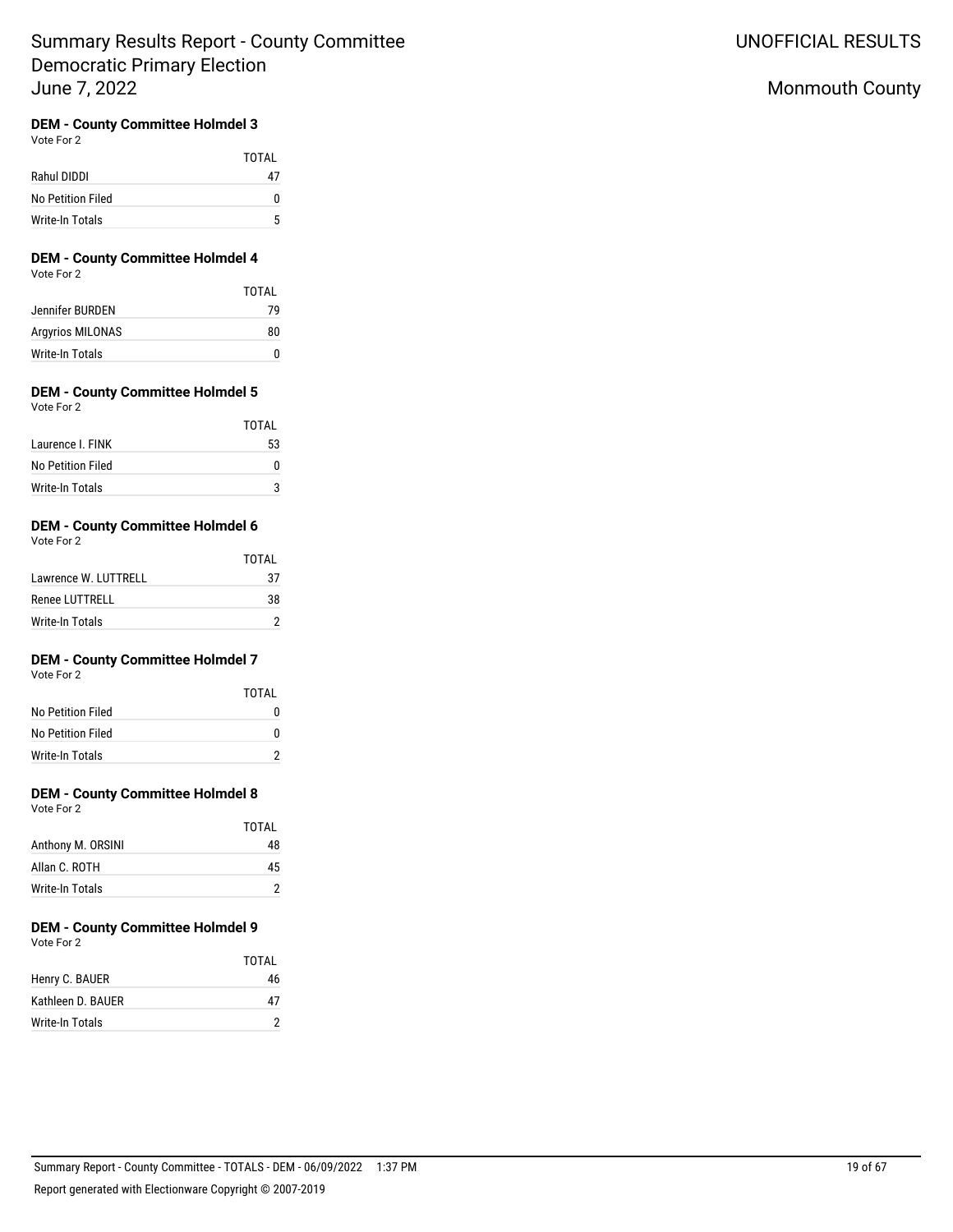# Monmouth County

## **DEM - County Committee Holmdel 10**

Vote For 2

|                        | TOTAI |
|------------------------|-------|
| <b>Robert GENGERKE</b> | 55    |
| Angela LOMANGINO       | 55    |
| Write-In Totals        |       |

# **DEM - County Committee Howell 1**

Vote For 2

|                   | TOTAI |
|-------------------|-------|
| No Petition Filed | n     |
| No Petition Filed | n     |
| Write-In Totals   |       |

## **DEM - County Committee Howell 2**

Vote For 2

|                   | TOTAI |
|-------------------|-------|
| Jodi S. HOWLETT   | 27    |
| No Petition Filed |       |
| Write-In Totals   |       |

## **DEM - County Committee Howell 3**

Vote For 2

|                   | TOTAL |
|-------------------|-------|
| No Petition Filed |       |
| No Petition Filed |       |
| Write-In Totals   |       |

## **DEM - County Committee Howell 4**

Vote For 2

|                   | TOTAI |
|-------------------|-------|
| No Petition Filed | 0     |
| No Petition Filed | 0     |
| Write-In Totals   | O     |

## **DEM - County Committee Howell 5**

Vote For 2

|                   | TOTAI |
|-------------------|-------|
| Daniel STINGER    | 29    |
| No Petition Filed | o     |
| Write-In Totals   | 3     |

# **DEM - County Committee Howell 6**

Vote For 2

|                         | TOTAI |
|-------------------------|-------|
| Jeffrey H. GERSTENBLATT | 51    |
| Suzanne WOLFF           | 56    |
| Write-In Totals         |       |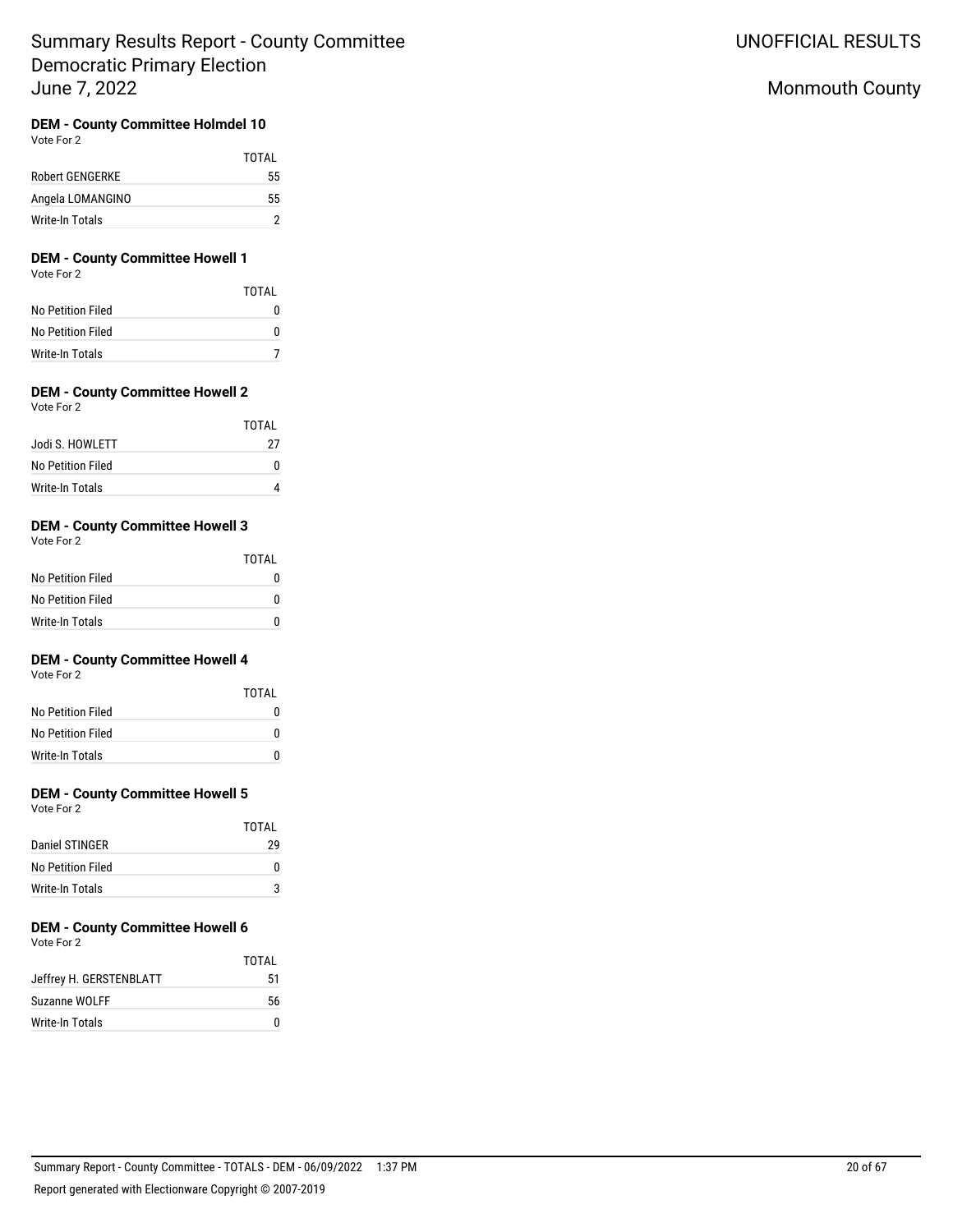## **DEM - County Committee Howell 7**

Vote For 2

|                   | TOTAI |
|-------------------|-------|
| No Petition Filed | O     |
| No Petition Filed | n     |
| Write-In Totals   | h     |

## **DEM - County Committee Howell 8**

Vote For 2

|                   | TOTAL |
|-------------------|-------|
| No Petition Filed |       |
| No Petition Filed | n     |
| Write-In Totals   |       |

## **DEM - County Committee Howell 9**

Vote For 2

|                   | TOTAI |
|-------------------|-------|
| No Petition Filed |       |
| No Petition Filed |       |
| Write-In Totals   |       |

## **DEM - County Committee Howell 10**

Vote For 2

|                   | <b>TOTAL</b> |
|-------------------|--------------|
| No Petition Filed |              |
| No Petition Filed |              |
| Write-In Totals   |              |

## **DEM - County Committee Howell 11**

Vote For 2

|                   | TOTAI |
|-------------------|-------|
| No Petition Filed | 0     |
| No Petition Filed | U     |
| Write-In Totals   |       |

## **DEM - County Committee Howell 12**

Vote For 2

|                 | TOTAI |
|-----------------|-------|
| Barbara DIXEL   | 45    |
| Jerry DIXEL     | 46    |
| Write-In Totals | n     |

# **DEM - County Committee Howell 13**

Vote For 2

|                     | TOTAI |
|---------------------|-------|
| <b>Kristal DIAS</b> | 35    |
| Morgan DIAS         | 37    |
| Write-In Totals     | n     |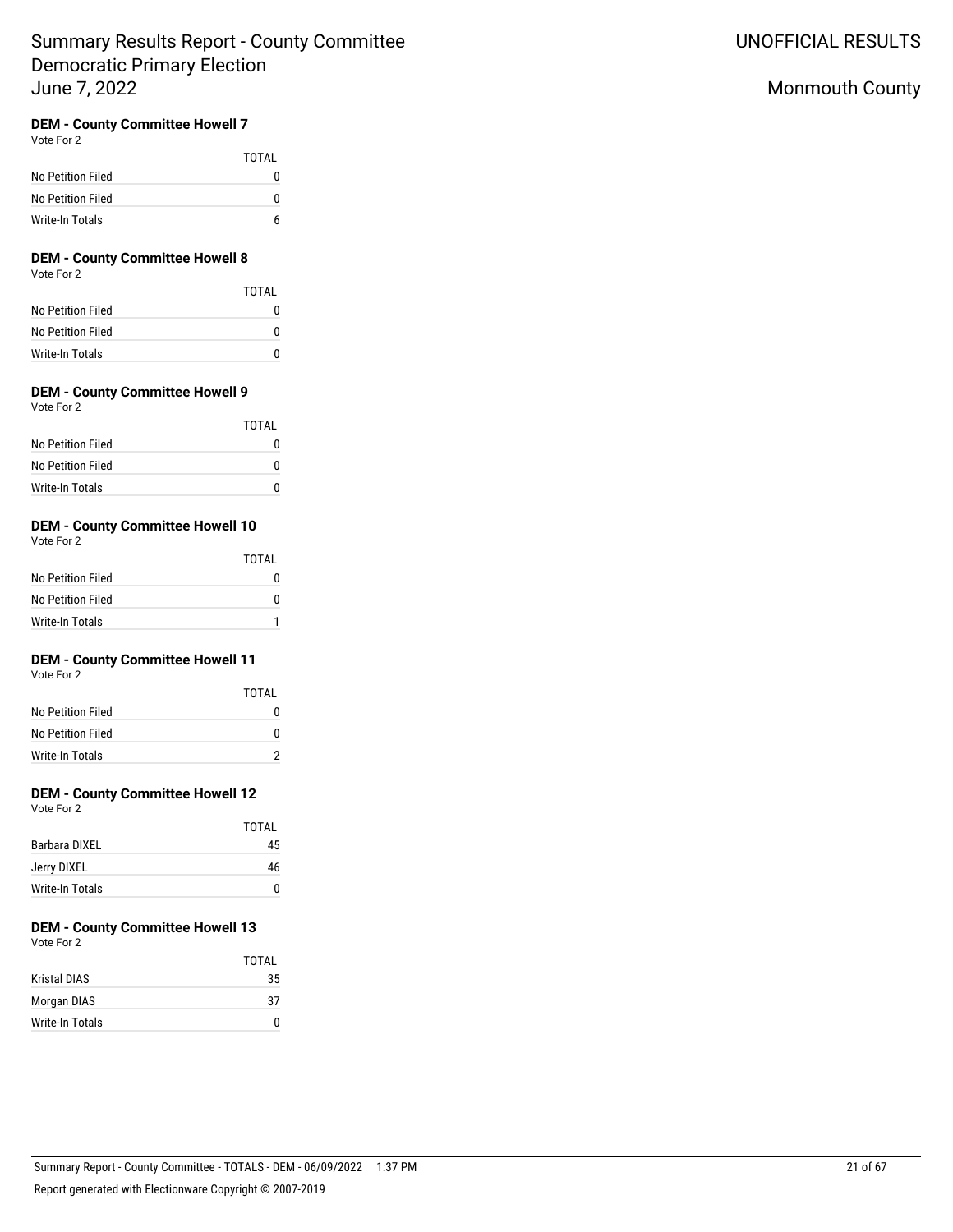# Monmouth County

## **DEM - County Committee Howell 14**

Vote For 2

|                   | <b>TOTAL</b> |
|-------------------|--------------|
| John HUGHES       | 24           |
| No Petition Filed |              |
| Write-In Totals   |              |

### **DEM - County Committee Howell 15** Vote For 2

|                   | TOTAI |
|-------------------|-------|
| No Petition Filed |       |
| No Petition Filed | n     |
| Write-In Totals   | h     |

# **DEM - County Committee Howell 16**

| Vote For |  |
|----------|--|
|----------|--|

|                   | TOTAL |
|-------------------|-------|
| No Petition Filed |       |
| No Petition Filed | O     |
| Write-In Totals   |       |

## **DEM - County Committee Howell 17**

Vote For 2

|                   | TOTAL |
|-------------------|-------|
| No Petition Filed |       |
| No Petition Filed |       |
| Write-In Totals   |       |

## **DEM - County Committee Howell 18**

Vote For 2

|                   | TOTAI |
|-------------------|-------|
| No Petition Filed | 0     |
| No Petition Filed | n     |
| Write-In Totals   | n     |

## **DEM - County Committee Howell 19**

Vote For 2

|                   | TOTAI |
|-------------------|-------|
| No Petition Filed |       |
| No Petition Filed |       |
| Write-In Totals   |       |

#### **DEM - County Committee Howell 20** Vote For 2

|                       | TOTAI |
|-----------------------|-------|
| Catherine M. BROITMAN | 34    |
| Gary J. BROITMAN      | 18    |
| Matthew FILOSA        | 20    |
| Write-In Totals       | ঽ     |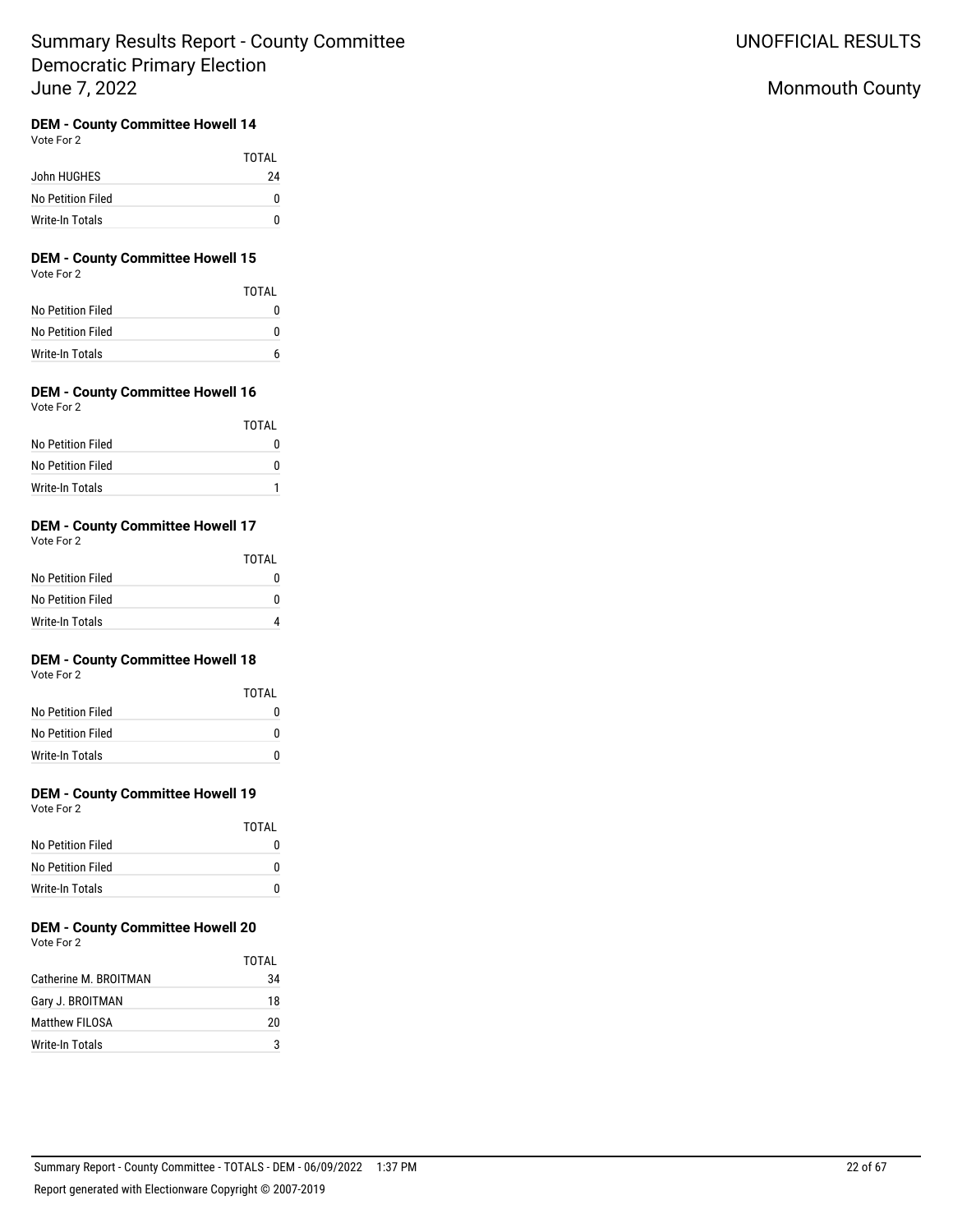# Monmouth County

## **DEM - County Committee Howell 21**

Vote For 2

|                   | <b>TOTAL</b> |
|-------------------|--------------|
| No Petition Filed |              |
| No Petition Filed |              |
| Write-In Totals   |              |

# **DEM - County Committee Howell 22**

Vote For 2

|                   | TOTAL |
|-------------------|-------|
| No Petition Filed |       |
| No Petition Filed | n     |
| Write-In Totals   |       |

# **DEM - County Committee Howell 23**

| Vote For 2 |  |
|------------|--|
|            |  |

|                   | TOTAL |
|-------------------|-------|
| No Petition Filed |       |
| No Petition Filed |       |
| Write-In Totals   |       |

## **DEM - County Committee Howell 24**

| Vote For 2 |  |
|------------|--|
|------------|--|

|                 | TOTAI |
|-----------------|-------|
| Janine BONEVICH | 24    |
| John BONEVICH   | 23    |
| Write-In Totals |       |

## **DEM - County Committee Howell 25**

Vote For 2

|                   | TOTAI |
|-------------------|-------|
| No Petition Filed | O     |
| No Petition Filed | n     |
| Write-In Totals   |       |

## **DEM - County Committee Howell 26**

Vote For 2

|                 | TOTAI |
|-----------------|-------|
| Tonya GARCIA    | 42    |
| Joan OSBORNE    | 44    |
| Write-In Totals |       |

# **DEM - County Committee Howell 27**

Vote For 2

|                   | TOTAI |
|-------------------|-------|
| No Petition Filed |       |
| No Petition Filed |       |
| Write-In Totals   |       |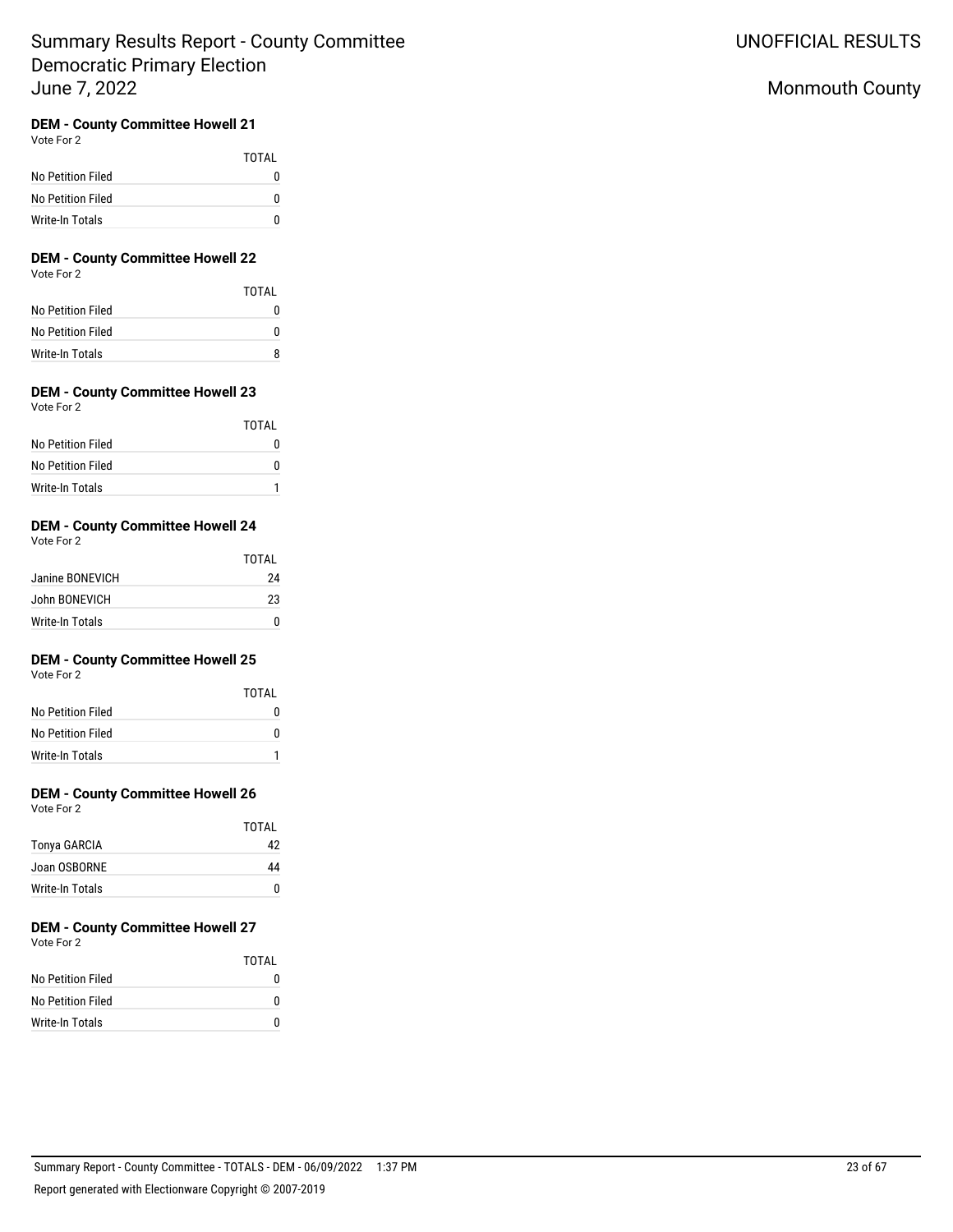## **DEM - County Committee Howell 28**

Vote For 2

|                     | TOTAI |
|---------------------|-------|
| Joan BUTCHER-FARKAS | 31    |
| Steven FARKAS       | 31    |
| Write-In Totals     |       |

# **DEM - County Committee Howell 29**

Vote For 2

|                   | <b>TOTAL</b> |
|-------------------|--------------|
| No Petition Filed |              |
| No Petition Filed |              |
| Write-In Totals   |              |

## **DEM - County Committee Howell 30**

| Vote For 2 |  |
|------------|--|
|            |  |

|                   | TOTAL |
|-------------------|-------|
| No Petition Filed |       |
| No Petition Filed |       |
| Write-In Totals   |       |

## **DEM - County Committee Howell 31**

Vote For 2

|                   | TOTAI |
|-------------------|-------|
| No Petition Filed | 0     |
| No Petition Filed | o     |
| Write-In Totals   | R     |

## **DEM - County Committee Howell 32**

Vote For 2

|                   | TOTAI |
|-------------------|-------|
| No Petition Filed | n     |
| No Petition Filed | n     |
| Write-In Totals   | 18    |

# **DEM - County Committee Interlaken 1**

Vote For 2

|                     | TOTAI |
|---------------------|-------|
| Robert R. NAPOLI    | 47    |
| Gertrude WASILISHEN | 46    |
| Write-In Totals     | O     |

#### **DEM - County Committee Keansburg 1** Vote For 2

|                 | TOTAI |
|-----------------|-------|
| Matthew KITCHEN | 30    |
| Marie JIMENEZ   | 29    |
| Write-In Totals | n     |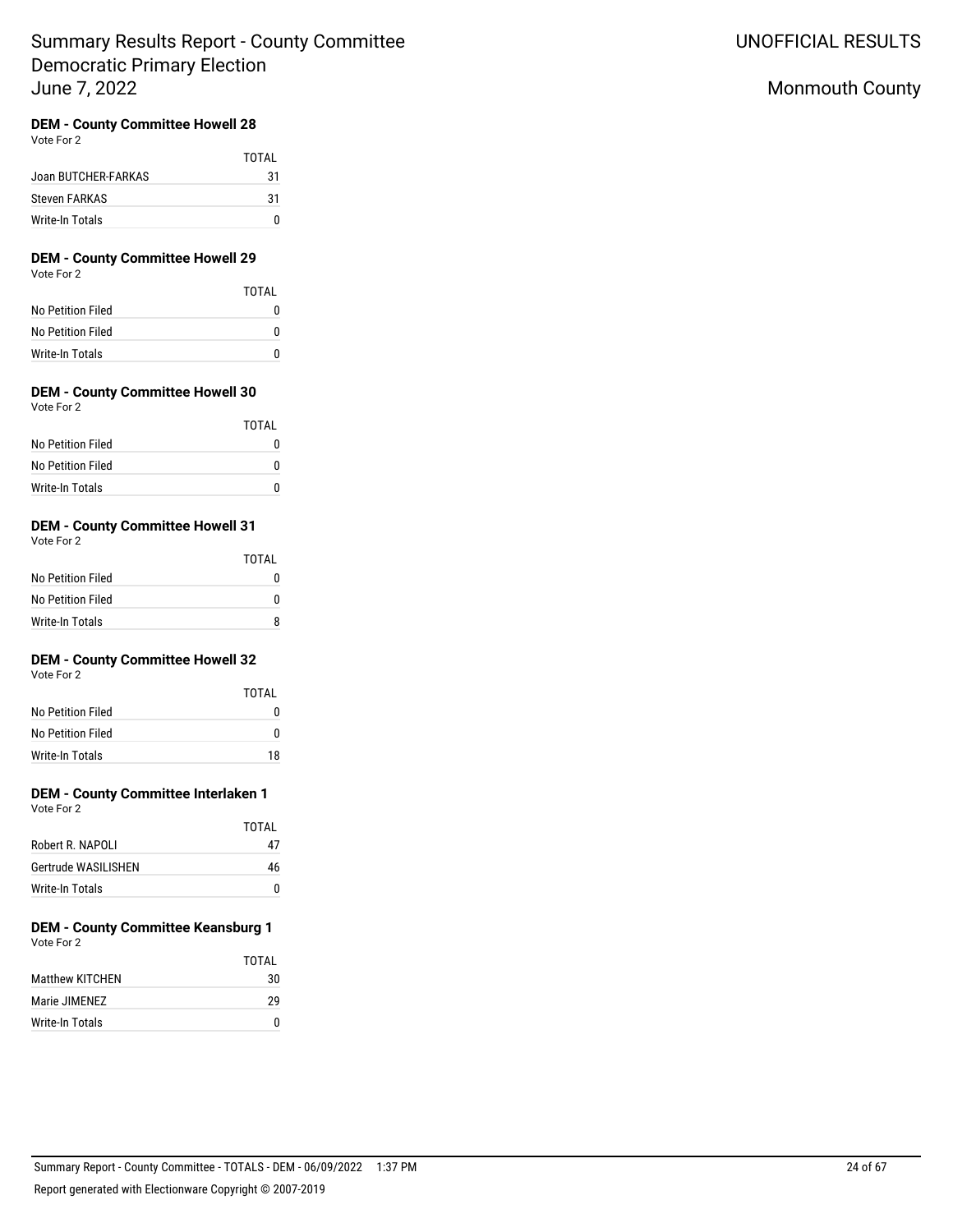# Monmouth County

# **DEM - County Committee Keansburg 2**

| Vote For 2 |  |
|------------|--|
|------------|--|

|                   | TOTAI    |
|-------------------|----------|
| No Petition Filed | $^{(1)}$ |
| No Petition Filed | o        |
| Write-In Totals   | n        |

### **DEM - County Committee Keansburg 3** Vote For 2

|                   | TOTAI |
|-------------------|-------|
| David CABRERA     | 34    |
| No Petition Filed | O     |
| Write-In Totals   |       |

### **DEM - County Committee Keansburg 4** Vote For 2

|                        | TOTAL |
|------------------------|-------|
| Christopher M. BOSSICK | 34    |
| No Petition Filed      |       |
| Write-In Totals        |       |

## **DEM - County Committee Keansburg 5**

| Vote For 2        |       |
|-------------------|-------|
|                   | TOTAL |
| No Petition Filed | N     |
| No Petition Filed | ŋ     |
| Write-In Totals   | 3     |

## **DEM - County Committee Keansburg 6**

Vote For 2

|                      | TOTAI |
|----------------------|-------|
| Jason BOSSICK        | 32    |
| Gregory J. SICILIANO | 29    |
| Write-In Totals      | n     |

## **DEM - County Committee Keyport 1**

Vote For 2

| TOTAL |
|-------|
| 52    |
| 52    |
| n     |
|       |

# **DEM - County Committee Keyport 2**

Vote For 2

|                      | TOTAL |
|----------------------|-------|
| Matthew GOODE        | 38    |
| <b>Marilyn VIRAY</b> | 38    |
| Write-In Totals      | n     |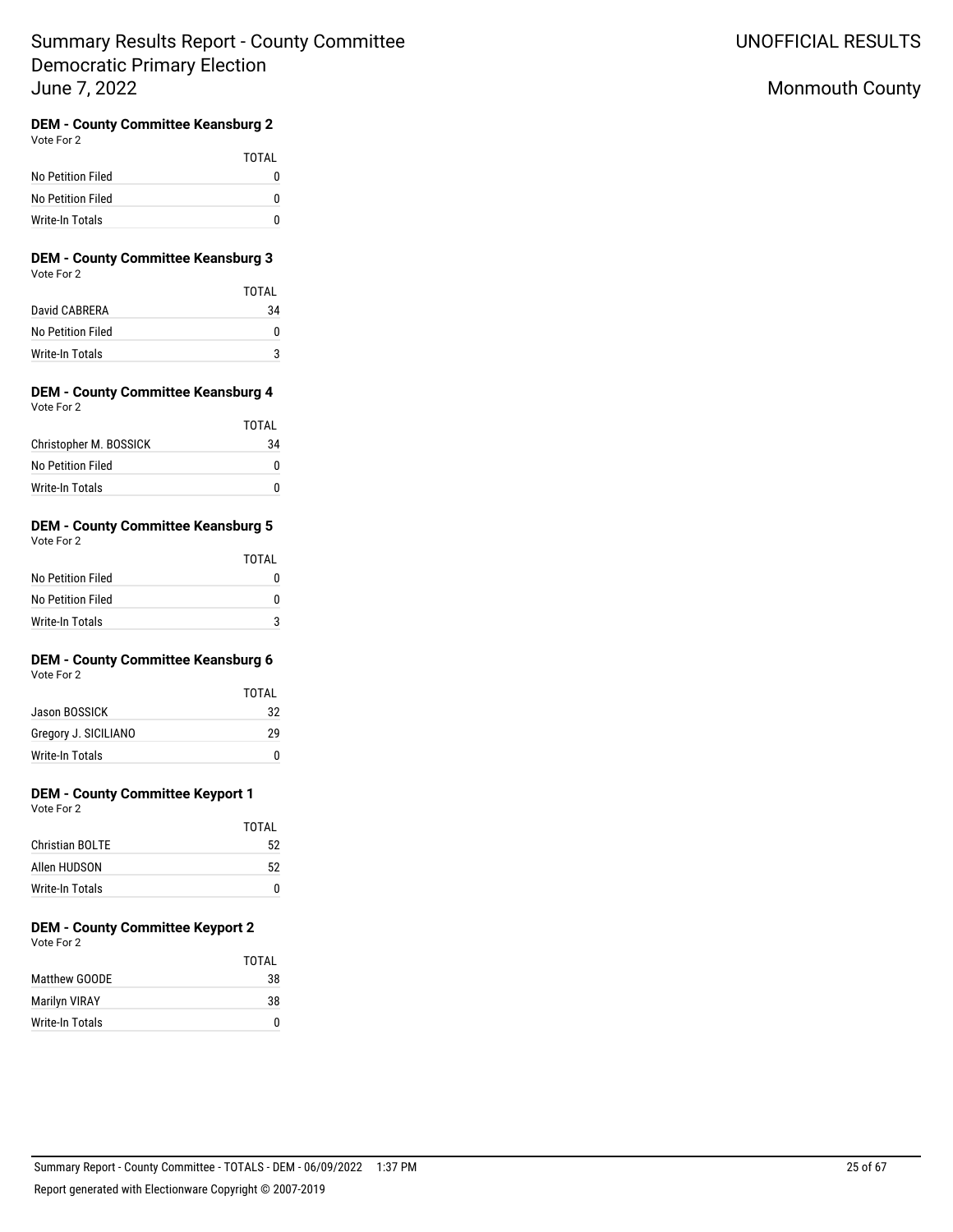# Monmouth County

## **DEM - County Committee Keyport 3**

Vote For 2

|                 | <b>TOTAL</b> |
|-----------------|--------------|
| Michelle KNOX   | 43           |
| Gregory YANOSH  | 41           |
| Write-In Totals |              |

# **DEM - County Committee Keyport 4**

Vote For 2

|                           | TOTAI |
|---------------------------|-------|
| Dennis F. FOTOPOULOS      | 27    |
| Eileen KOUTNIK-FOTOPOULOS | 28    |
| Write-In Totals           |       |

#### **DEM - County Committee Keyport 5** Vote For 2

| VULT FULZ            |       |
|----------------------|-------|
|                      | TOTAL |
| Jennifer HENNING     | 49    |
| Victoria A. MARIOCCA | 46    |
| Write-In Totals      | n     |

## **DEM - County Committee Keyport 6**

| Vote For 2 |  |  |
|------------|--|--|
|            |  |  |

|                      | TOTAL |
|----------------------|-------|
| Danielle MASTROPIERO | 39    |
| Natalie M. SMITH     | 42    |
| Write-In Totals      |       |

# **DEM - County Committee Lake Como 1**

Vote For 2

|                 | TOTAI |
|-----------------|-------|
| Marlene RYAN    | 77    |
| Kevin HIGGINS   | 76    |
| Write-In Totals | n     |

# **DEM - County Committee Little Silver 1**

Vote For 2

|                 | TOTAL |
|-----------------|-------|
| Matthew COHEN   | 52    |
| Amy EKLOF       | 53    |
| Write-In Totals | 0     |

#### **DEM - County Committee Little Silver 2** Vote For 2

|                        | TOTAI |
|------------------------|-------|
| Kimberly LEVIN-O'NEILL | 30    |
| John J. O'NEILL        | 28    |
| Write-In Totals        | n     |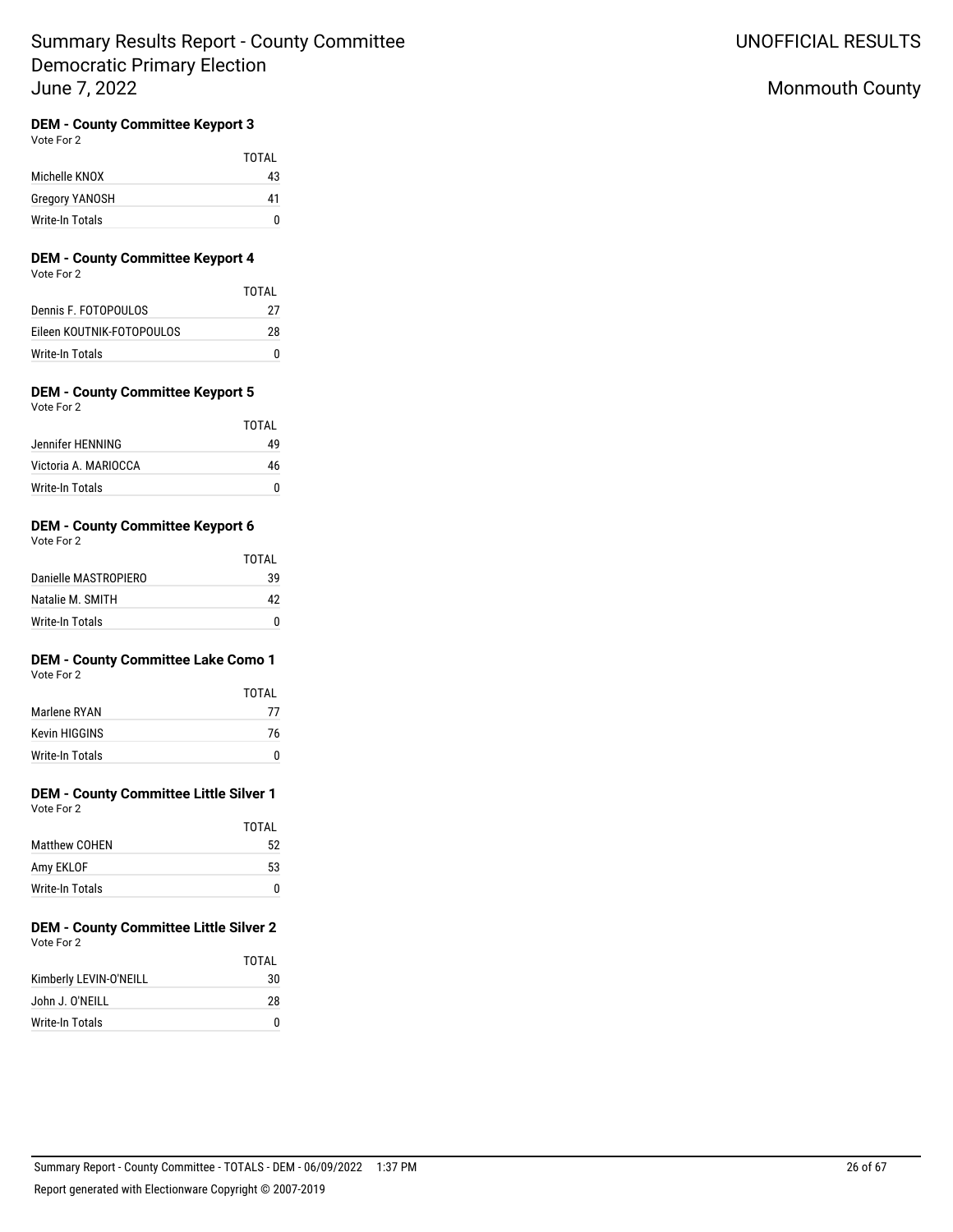# Monmouth County

# **DEM - County Committee Little Silver 3**

|                   | TOTAI |
|-------------------|-------|
| Valerie ABE       | 36    |
| Mitchell HOCHBERG | 36    |
| Write-In Totals   | n     |

## **DEM - County Committee Little Silver 4** Vote For 2

|                     | TOTAI |
|---------------------|-------|
| <b>Bonnie AKEY</b>  | 49    |
| J. Kevin McGETTIGAN | 47    |
| Write-In Totals     | n     |

### **DEM - County Committee Little Silver 5** Vote For 2

|                 | TOTAI |
|-----------------|-------|
| Kirby REKEDAL   | 22    |
| Susan REKEDAL   | 22    |
| Write-In Totals |       |

#### **DEM - County Committee Little Silver 6** Vote For 2

| $\cdots$        |              |
|-----------------|--------------|
|                 | <b>TOTAL</b> |
| Thomas S. RULE  | 36           |
| Laury WILLS     | 37           |
| Write-In Totals |              |

# **DEM - County Committee Little Silver 7**

Vote For 2

|                   | TOTAI |
|-------------------|-------|
| Stephanie KEENAN  | 31    |
| No Petition Filed |       |
| Write-In Totals   |       |

# **DEM - County Committee Loch Arbour 1**

| Vote For 2 |  |
|------------|--|
|            |  |

|                   | TOTAI        |
|-------------------|--------------|
| No Petition Filed | $\mathbf{I}$ |
| No Petition Filed | o            |
| Write-In Totals   | ঽ            |

#### **DEM - County Committee Long Branch 1** Vote For 2

|                        | <b>TOTAL</b> |
|------------------------|--------------|
| Frank PALLONE, Jr.     | 16           |
| Lesley POCH            | 16           |
| <b>Write-In Totals</b> |              |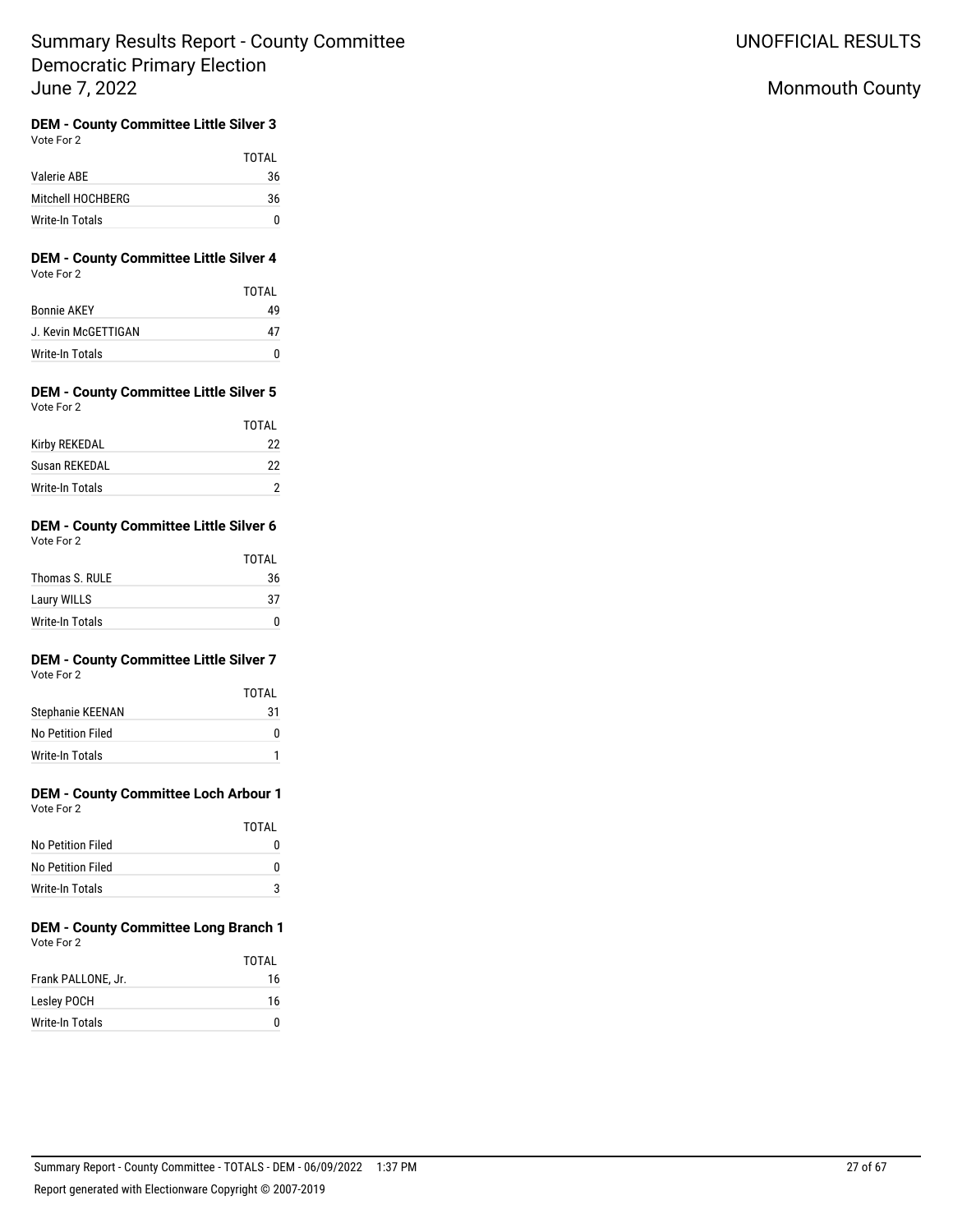UNOFFICIAL RESULTS

# Monmouth County

#### **DEM - County Committee Long Branch 2** Vote For 2

|                   | TOTAL |
|-------------------|-------|
| Roy H. TANZMAN    | 36    |
| Brenda J. TANZMAN | 35    |
| Write-In Totals   |       |

### **DEM - County Committee Long Branch 3** Vote For 2

|                     | TOTAI |
|---------------------|-------|
| David A. BROWN      | 40    |
| Bonita POTTER-BROWN | 38    |
| Write-In Totals     |       |

### **DEM - County Committee Long Branch 4** Vote For 2

|                    | TOTAL |
|--------------------|-------|
| Louis J. PULLANO   | 14    |
| Loretta K. PULLANO | 14    |
| Write-In Totals    |       |

## **DEM - County Committee Long Branch 5** Vote For 2

|                       | <b>TOTAL</b> |
|-----------------------|--------------|
| Lois J. CHICK         | 55           |
| <b>Shirley KUNKLE</b> | 53           |
| Write-In Totals       |              |

#### **DEM - County Committee Long Branch 6** Vote For 2

|                 | <b>TOTAL</b> |
|-----------------|--------------|
| Anita CLAVERING | 34           |
| Celia MALDONADO | 34           |
| Write-In Totals |              |

#### **DEM - County Committee Long Branch 7** Vote For 2

| VULTE FUIZ         |       |
|--------------------|-------|
|                    | TOTAI |
| Walter E. PFISTNER | 37    |
| Lee-Ann MONTANO    | 41    |
| Write-In Totals    |       |

### **DEM - County Committee Long Branch 8** Vote For 2

|                 | <b>TOTAL</b> |
|-----------------|--------------|
| Celia GIGLIO    | 36           |
| Bryan LARCO     | 34           |
| Write-In Totals | n            |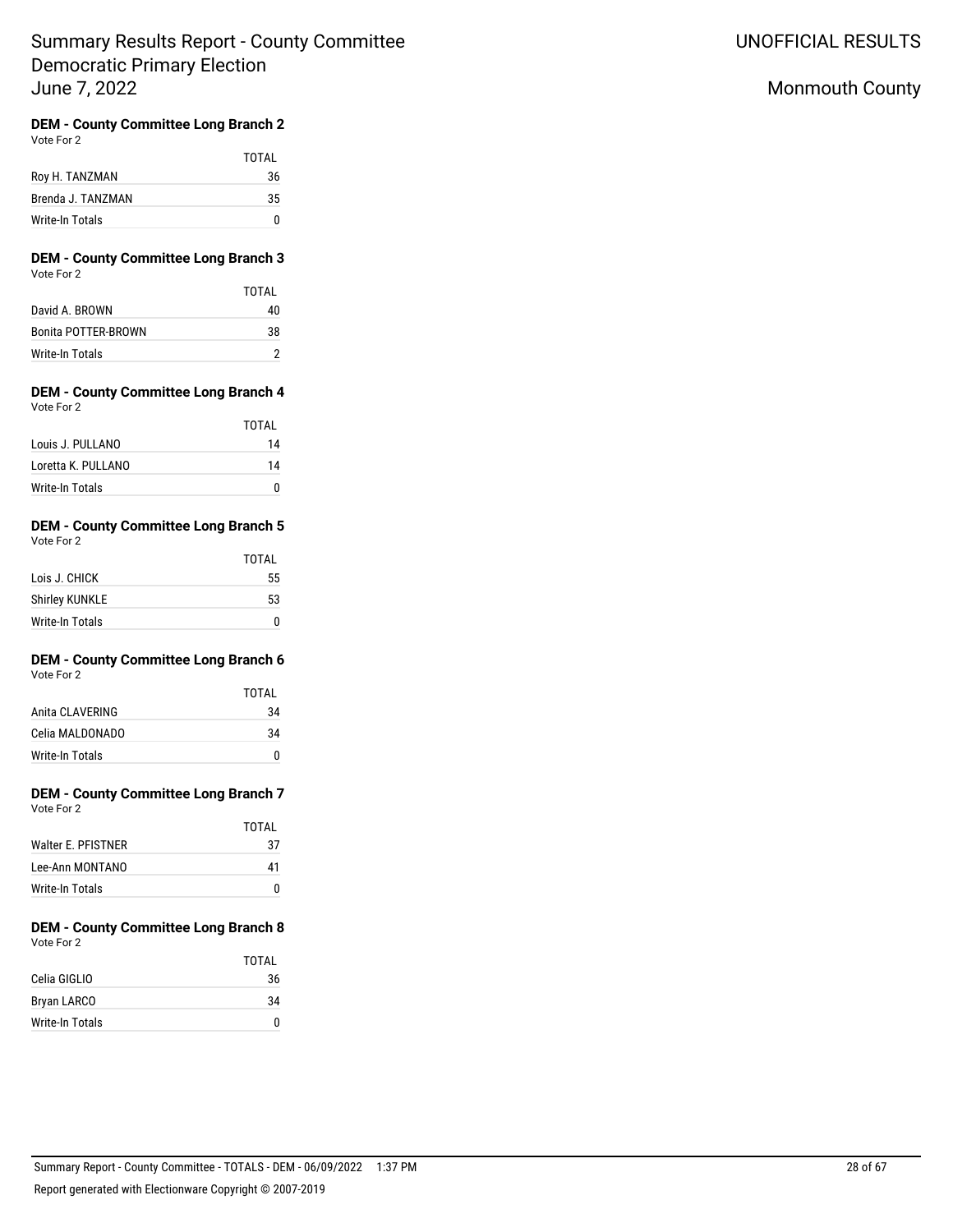UNOFFICIAL RESULTS

# Monmouth County

# **DEM - County Committee Long Branch 9**

| Vote For 2 |
|------------|
|------------|

|                 | TOTAI |
|-----------------|-------|
| John E. PALLONE | 35    |
| Dawn REBSCHER   | 37    |
| Write-In Totals |       |

## **DEM - County Committee Long Branch 10** Vote For 2

|                       | TOTAI |
|-----------------------|-------|
| Douglas WEAVER        | 27    |
| Kathleen F. VIGNOLINI | 28    |
| Write-In Totals       | n     |

### **DEM - County Committee Long Branch 11** Vote For 2

|                       | TOTAI |
|-----------------------|-------|
| Daniel SULLIVAN       | 68    |
| <b>Beatrice MOORE</b> | 67    |
| Write-In Totals       |       |

#### **DEM - County Committee Long Branch 12** Vote For 2

| VULTE FUILL          |       |
|----------------------|-------|
|                      | TOTAL |
| Earl BLOCK           | 32    |
| Gwendolyn M. DICKSON | 29    |
| Write-In Totals      |       |

# **DEM - County Committee Long Branch 13**

|                      | <b>TOTAL</b> |
|----------------------|--------------|
| Thomas LITTLE        | 64           |
| <b>Anthony SMITH</b> | 65           |
| Write-In Totals      |              |

# **DEM - County Committee Long Branch 14**

TOTAL

| Vote For 2 |  |
|------------|--|
|            |  |

| IUIAL |
|-------|
| 63    |
| 62    |
| n     |
|       |

#### **DEM - County Committee Long Branch 15** Vote For 2

|                 | TOTAI |
|-----------------|-------|
| Joseph CIAGLIA  | 57    |
| Julia CIAGLIA   | 57    |
| Write-In Totals |       |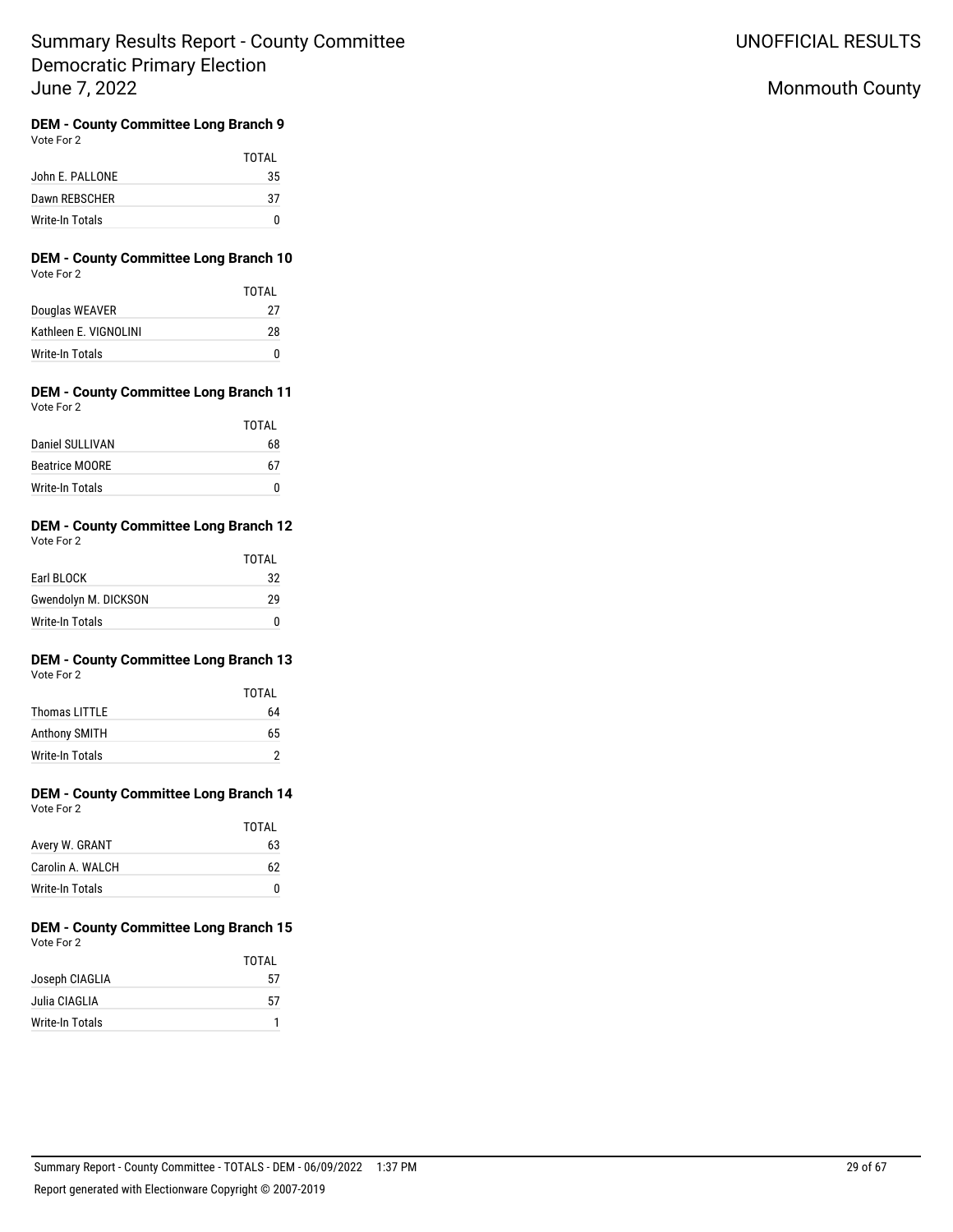UNOFFICIAL RESULTS

# Monmouth County

#### **DEM - County Committee Long Branch 16** Vote For 2

|                     | TOTAL |
|---------------------|-------|
| Alphonso JELKS, Sr. | 66    |
| Barbara A. WHITE    | 62    |
| Write-In Totals     |       |

### **DEM - County Committee Long Branch 17** Vote For 2

|                    | TOTAI |
|--------------------|-------|
| Donald S. RILEY    | 41    |
| Aleathea F. RII FY | 42    |
| Write-In Totals    |       |

#### **DEM - County Committee Manalapan 1** Vote For 2

|                        | TOTAL |
|------------------------|-------|
| John ALFANO            | 27    |
| No Petition Filed      | O     |
| <b>Write-In Totals</b> |       |

## **DEM - County Committee Manalapan 2**

| Vote For 2             |       |
|------------------------|-------|
|                        | TOTAL |
| No Petition Filed      | n     |
| No Petition Filed      | n     |
| <b>Write-In Totals</b> |       |

# **DEM - County Committee Manalapan 3**

|                      | TOTAI |
|----------------------|-------|
| <b>Marion GREENE</b> | 49    |
| Christina CREA       | 49    |
| Write-In Totals      | O     |

# **DEM - County Committee Manalapan 4**

| Vote For 2 |  |
|------------|--|
|------------|--|

|                   | TOTAI        |
|-------------------|--------------|
| No Petition Filed | $\mathbf{I}$ |
| No Petition Filed | O            |
| Write-In Totals   |              |

#### **DEM - County Committee Manalapan 5** Vote For 2

|                    | TOTAI |
|--------------------|-------|
| Shari Lynn DEUTSCH | 40    |
| Marc LEVY          | 40    |
| Write-In Totals    |       |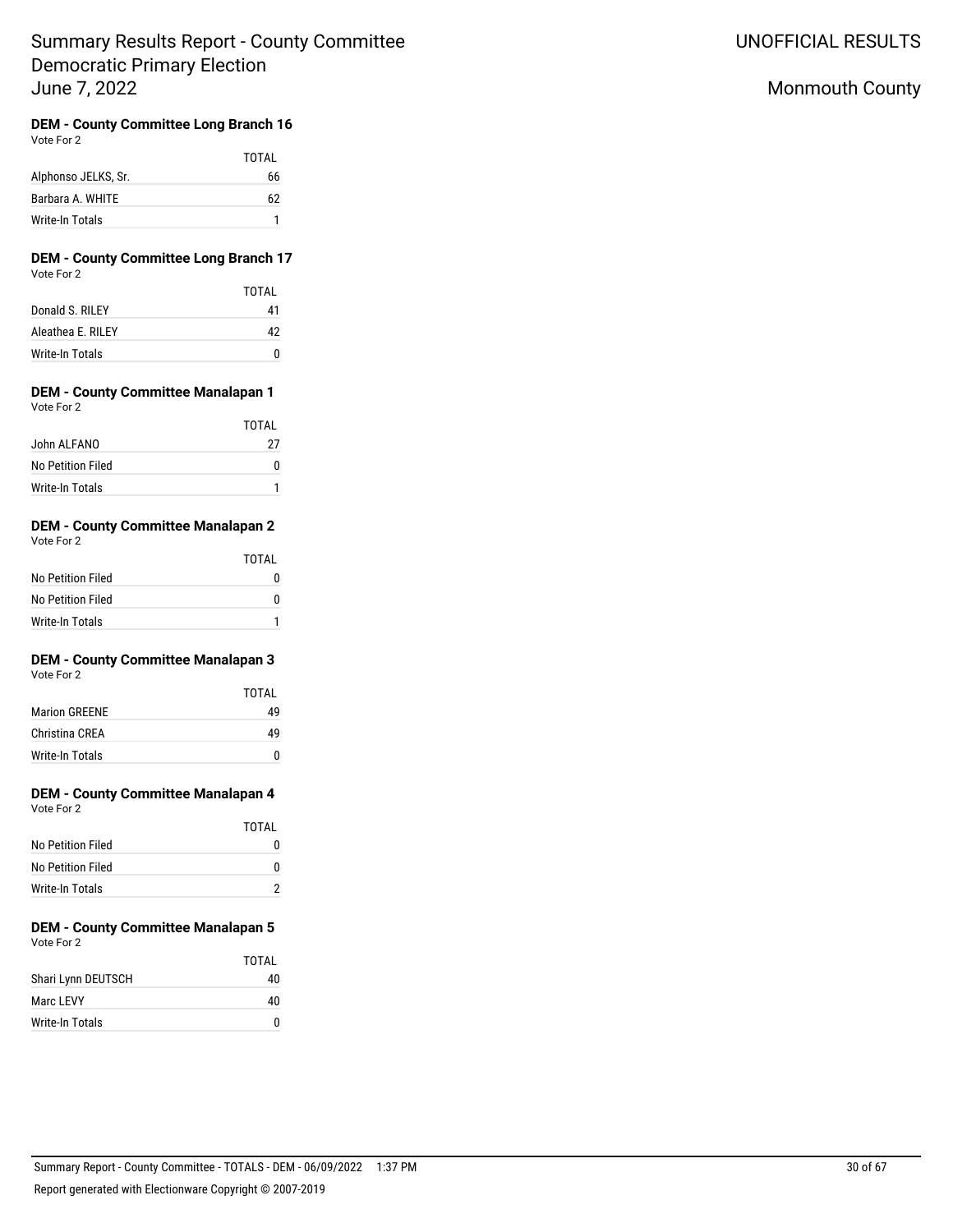# Monmouth County

# **DEM - County Committee Manalapan 6**

|                   | TOTAI |
|-------------------|-------|
| Kathleen WILLIAMS | 58    |
| Jamie HERR        | 58    |
| Write-In Totals   |       |

### **DEM - County Committee Manalapan 7** Vote For 2

|                    | TOTAI |
|--------------------|-------|
| Lawrence J. FURMAN | 59    |
| Gayle HERSHCOPF    | 59    |
| Write-In Totals    | O     |

#### **DEM - County Committee Manalapan 8** Vote For 2

|                     | TOTAI |
|---------------------|-------|
| Michael BURNS       | 44    |
| <b>Kristy BURNS</b> | 44    |
| Write-In Totals     | n     |

#### **DEM - County Committee Manalapan 9** Vote For 2

| $\cdots$               |              |
|------------------------|--------------|
|                        | <b>TOTAL</b> |
| <b>William SCHERER</b> | 24           |
| Lynn SCHERER           | 25           |
| <b>Write-In Totals</b> |              |

#### **DEM - County Committee Manalapan 10** Vote For 2

|                    | TOTAL |
|--------------------|-------|
| Amelia M. RENDEIRO | 35    |
| Stephen KATZ       | 32    |
| Write-In Totals    | n     |

# **DEM - County Committee Manalapan 11**

| Vote For 2        |       |
|-------------------|-------|
|                   | TOTAL |
| No Petition Filed |       |
| Ala Daabiaa Filad |       |

| No Petition Filed |  |
|-------------------|--|
| Write-In Totals   |  |
|                   |  |

#### **DEM - County Committee Manalapan 12** Vote For 2

|                        | TOTAI |
|------------------------|-------|
| Julian DRUCKER         | 39    |
| <b>Francee TENDLER</b> | 40    |
| Write-In Totals        |       |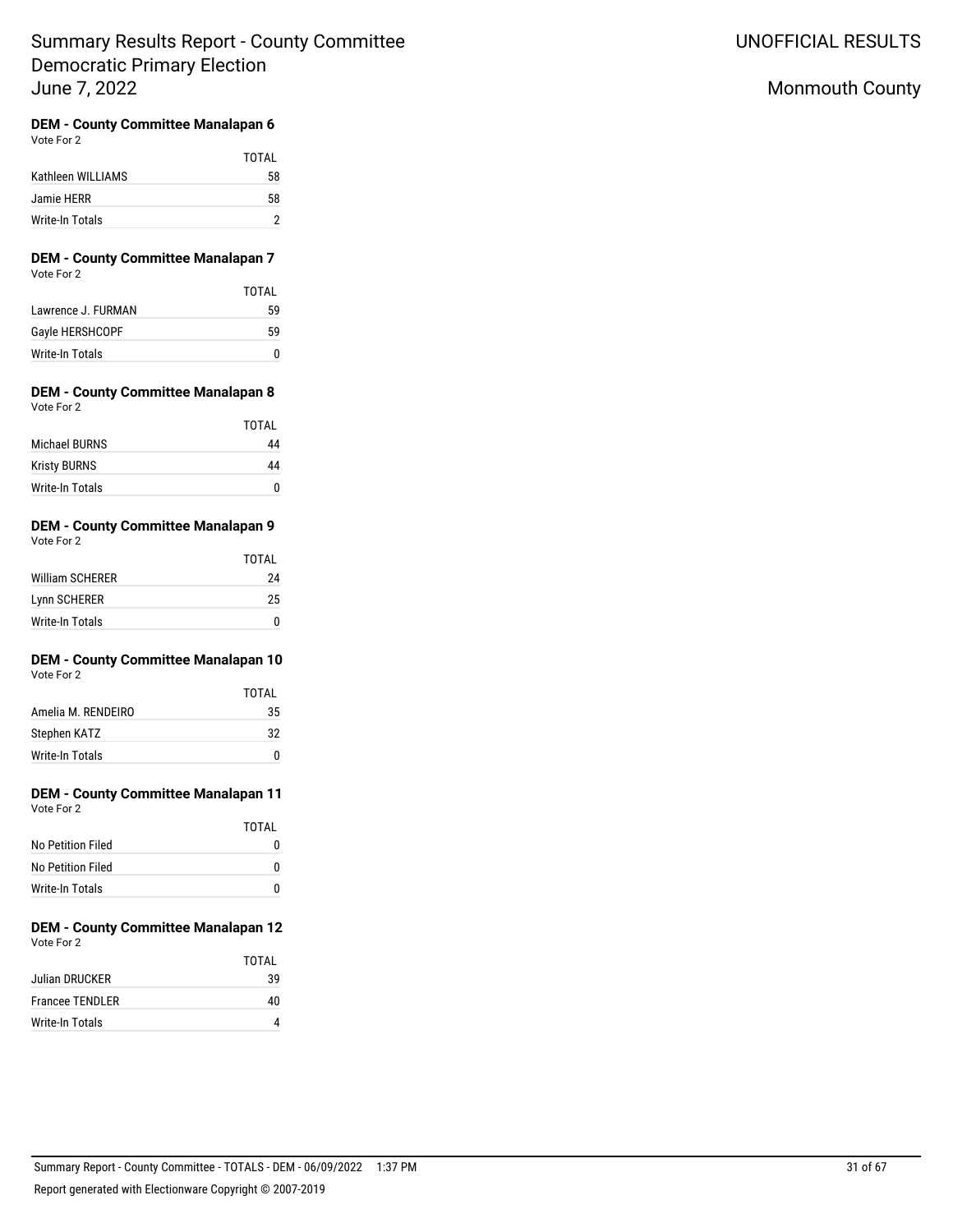UNOFFICIAL RESULTS

# Monmouth County

#### **DEM - County Committee Manalapan 13** Vote For 2

|                   | TOTAI |
|-------------------|-------|
| Evan BRESLOW      | 24    |
| No Petition Filed |       |
| Write-In Totals   |       |

### **DEM - County Committee Manalapan 14** Vote For 2

|                   | TOTAL |
|-------------------|-------|
| No Petition Filed | 0     |
| No Petition Filed | o     |
| Write-In Totals   | 5     |

### **DEM - County Committee Manalapan 15** Vote For 2

|                   | TOTAL |
|-------------------|-------|
| No Petition Filed |       |
| No Petition Filed | n     |
| Write-In Totals   |       |

## **DEM - County Committee Manalapan 16** Vote For 2

|                   | TOTAL |
|-------------------|-------|
| Lauren FRIEDMAN   | 45    |
| No Petition Filed |       |
| Write-In Totals   |       |

#### **DEM - County Committee Manalapan 17** Vote For 2

|                  | TOTAI |
|------------------|-------|
| Rebecca AARONSON | 73    |
| Richard AARONSON | 70    |
| Write-In Totals  | 5     |

# **DEM - County Committee Manalapan 18**

| Vote For 2 |  |
|------------|--|
|            |  |

|                   | TOTAI |
|-------------------|-------|
| No Petition Filed |       |
| No Petition Filed |       |
| Write-In Totals   | 2     |

## **DEM - County Committee Manalapan 19** Vote For 2

|                   | TOTAI |
|-------------------|-------|
| No Petition Filed |       |
| No Petition Filed |       |
| Write-In Totals   |       |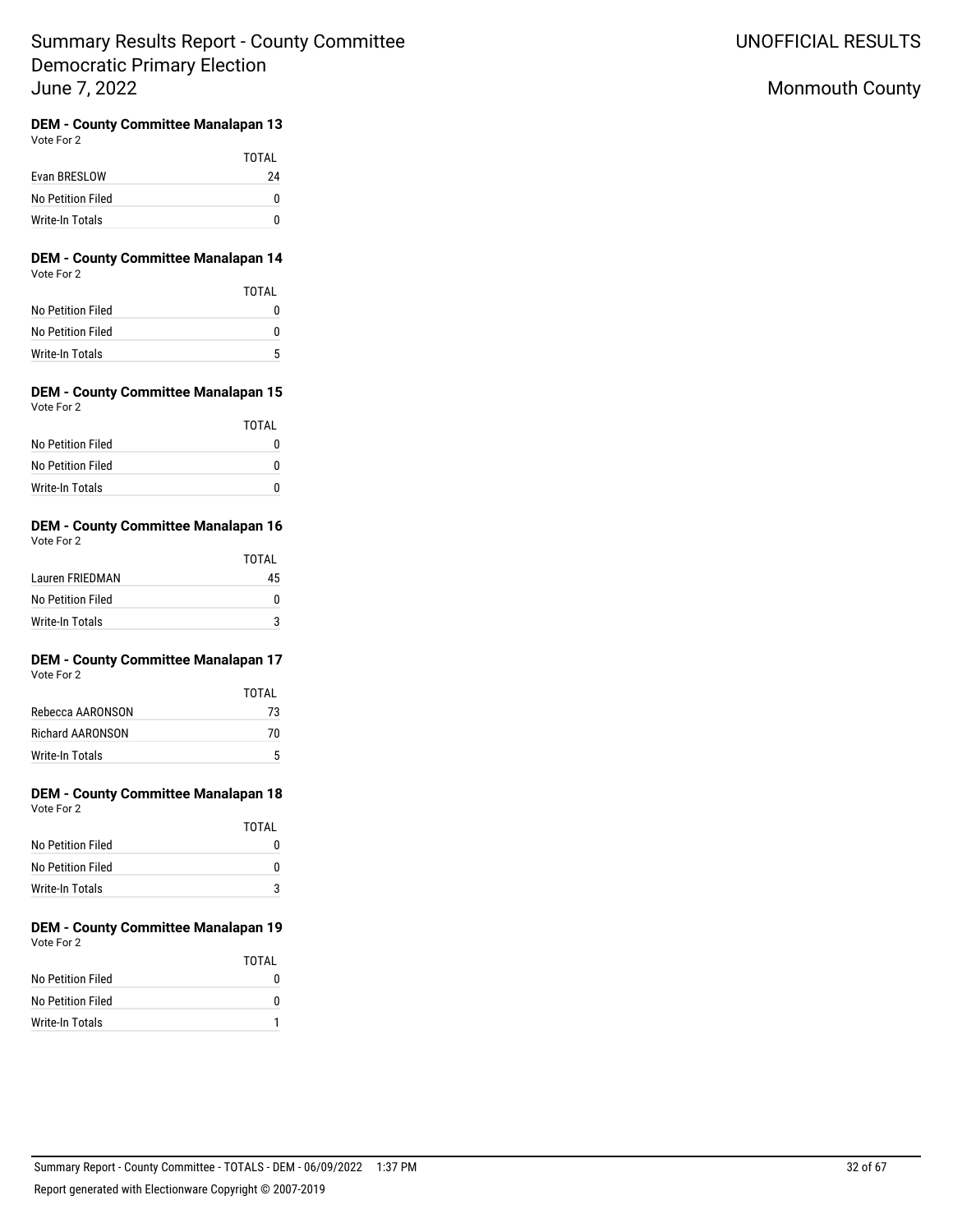# Monmouth County

#### **DEM - County Committee Manalapan 20** Vote For 2

|                        | TOTAL |
|------------------------|-------|
| Lynn BECKER            | 31    |
| No Petition Filed      |       |
| <b>Write-In Totals</b> |       |

### **DEM - County Committee Manalapan 21** Vote For 2

|                   | TOTAI |
|-------------------|-------|
| No Petition Filed |       |
| No Petition Filed | O     |
| Write-In Totals   |       |

### **DEM - County Committee Manalapan 22** Vote For 2

|                   | TOTAL |
|-------------------|-------|
| No Petition Filed |       |
| No Petition Filed |       |
| Write-In Totals   |       |

### **DEM - County Committee Manalapan 23** Vote For 2

|                 | TOTAL |
|-----------------|-------|
| Robin NOWICKI   | 22    |
| Lisa LENN       | 23    |
| Write-In Totals | n     |

#### **DEM - County Committee Manalapan 24** Vote For 2

|                   | TOTAL |
|-------------------|-------|
| No Petition Filed |       |
| No Petition Filed | O     |
| Write-In Totals   |       |

# **DEM - County Committee Manalapan 25**

| Vote For 2 |  |
|------------|--|
|            |  |

|                   | TOTAI |
|-------------------|-------|
| Adam KRUPNICK     | 58    |
| No Petition Filed | 0     |
| Write-In Totals   | 12    |

#### **DEM - County Committee Manalapan 26** Vote For 2

|                   | TOTAI |
|-------------------|-------|
| No Petition Filed |       |
| No Petition Filed | o     |
| Write-In Totals   |       |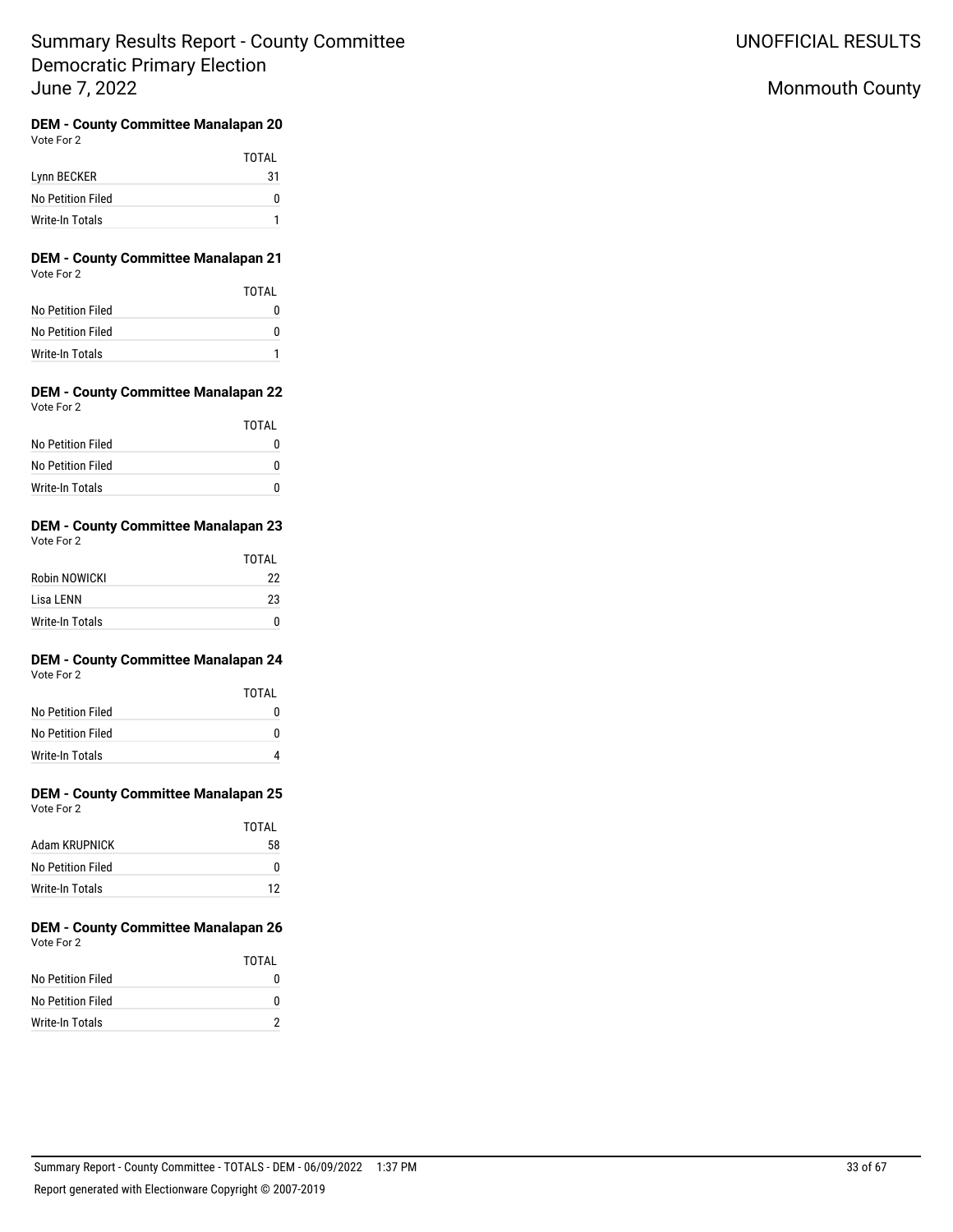UNOFFICIAL RESULTS

# Monmouth County

#### **DEM - County Committee Manalapan 27** Vote For 2

|                  | TOTAI |
|------------------|-------|
| Iris SCHILLEN    | 175   |
| Edward S. FISHER | 173   |
| Write-In Totals  | n     |

### **DEM - County Committee Manasquan 1** Vote For 2

|                 | TOTAI |
|-----------------|-------|
| Michael MANGAN  | 39    |
| Dana MANGAN     | 39    |
| Write-In Totals |       |

### **DEM - County Committee Manasquan 2** Vote For 2

|                 | TOTAL |
|-----------------|-------|
| Jeffrey LEE     | 64    |
| Jason A. BRYANT | 65    |
| Write-In Totals |       |

### **DEM - County Committee Manasquan 3** Vote For 2

| $\cdots$          |       |
|-------------------|-------|
|                   | TOTAL |
| No Petition Filed | N     |
| No Petition Filed | n     |
| Write-In Totals   | Λ     |

# **DEM - County Committee Manasquan 4**

| Vote For 2 |  |
|------------|--|
|            |  |

|                 | <b>TOTAL</b> |
|-----------------|--------------|
| Joseph M. HILL  | 46           |
| Sheila VIDREIRO | 45           |
| Write-In Totals |              |

# **DEM - County Committee Marlboro 1**

Vote For 2

|                    | TOTAI |
|--------------------|-------|
| Adrianne SPOTA     | 38    |
| Michael A. WAI KFR | -37   |
| Write-In Totals    | O     |

#### **DEM - County Committee Marlboro 2** Vote For 2

|                   | TOTAI |
|-------------------|-------|
| No Petition Filed |       |
| No Petition Filed |       |
| Write-In Totals   | 10    |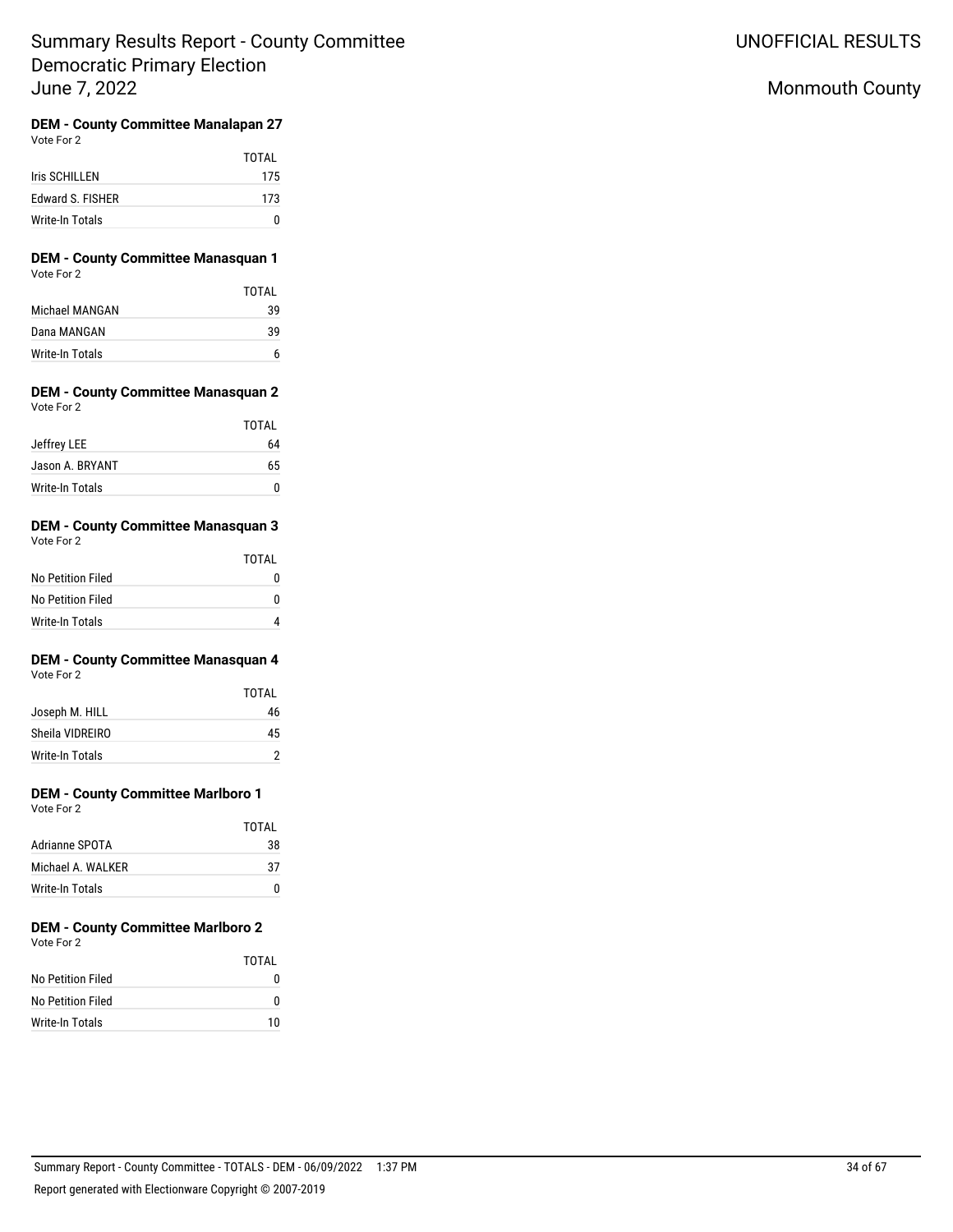# Monmouth County

## **DEM - County Committee Marlboro 3**

Vote For 2

|                   | <b>TOTAL</b> |
|-------------------|--------------|
| Randi MARDER      | 38           |
| No Petition Filed |              |
| Write-In Totals   |              |

### **DEM - County Committee Marlboro 4** Vote For 2

|                 | TOTAI |
|-----------------|-------|
| Carol MAZZOLA   | 32    |
| Jerome SOVELOVE | 31    |
| Write-In Totals |       |

#### **DEM - County Committee Marlboro 5** Vote For 2

| $\cdots$           |       |
|--------------------|-------|
|                    | TOTAI |
| Paul A. ZUCKERMAN  | 43    |
| Linda T. ZUCKERMAN | 43    |
| Write-In Totals    |       |

## **DEM - County Committee Marlboro 6**

| Vote For 2        |  |
|-------------------|--|
| Frances N. BAUMAN |  |

| Frances N. BAUMAN |  |
|-------------------|--|
| No Petition Filed |  |
| Write-In Totals   |  |

TOTAL

## **DEM - County Committee Marlboro 7**

Vote For 2

|                 | TOTAI |
|-----------------|-------|
| Alyson SOLON    | 46    |
| Alon SOLON      | 45    |
| Write-In Totals |       |

# **DEM - County Committee Marlboro 8**

Vote For 2

|                   | TOTAL |
|-------------------|-------|
| No Petition Filed |       |
| No Petition Filed | n     |
| Write-In Totals   | 3     |

#### **DEM - County Committee Marlboro 9** Vote For 2

|                   | <b>TOTAL</b> |
|-------------------|--------------|
| No Petition Filed |              |
| No Petition Filed |              |
| Write-In Totals   |              |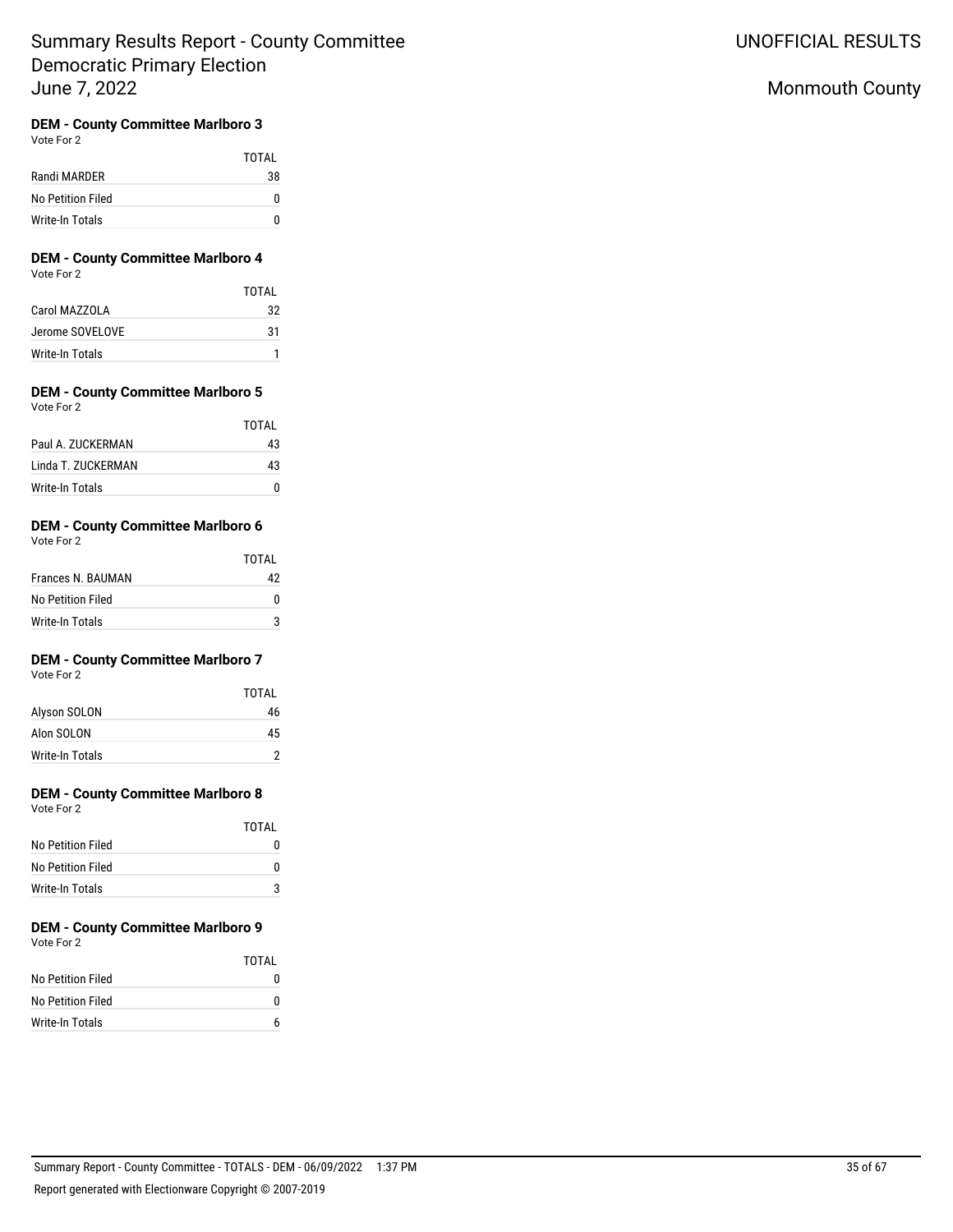UNOFFICIAL RESULTS

# Monmouth County

# **DEM - County Committee Marlboro 10**

Vote For 2

|                  | TOTAI |
|------------------|-------|
| Mona McCAULEY    | 37    |
| Sean J. McCAULEY | 35    |
| Write-In Totals  | n     |

### **DEM - County Committee Marlboro 11** Vote For 2

|                   | TOTAI    |
|-------------------|----------|
| No Petition Filed | $^{(1)}$ |
| No Petition Filed | n        |
| Write-In Totals   |          |

#### **DEM - County Committee Marlboro 12** Vote For 2

|                   | <b>TOTAL</b> |
|-------------------|--------------|
| No Petition Filed | O            |
| No Petition Filed | $\mathbf{I}$ |
| Write-In Totals   | 5            |

## **DEM - County Committee Marlboro 13**

Vote For 2

|                   | TOTAI |
|-------------------|-------|
| Eric S. MENAKER   | 70    |
| No Petition Filed | 0     |
| Write-In Totals   |       |

# **DEM - County Committee Marlboro 14**

Vote For 2

|                 | TOTAI |
|-----------------|-------|
| Carol L. FOX    | 34    |
| Stanley P. FOX  | 34    |
| Write-In Totals |       |

# **DEM - County Committee Marlboro 15**

Vote For 2

|                 | TOTAI |
|-----------------|-------|
| David SHERMAN   | 65    |
| Isabel JACOB    | 63    |
| Write-In Totals | O     |

#### **DEM - County Committee Marlboro 16** Vote For 2

|                   | TOTAI |
|-------------------|-------|
| Radhika SHARMA    | 46    |
| No Petition Filed | n     |
| Write-In Totals   |       |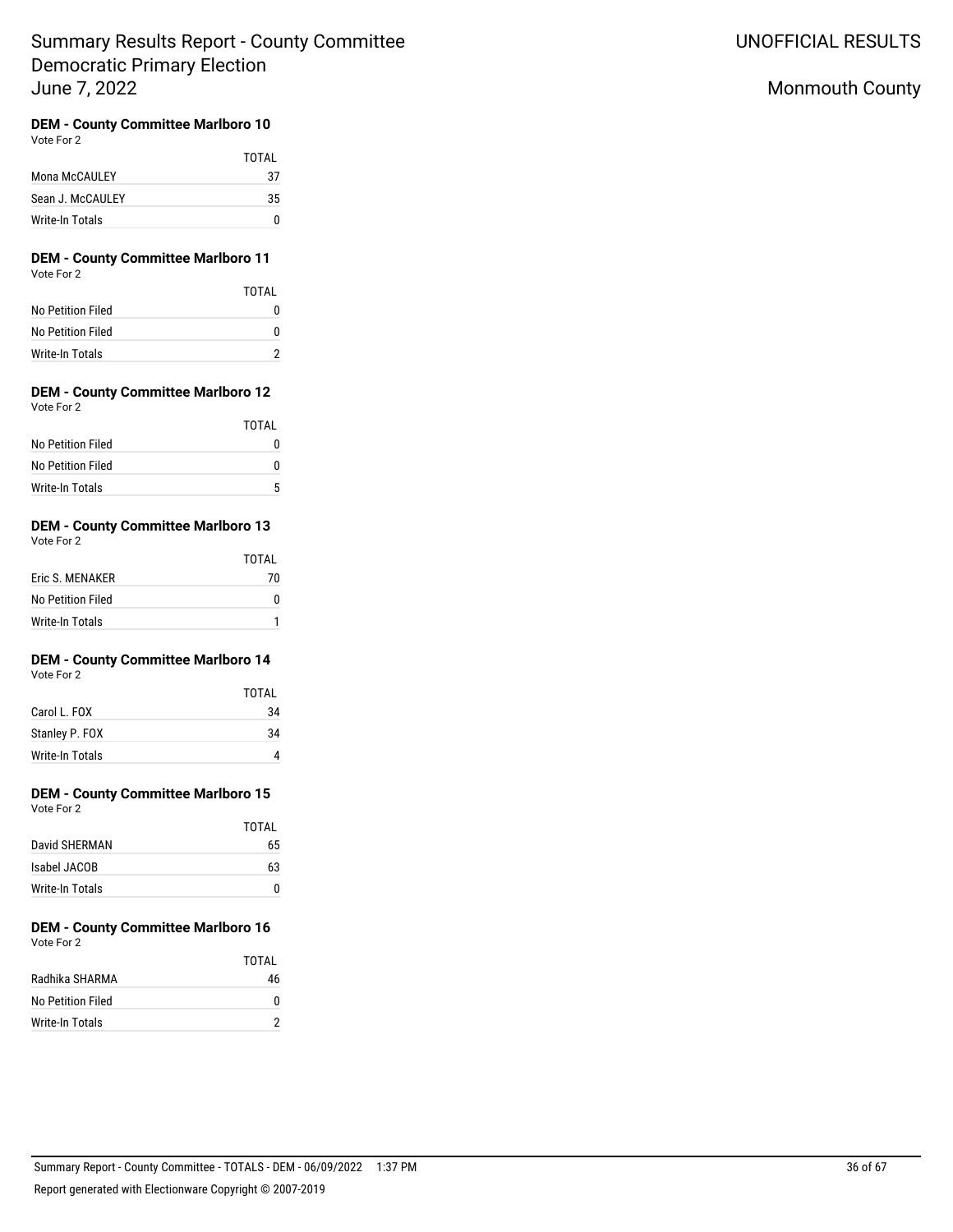# Monmouth County

# **DEM - County Committee Marlboro 17**

Vote For 2

|                   | TOTAI |
|-------------------|-------|
| Laura LAVERY      | 40    |
| No Petition Filed |       |
| Write-In Totals   |       |

### **DEM - County Committee Marlboro 18** Vote For 2

|                   | TOTAL |
|-------------------|-------|
| No Petition Filed |       |
| No Petition Filed | n     |
| Write-In Totals   |       |

#### **DEM - County Committee Marlboro 19** Vote For 2

|                        | TOTAL |
|------------------------|-------|
| Lynn M. FRANCO         | 31    |
| <b>Victor FRANCO</b>   | 30    |
| <b>Write-In Totals</b> |       |

## **DEM - County Committee Marlboro 20**

|                  | TOTAI |
|------------------|-------|
| Robert R. SALMAN | 45    |
| Reva SALMAN      | 46    |
| Write-In Totals  | n     |

# **DEM - County Committee Marlboro 21**

Vote For 2

|                   | TOTAI |
|-------------------|-------|
| No Petition Filed |       |
| No Petition Filed | n     |
| Write-In Totals   |       |

# **DEM - County Committee Marlboro 22**

Vote For 2

|                   | TOTAL |
|-------------------|-------|
| No Petition Filed |       |
| No Petition Filed | O     |
| Write-In Totals   | O     |

#### **DEM - County Committee Marlboro 23** Vote For 2

|                   | TOTAI |
|-------------------|-------|
| No Petition Filed | 0     |
| No Petition Filed | O     |
| Write-In Totals   | n     |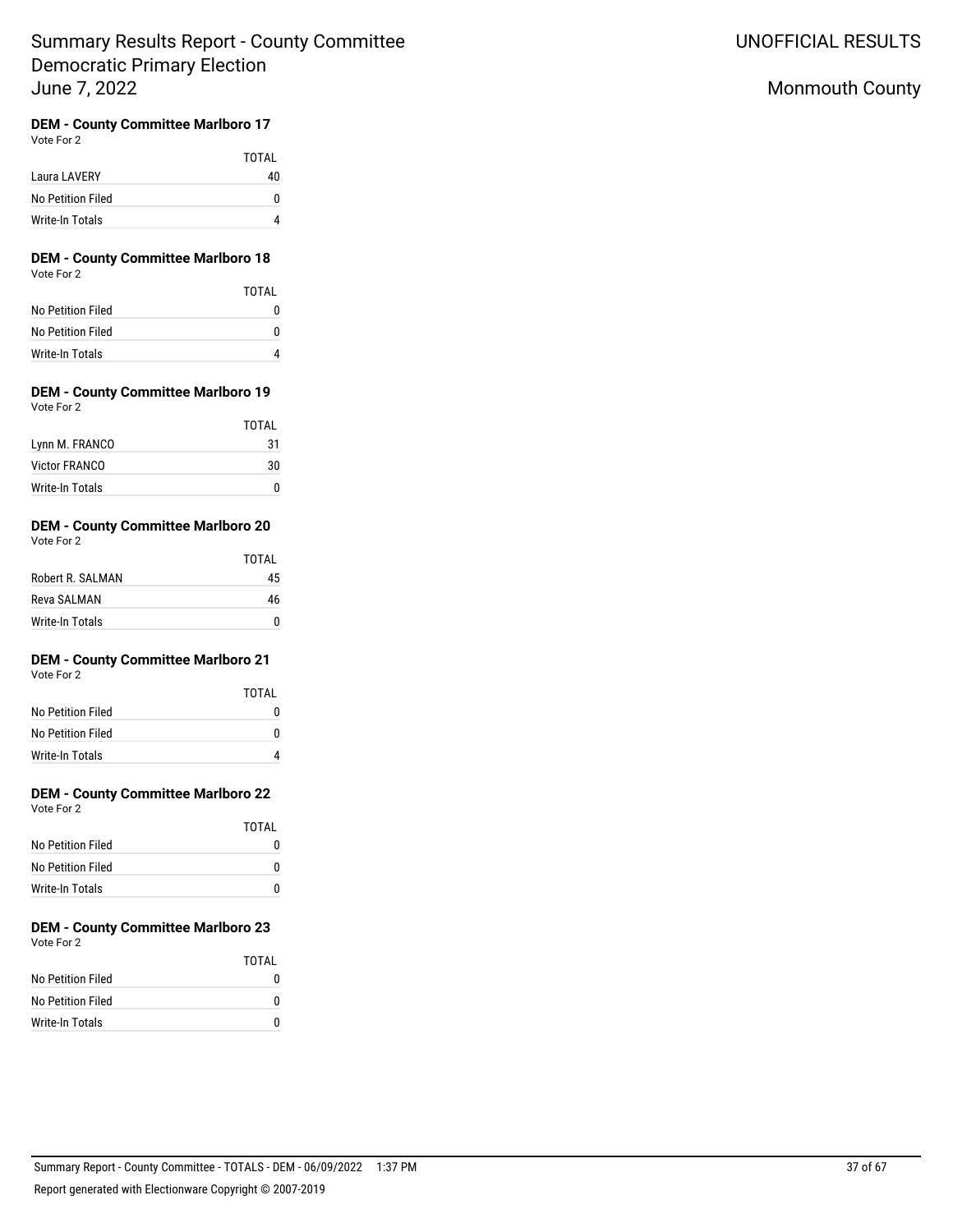# Monmouth County

# **DEM - County Committee Marlboro 24**

Vote For 2

|                   | TOTAI    |
|-------------------|----------|
| No Petition Filed | $^{(1)}$ |
| No Petition Filed | o        |
| Write-In Totals   |          |

### **DEM - County Committee Marlboro 25** Vote For 2

|                    | <b>TOTAL</b> |
|--------------------|--------------|
| Elizabeth LAWRENCE | 34           |
| No Petition Filed  |              |
| Write-In Totals    |              |

#### **DEM - County Committee Marlboro 26** Vote For 2

|                 | TOTAL |
|-----------------|-------|
| Michael SHAPIRO | 40    |
| Robyn ROBBINS   | 38    |
| Write-In Totals | O     |

## **DEM - County Committee Marlboro 27**

| Vote For 2        |       |
|-------------------|-------|
|                   | TOTAI |
| Jonathan HORNIK   | 61    |
| No Petition Filed |       |

| Write-In Totals |  |
|-----------------|--|
|                 |  |
|                 |  |

# **DEM - County Committee Marlboro 28**

Vote For 2

|                   | TOTAI |
|-------------------|-------|
| No Petition Filed | n     |
| No Petition Filed | n     |
| Write-In Totals   | n     |

# **DEM - County Committee Matawan 1**

Vote For 2

|                 | TOTAI |
|-----------------|-------|
| Nadine HFMY     | 37    |
| John LAZAR      | 37    |
| Write-In Totals |       |

# **DEM - County Committee Matawan 2**

Vote For 2

|                      | TOTAI |
|----------------------|-------|
| Alexis LIVESEY       | 32    |
| <b>Brian LIVESEY</b> | 31    |
| Write-In Totals      |       |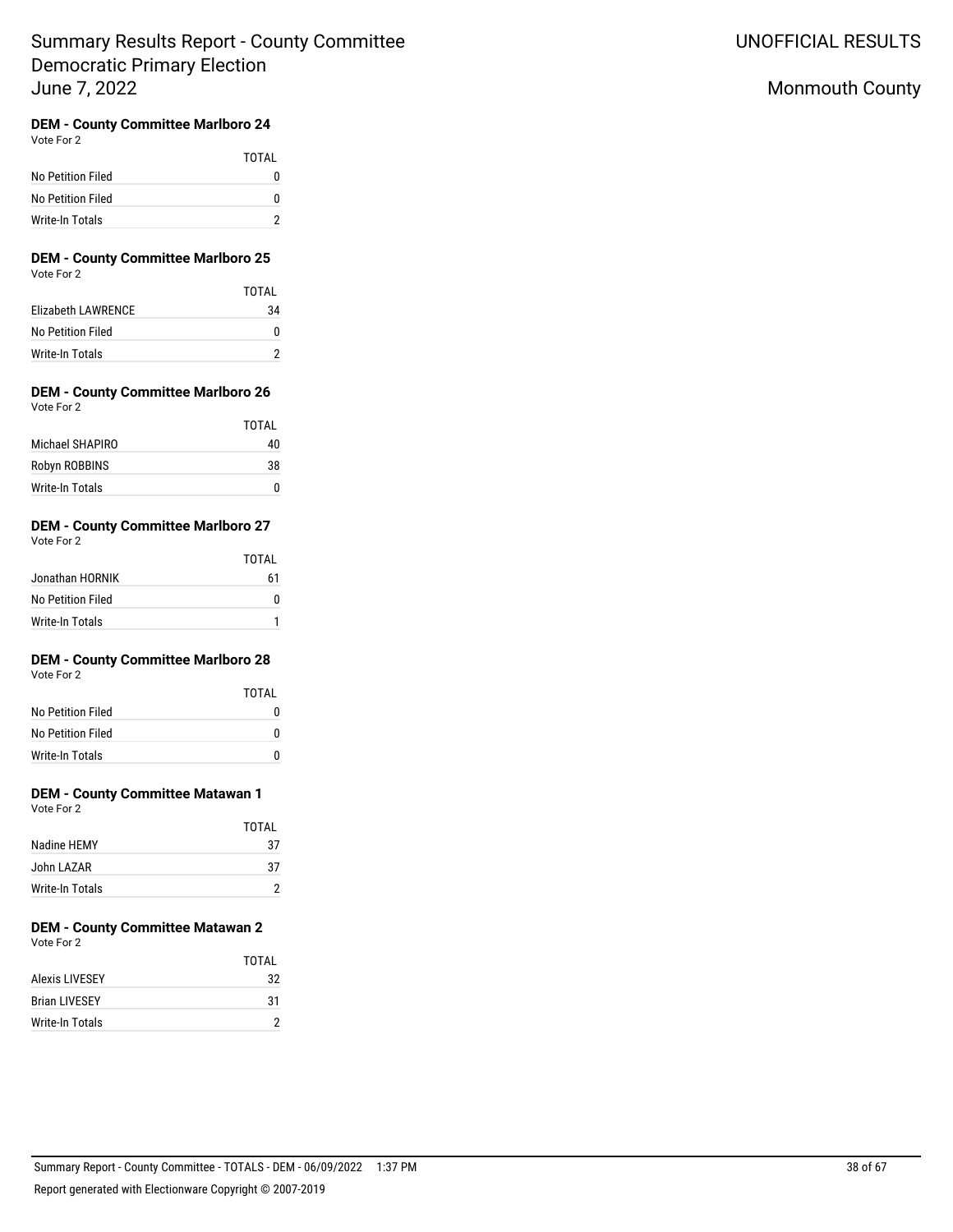# Monmouth County

## **DEM - County Committee Matawan 3**

Vote For 2

|                 | TOTAL |
|-----------------|-------|
| Arlan FEILES    | 39    |
| Katie FEILES    | 39    |
| Write-In Totals | n     |

### **DEM - County Committee Matawan 4** Vote For 2

|                 | TOTAL |
|-----------------|-------|
| Kathleen SPORER | 52    |
| Michael SPORER  | 51    |
| Write-In Totals |       |

#### **DEM - County Committee Matawan 5** Vote For 2

| TOTAL |
|-------|
| Δ7    |
| 50    |
|       |
|       |

## **DEM - County Committee Matawan 6**

Vote For 2

|                  | <b>TOTAL</b> |
|------------------|--------------|
| Deana GUNN       | 39           |
| <b>Todd GUNN</b> | 38           |
| Write-In Totals  | O            |

## **DEM - County Committee Matawan 7**

Vote For 2

|                 | TOTAI |
|-----------------|-------|
| Malini GUHA     | 22    |
| Jennifer RAPOZA | 23    |
| Write-In Totals |       |

# **DEM - County Committee Middletown 1**

Vote For 2

|                         | TOTAI |
|-------------------------|-------|
| James "Gregory" GIBADLO | 45    |
| <b>Tricia MAGUIRE</b>   | 46    |
| Write-In Totals         | O     |

#### **DEM - County Committee Middletown 2** Vote For 2

|                   | TOTAI |
|-------------------|-------|
| No Petition Filed |       |
| No Petition Filed |       |
| Write-In Totals   | я     |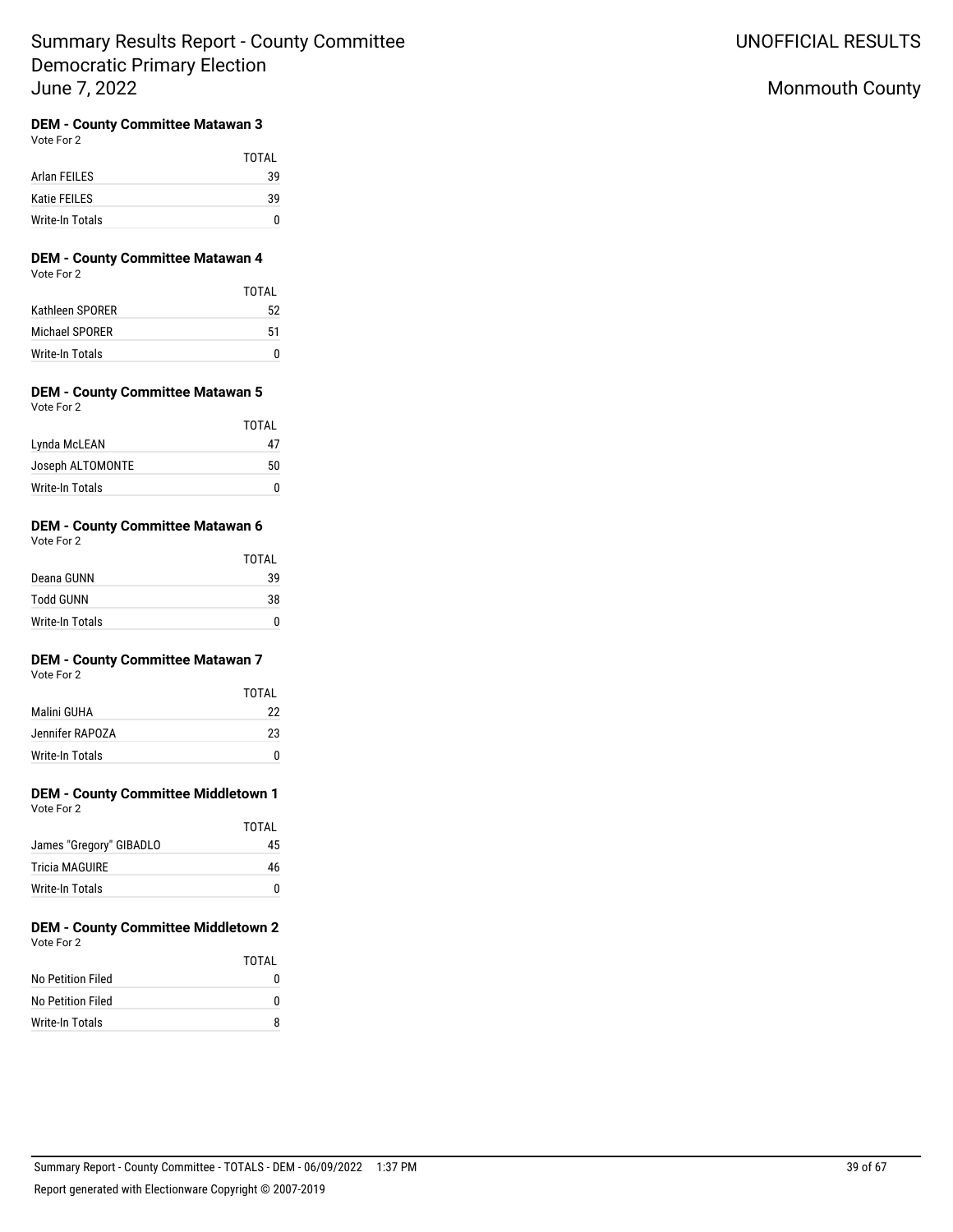UNOFFICIAL RESULTS

# Monmouth County

#### **DEM - County Committee Middletown 3** Vote For 2

|                 | TOTAI |
|-----------------|-------|
| Reon SWAIM      | 43    |
| Diane SWAIM     | 42    |
| Write-In Totals |       |

### **DEM - County Committee Middletown 4** Vote For 2

|                            | TOTAI |
|----------------------------|-------|
| Paul J. JANSEN             | 57    |
| <b>Ester CARBALLO-JANE</b> | 56    |
| Write-In Totals            |       |

### **DEM - County Committee Middletown 5** Vote For 2

|                    | TOTAI |
|--------------------|-------|
| <b>Keown KANEY</b> | 31    |
| No Petition Filed  |       |
| Write-In Totals    | 10    |

#### **DEM - County Committee Middletown 6** Vote For 2

| $\cdots$          |       |
|-------------------|-------|
|                   | TOTAL |
| No Petition Filed | n     |
| No Petition Filed | n     |
| Write-In Totals   |       |

#### **DEM - County Committee Middletown 7** Vote For 2

| <b>VOLE FOI Z</b> |  |  |
|-------------------|--|--|
|                   |  |  |
|                   |  |  |

|                   | TOTAI |
|-------------------|-------|
| Paige GREGORIO    | 43    |
| Jennifer GREGORIO | 44    |
| Write-In Totals   |       |

#### **DEM - County Committee Middletown 8** Vote For 2

| $\mathbf{v}$ with $\mathbf{v}$ |       |
|--------------------------------|-------|
|                                | TOTAL |
| Mark A. GRIECO                 | 42    |
| No Petition Filed              | n     |
| Write-In Totals                | n     |

### **DEM - County Committee Middletown 9** Vote For 2

|                   | TOTAI |
|-------------------|-------|
| No Petition Filed |       |
| No Petition Filed | o     |
| Write-In Totals   | 25    |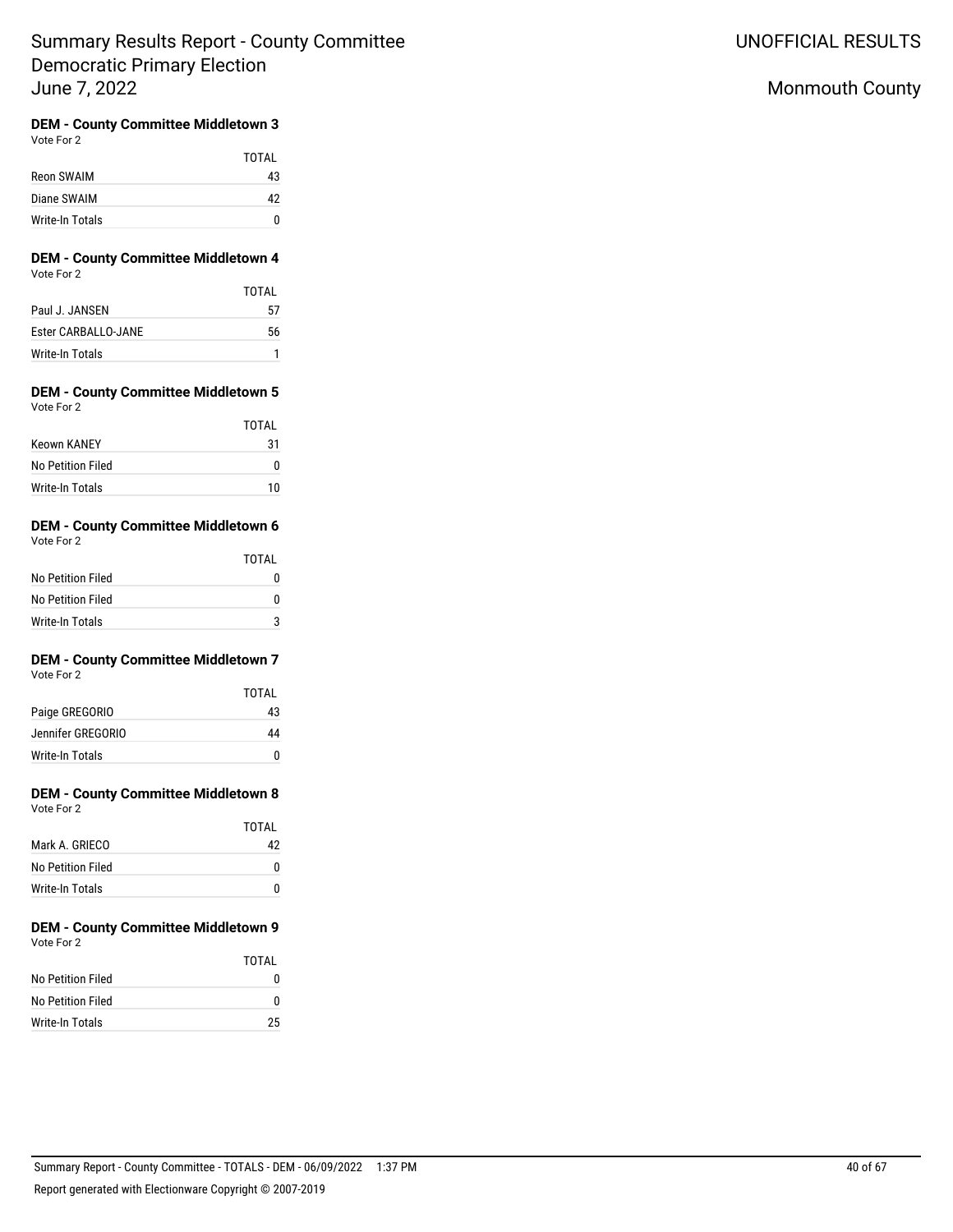UNOFFICIAL RESULTS

# Monmouth County

#### **DEM - County Committee Middletown 10** Vote For 2

|                    | TOTAI |
|--------------------|-------|
| Marquerite STOCKER | 35    |
| Sean F. BYRNES     | 34    |
| Write-In Totals    |       |

### **DEM - County Committee Middletown 11** Vote For 2

|                   | TOTAI |
|-------------------|-------|
| Dora CRISAFULLI   | 32    |
| No Petition Filed | 0     |
| Write-In Totals   |       |

### **DEM - County Committee Middletown 12** Vote For 2

|                        | TOTAI |
|------------------------|-------|
| Robert L. FRICKSON     | 33    |
| Mercedes CHRIST-BARNEK | 36    |
| Write-In Totals        |       |

#### **DEM - County Committee Middletown 13** Vote For 2

|                   | TOTAL |
|-------------------|-------|
| No Petition Filed |       |
| No Petition Filed | 0     |
| Write-In Totals   | າ     |

# **DEM - County Committee Middletown 14**

| Vote For 2 |  |
|------------|--|
|------------|--|

|                   | TOTAL |
|-------------------|-------|
| Janet MOSCUZZA    | 45    |
| No Petition Filed | n     |
| Write-In Totals   |       |

## **DEM - County Committee Middletown 15** Vote For 2

| $\cdots$        |       |
|-----------------|-------|
|                 | TOTAL |
| Chiarina GUZIK  | 37    |
| Jason GUZIK     | 36    |
| Write-In Totals | n     |

#### **DEM - County Committee Middletown 16** Vote For 2

|                       | TOTAI |
|-----------------------|-------|
| Donald WATSON         | 31    |
| Julia DASARO-DRESCHER | 29    |
| Write-In Totals       | n     |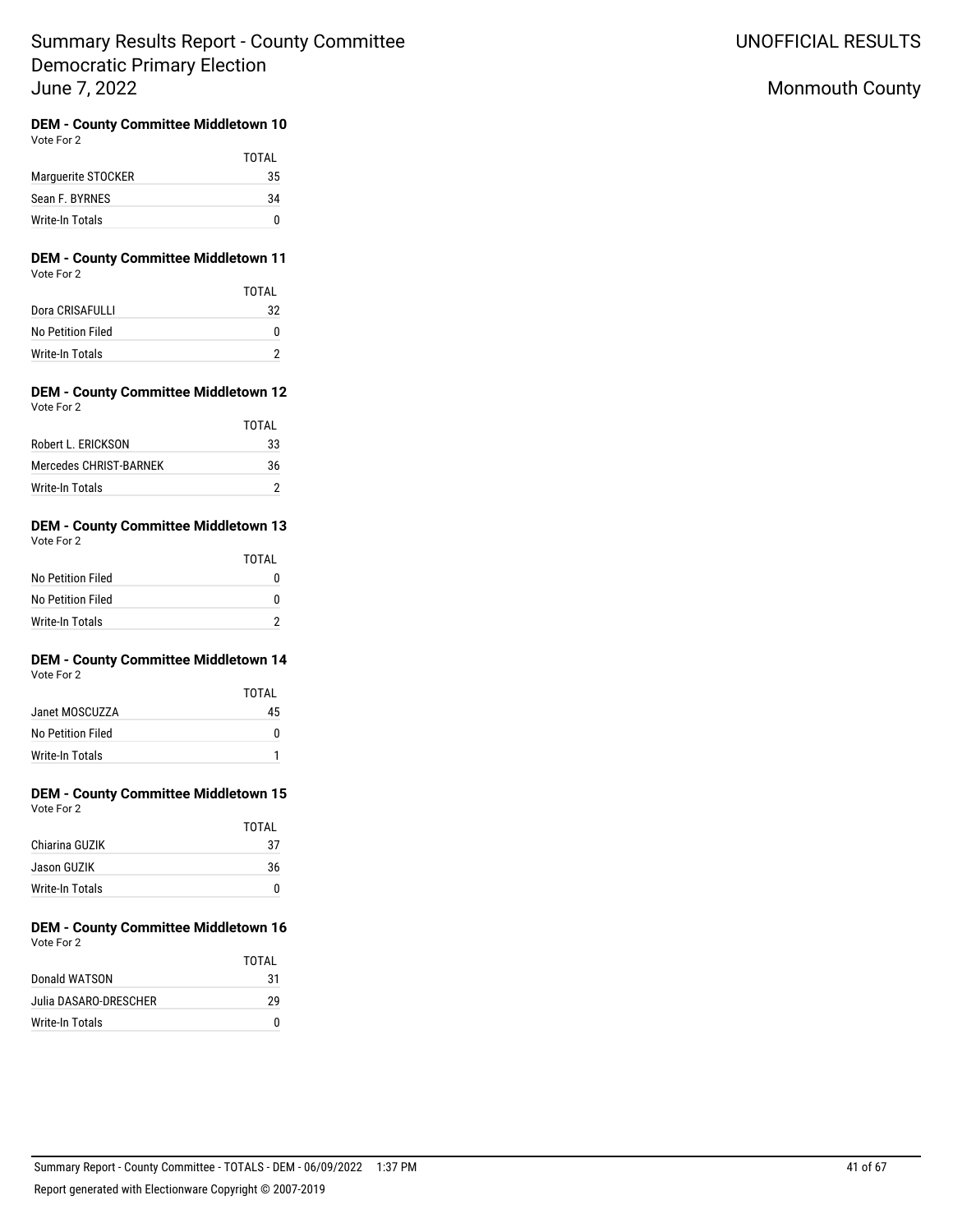UNOFFICIAL RESULTS

# Monmouth County

#### **DEM - County Committee Middletown 17** Vote For 2

|                 | TOTAL |
|-----------------|-------|
| Rocky RIOS      | 37    |
| Michael SIDEY   | 37    |
| Write-In Totals |       |

### **DEM - County Committee Middletown 18** Vote For 2

|                   | TOTAL |
|-------------------|-------|
| No Petition Filed | 0     |
| No Petition Filed | o     |
| Write-In Totals   | 16    |

### **DEM - County Committee Middletown 19** Vote For 2

|                   | TOTAL |
|-------------------|-------|
| Claire GARLAND    | 53    |
| No Petition Filed |       |
| Write-In Totals   |       |

#### **DEM - County Committee Middletown 20** Vote For 2

| $\cdots$                |       |
|-------------------------|-------|
|                         | TOTAI |
| Melanie BECKERMAN       | 36    |
| <b>Howard BECKERMAN</b> | 36    |
| Write-In Totals         |       |

#### **DEM - County Committee Middletown 21** Vote For 2

|                    | TOTAI |
|--------------------|-------|
| Sharon GOODMAN     | 48    |
| Christina MONTORIO | 48    |
| Write-In Totals    | n     |

#### **DEM - County Committee Middletown 22** Vote For 2

| VULTUL Z      |       |
|---------------|-------|
|               | TOTAL |
| John PATROUCH | 49    |
|               |       |

| Deborah PATROUCH | 50 |
|------------------|----|
| Write-In Totals  |    |

#### **DEM - County Committee Middletown 23** Vote For 2

|                   | TOTAL |
|-------------------|-------|
| Deborah WRIGHT    | 41    |
| No Petition Filed | o     |
| Write-In Totals   | 15    |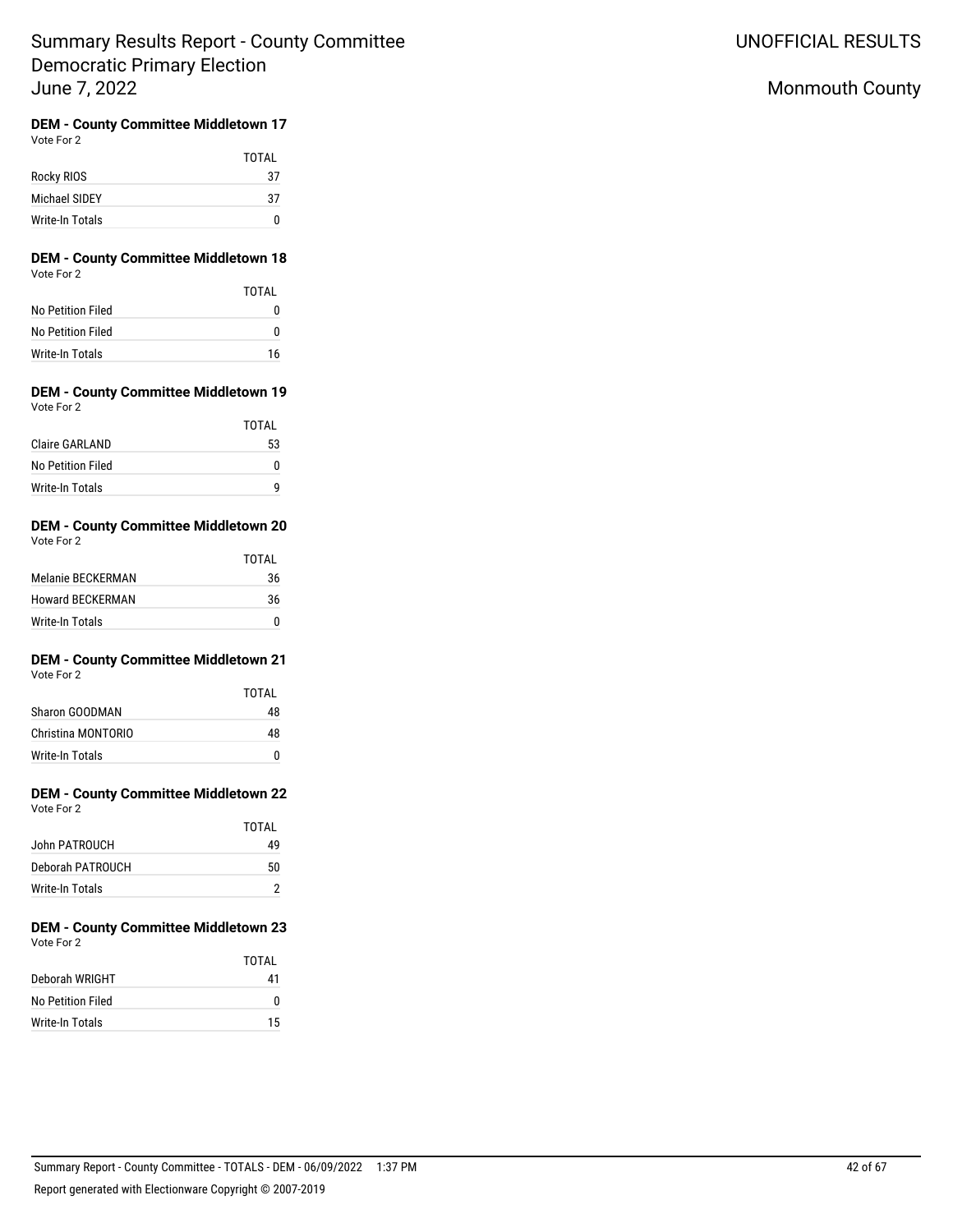UNOFFICIAL RESULTS

# Monmouth County

#### **DEM - County Committee Middletown 24** Vote For 2

|                    | TOTAI |
|--------------------|-------|
| Vanessa L. CAMERON | 58    |
| No Petition Filed  | o     |
| Write-In Totals    | 12    |

### **DEM - County Committee Middletown 25** Vote For 2

|                     | TOTAI |
|---------------------|-------|
| <b>Carol FOWLER</b> | 45    |
| No Petition Filed   |       |
| Write-In Totals     | 12    |

### **DEM - County Committee Middletown 26** Vote For 2

|                   | TOTAI |
|-------------------|-------|
| No Petition Filed |       |
| No Petition Filed |       |
| Write-In Totals   | 30    |

#### **DEM - County Committee Middletown 27** Vote For 2

| $\cdots$          |       |
|-------------------|-------|
|                   | TOTAL |
| No Petition Filed |       |
| No Petition Filed |       |
| Write-In Totals   |       |

#### **DEM - County Committee Middletown 28** Vote For 2

|                   | TOTAI |
|-------------------|-------|
| Jennifer VALENCIA | 22    |
| John VALENCIA     | 21    |
| Write-In Totals   |       |

#### **DEM - County Committee Middletown 29** Vote For 2

|                           | TOTAI |
|---------------------------|-------|
| Mary F. FOSTER-SCHOALES   | 66    |
| Jeanette STARITA MARDINLY | 68    |
| Write-In Totals           |       |

#### **DEM - County Committee Middletown 30** Vote For 2

|                   | TOTAI |
|-------------------|-------|
| Elizabeth WALTER  | 34    |
| Nicholas DiFRANCO | 33    |
| Write-In Totals   |       |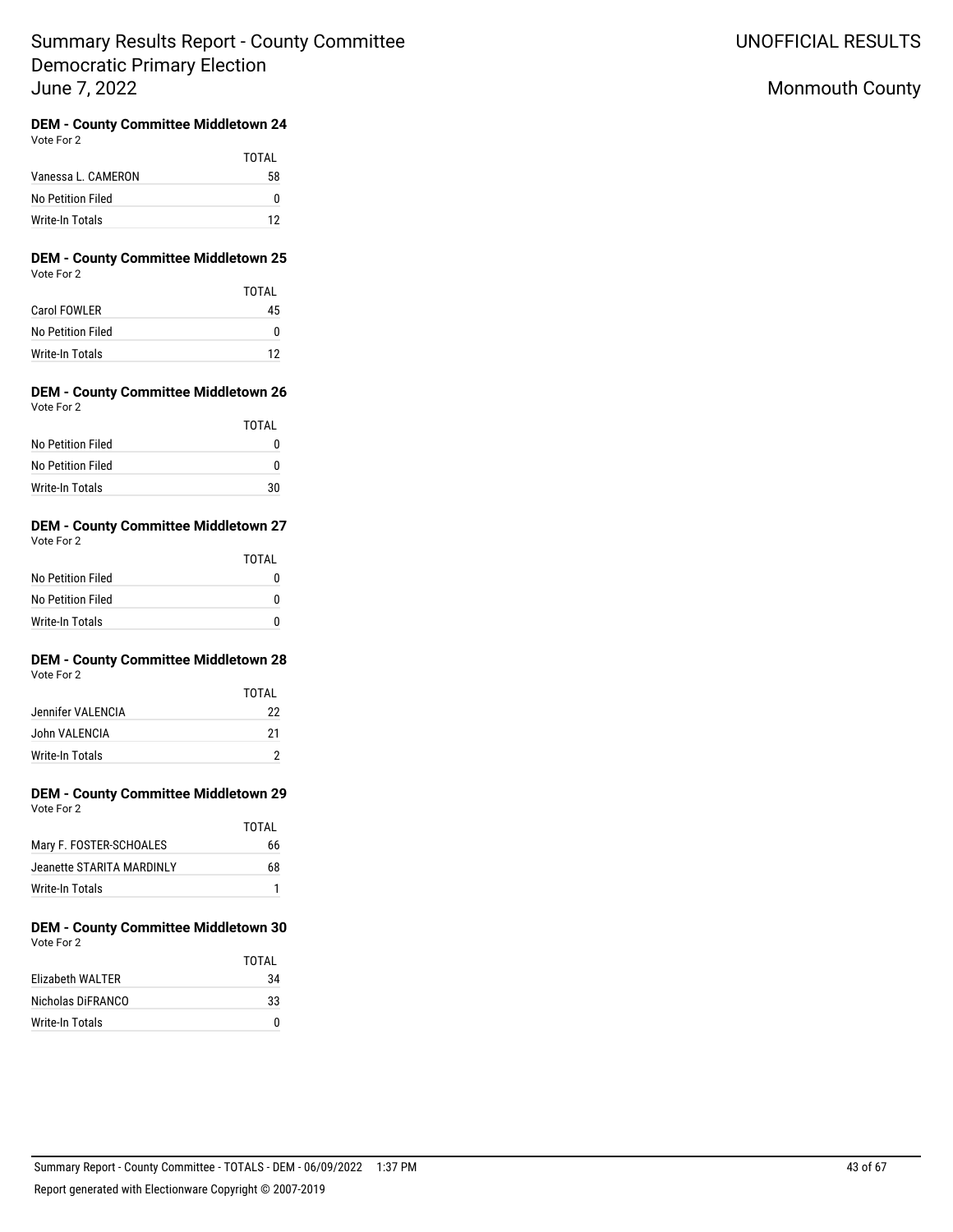UNOFFICIAL RESULTS

# Monmouth County

#### **DEM - County Committee Middletown 31** Vote For 2

|                 | TOTAI |
|-----------------|-------|
| Leo C. DECKER   | 40    |
| Susan K. DECKER | 40    |
| Write-In Totals | n     |

### **DEM - County Committee Middletown 32** Vote For 2

|                   | TOTAL |
|-------------------|-------|
| No Petition Filed |       |
| No Petition Filed | o     |
| Write-In Totals   | n     |

### **DEM - County Committee Middletown 33** Vote For 2

|                   | <b>TOTAL</b> |
|-------------------|--------------|
| Irvin B. BEAVER   | 35           |
| No Petition Filed |              |
| Write-In Totals   |              |

#### **DEM - County Committee Middletown 34** Vote For 2

| $\cdots$           | TOTAL |
|--------------------|-------|
| Patricia A. REILLY | 44    |
| Beverly J. SCARANO | 47    |
| Write-In Totals    |       |

#### **DEM - County Committee Middletown 35** Vote For 2

|                         | TOTAI |
|-------------------------|-------|
| <b>Matthew MOREHEAD</b> | 39    |
| Linda S. BAUM           | 40    |
| Write-In Totals         |       |

# **DEM - County Committee Middletown 36**

| Vote For 2 |  |
|------------|--|
|            |  |
|            |  |

|                     | TOTAI |
|---------------------|-------|
| Vincent A. Lo SAPIO | 37    |
| Joann Lo SAPIO      | 40    |
| Write-In Totals     |       |

#### **DEM - County Committee Middletown 37** Vote For 2

|                 | TOTAL |
|-----------------|-------|
| Michael MORRIS  | 33    |
| Mary J. FABIANO | 29    |
| Write-In Totals | n     |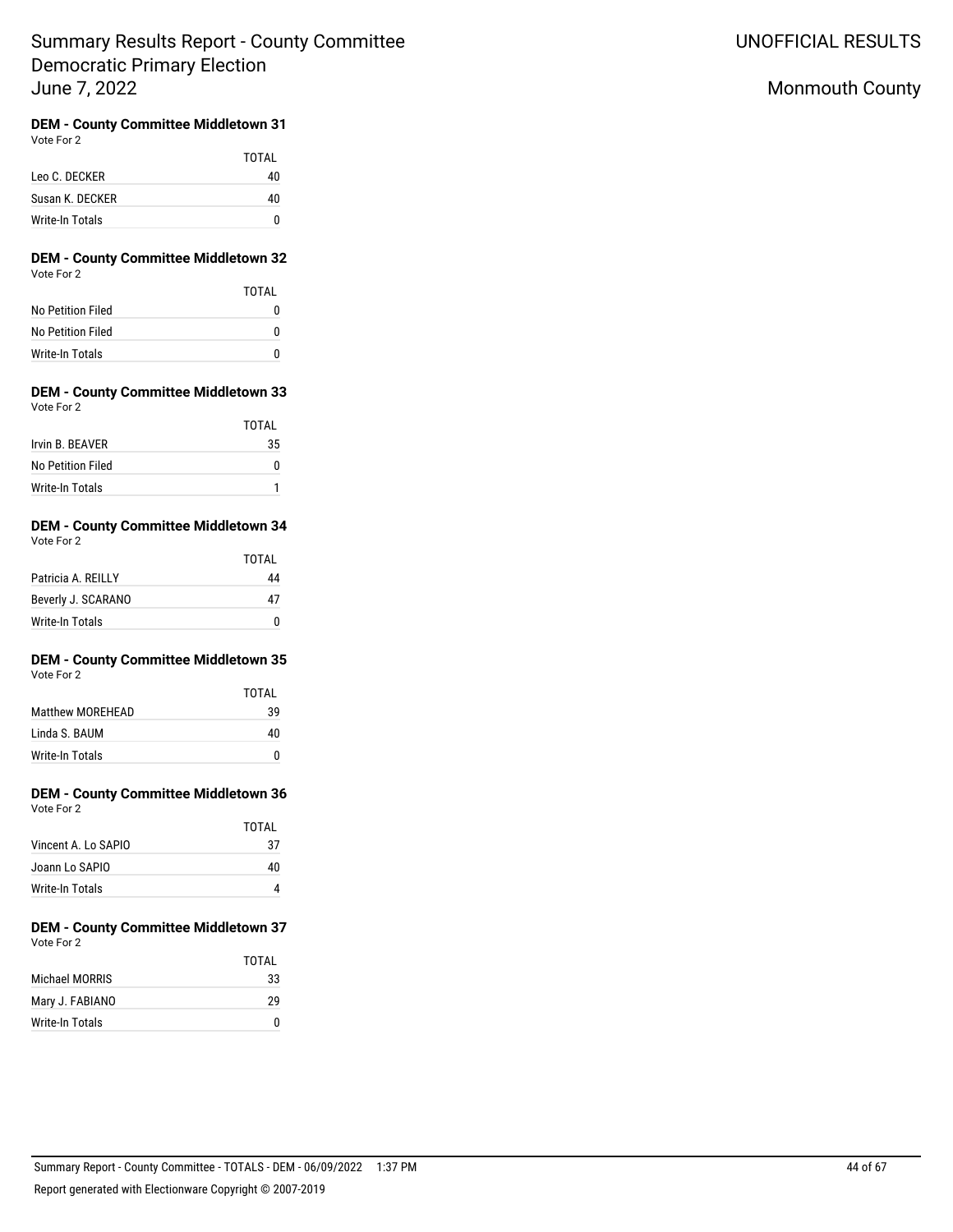UNOFFICIAL RESULTS

# Monmouth County

#### **DEM - County Committee Middletown 38** Vote For 2

|                   | TOTAI |
|-------------------|-------|
| No Petition Filed | n     |
| No Petition Filed | n     |
| Write-In Totals   |       |

### **DEM - County Committee Middletown 39** Vote For 2

|                        | TOTAI |
|------------------------|-------|
| Alisa R. CROWE         | 45    |
| John CROWE             | 44    |
| <b>Write-In Totals</b> |       |

### **DEM - County Committee Middletown 40** Vote For 2

|                       | TOTAI |
|-----------------------|-------|
| Kevin J. DAI Y        | 150   |
| Clare TYLUKI-McINTOSH | 151   |
| Write-In Totals       |       |

#### **DEM - County Committee Middletown 41** Vote For 2

| $\cdots$          |              |
|-------------------|--------------|
|                   | <b>TOTAL</b> |
| No Petition Filed |              |
| No Petition Filed | O            |
| Write-In Totals   |              |

### **DEM - County Committee Middletown 42** Vote For 2

|                        | <b>TOTAL</b> |
|------------------------|--------------|
| Christine GIZZI GIAIMO | 49           |
| James GRENAFEGE        | 47           |
| Write-In Totals        | n            |

# **DEM - County Committee Middletown 43**

| Vote For 2 |  |
|------------|--|
|            |  |

|                 | TOTAI |
|-----------------|-------|
| Vincent MAZZA   | 62    |
| Margery COHEN   | 61    |
| Write-In Totals | 0     |

#### **DEM - County Committee Middletown 44** Vote For 2

|                   | TOTAI |
|-------------------|-------|
| No Petition Filed |       |
| No Petition Filed |       |
| Write-In Totals   |       |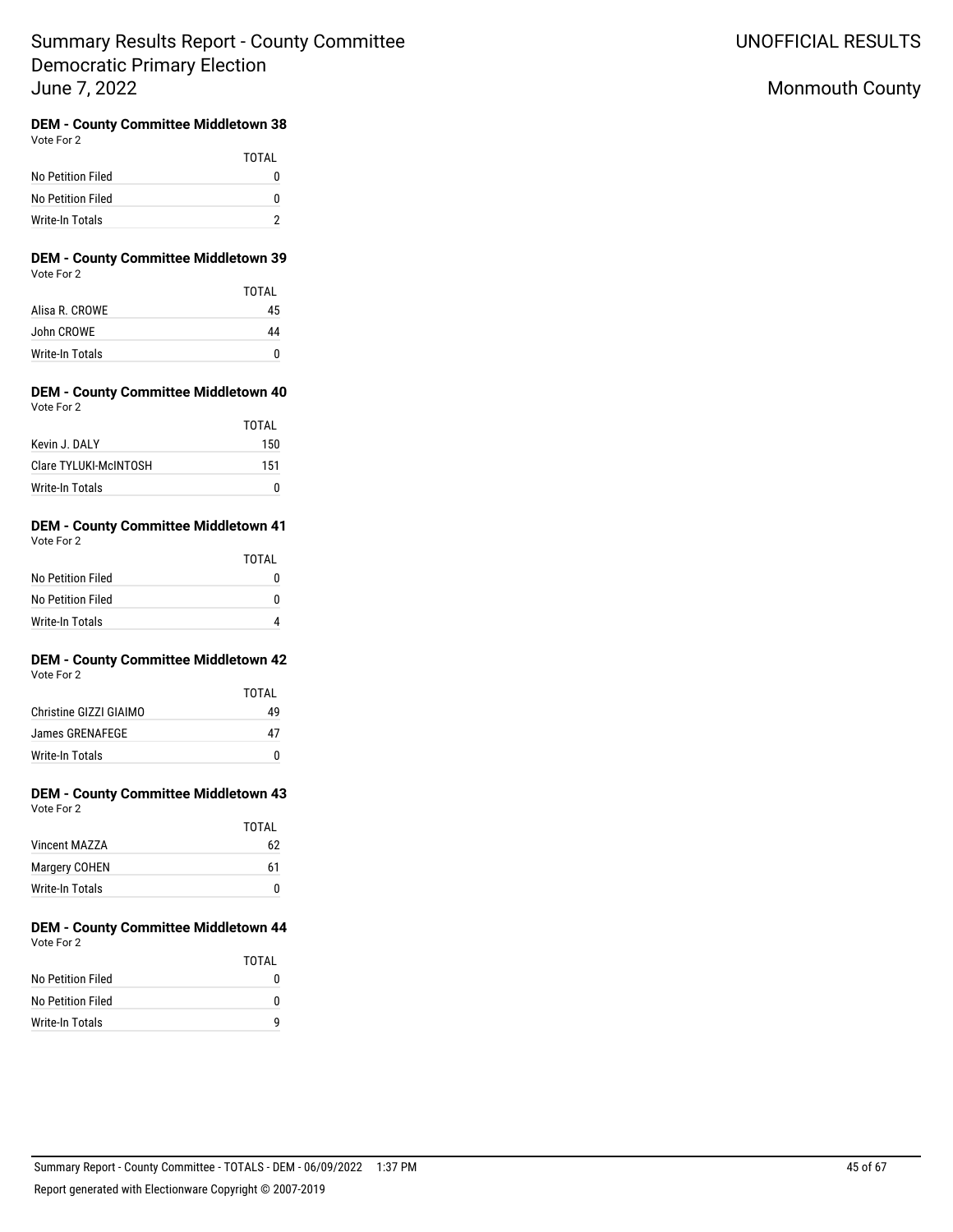UNOFFICIAL RESULTS

# Monmouth County

#### **DEM - County Committee Middletown 45** Vote For 2

|                      | TOTAI |
|----------------------|-------|
| Alison LODER         | 44    |
| <b>Gregory LODER</b> | 44    |
| Write-In Totals      | n     |

### **DEM - County Committee Middletown 46** Vote For 2

|                 | <b>TOTAL</b> |
|-----------------|--------------|
| Wai CHAN        | 41           |
| Danielle WALSH  | 41           |
| Write-In Totals |              |

### **DEM - County Committee Middletown 47** Vote For 2

|                   | TOTAI |
|-------------------|-------|
| No Petition Filed | 0     |
| No Petition Filed | O     |
| Write-In Totals   | 38    |

#### **DEM - County Committee Middletown 48** Vote For 2

| $\cdots$          |              |
|-------------------|--------------|
|                   | <b>TOTAL</b> |
| No Petition Filed | O            |
| No Petition Filed | O            |
| Write-In Totals   |              |

#### **DEM - County Committee Middletown 49** Vote For 2

| VULE FUI Z        |       |
|-------------------|-------|
|                   | TOTAI |
| No Petition Filed |       |
| No Petition Filed |       |

# **DEM - County Committee Millstone 1**

Write-In Totals 6

|                         | TOTAI |
|-------------------------|-------|
| Raymond D. DOTHARD, Jr. | 30    |
| Veverly L. WYCHE        | 29    |
| Write-In Totals         | O     |

### **DEM - County Committee Millstone 2** Vote For 2

|                   | TOTAI |
|-------------------|-------|
| Jennifer MEYER    | 27    |
| No Petition Filed |       |
| Write-In Totals   |       |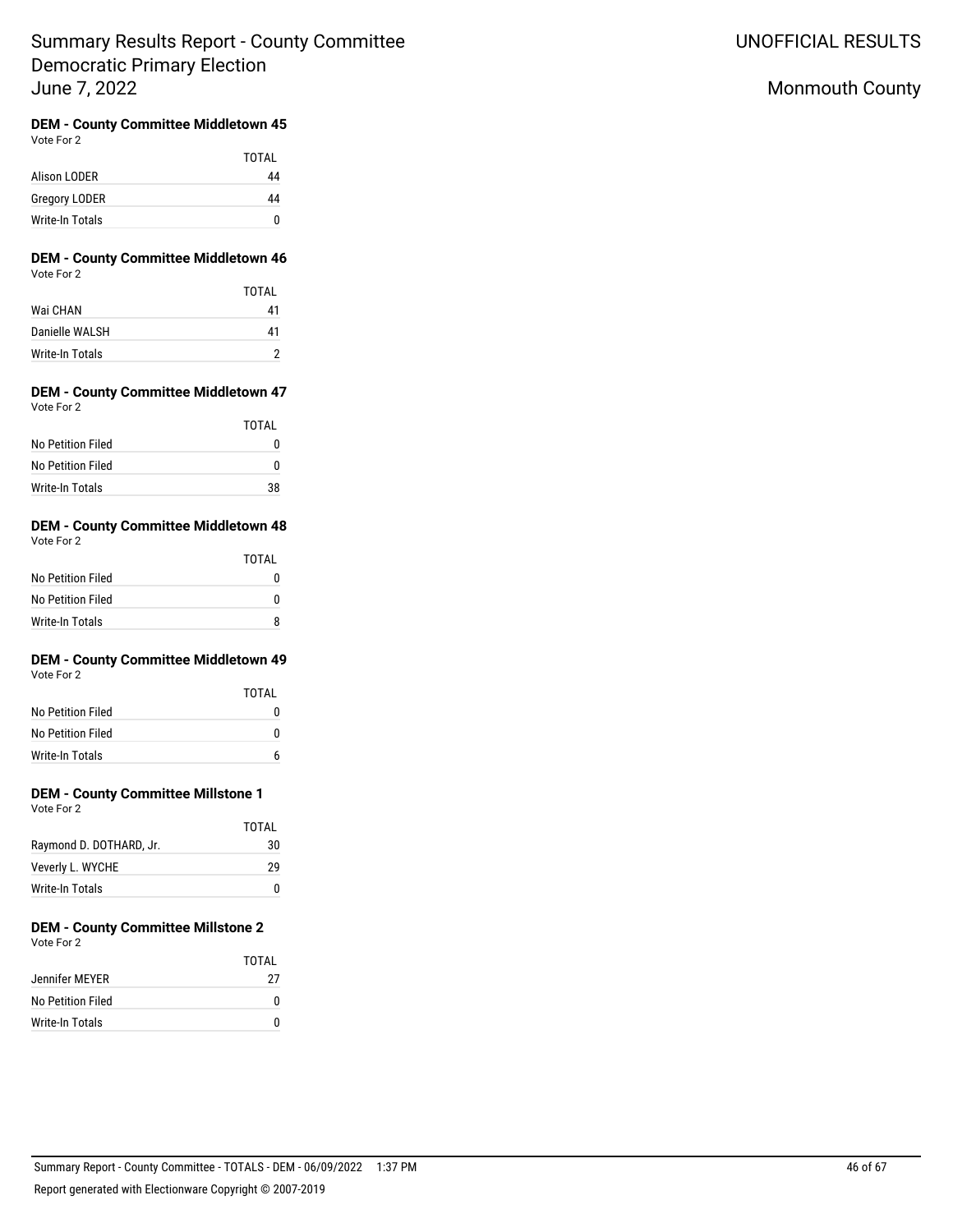# Monmouth County

## **DEM - County Committee Millstone 3**

Vote For 2

|                   | TOTAI |
|-------------------|-------|
| No Petition Filed |       |
| No Petition Filed | o     |
| Write-In Totals   |       |

### **DEM - County Committee Millstone 4** Vote For 2

|                   | TOTAL |
|-------------------|-------|
| No Petition Filed |       |
| No Petition Filed |       |
| Write-In Totals   |       |

#### **DEM - County Committee Millstone 5** Vote For 2

|                   | TOTAL |
|-------------------|-------|
| No Petition Filed |       |
| No Petition Filed |       |
| Write-In Totals   |       |

## **DEM - County Committee Millstone 6**

Vote For 2

|                   | TOTAL |
|-------------------|-------|
| Ivette FAGUNDO    | 49    |
| No Petition Filed |       |
| Write-In Totals   |       |

## **DEM - County Committee Millstone 7**

Vote For 2

|                   | TOTAI |
|-------------------|-------|
| Roy C. WILLITS    | 38    |
| No Petition Filed | n     |
| Write-In Totals   |       |

### **DEM - County Committee Monmouth Beach 1** Vote For 2

|                      | TOTAI |
|----------------------|-------|
| <b>Frik BRACHMAN</b> | 62    |
| No Petition Filed    | n     |
| Write-In Totals      | 11    |

#### **DEM - County Committee Monmouth Beach 2** Vote For 2

|                   | TOTAI |
|-------------------|-------|
| Scott C. ARNETTE  | 55    |
| No Petition Filed | n     |
| Write-In Totals   |       |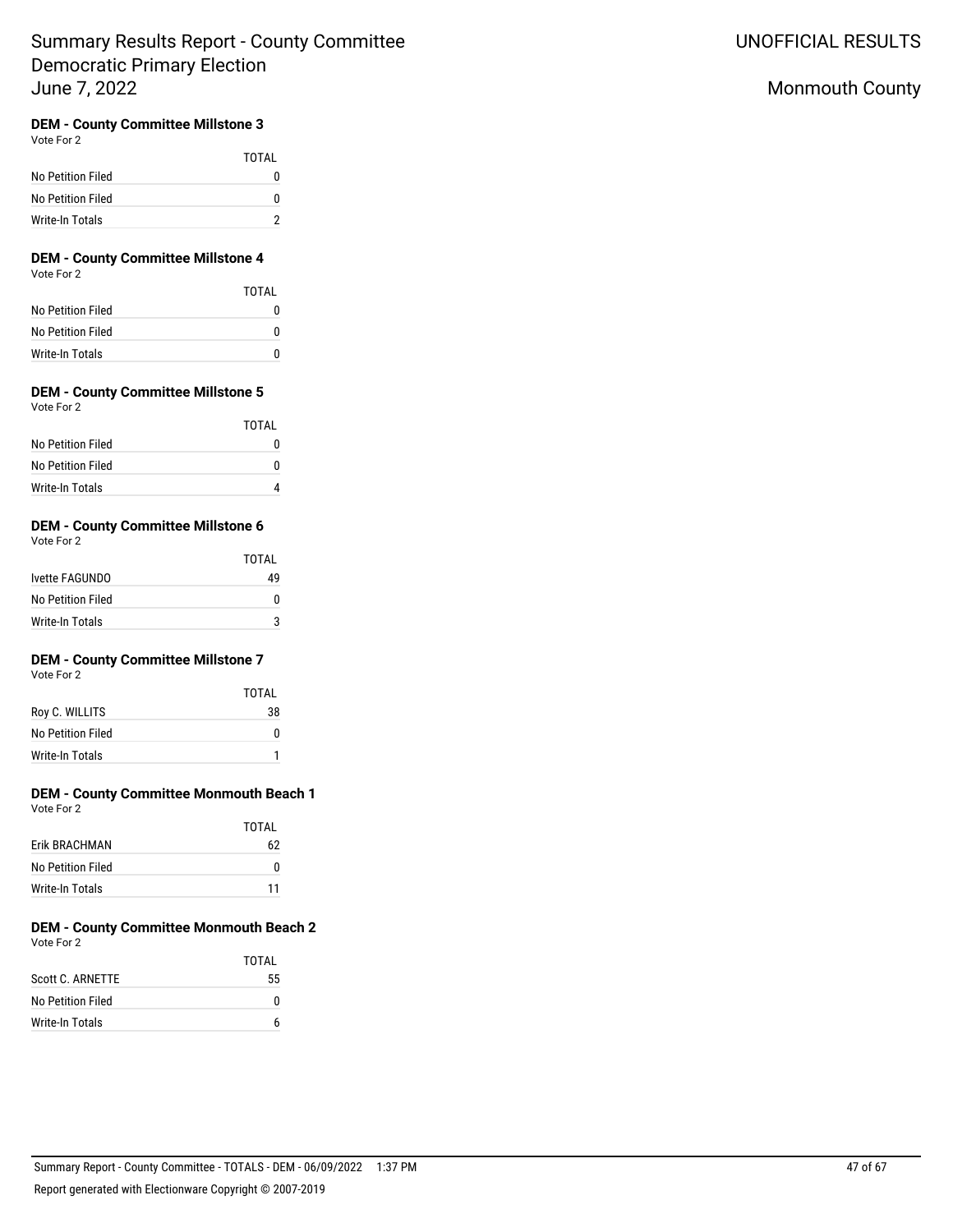# Monmouth County

#### **DEM - County Committee Neptune City 1** Vote For 2

|                 | TOTAI |
|-----------------|-------|
| Corlies CHONG   | 45    |
| Donna SUSINO    | 41    |
| Write-In Totals | n     |

## **DEM - County Committee Neptune City 2** Vote For 2

|                     | TOTAI |
|---------------------|-------|
| <b>Vernon LEWIS</b> | 51    |
| Aaron WILLIAMS      | 51    |
| Write-In Totals     | n     |

### **DEM - County Committee Neptune City 3** Vote For 2

|                        | TOTAI |
|------------------------|-------|
| Maria Christina KOCSIS | 54    |
| David H. CAI HOUN      | 55    |
| Write-In Totals        |       |

#### **DEM - County Committee Neptune City 4** Vote For 2

| VULT FULZ        | TOTAL |
|------------------|-------|
| Juan L. STRAZDAS | 48    |
| Kelly STRAZDAS   | 47    |
| Write-In Totals  |       |

# **DEM - County Committee Neptune Township 1**

| Vote For 2 |  |
|------------|--|
|            |  |

|                 | TOTAI |
|-----------------|-------|
| Eileen HOLLY    | 85    |
| Nancy CLARKE    | 87    |
| Write-In Totals | n     |

#### **DEM - County Committee Neptune Township 2**  $V$ ote

| Vote For 2 |  |
|------------|--|
|            |  |
|            |  |

|                   | TOTAI |
|-------------------|-------|
| Carol M. BERNARD  | 61    |
| No Petition Filed | n     |
| Write-In Totals   | 5     |

## **DEM - County Committee Neptune Township 3** Vote For 2

|                   | TOTAL |
|-------------------|-------|
| James M. McNAMARA | 75    |
| Shane MARTINS     | 78    |
| Write-In Totals   | n     |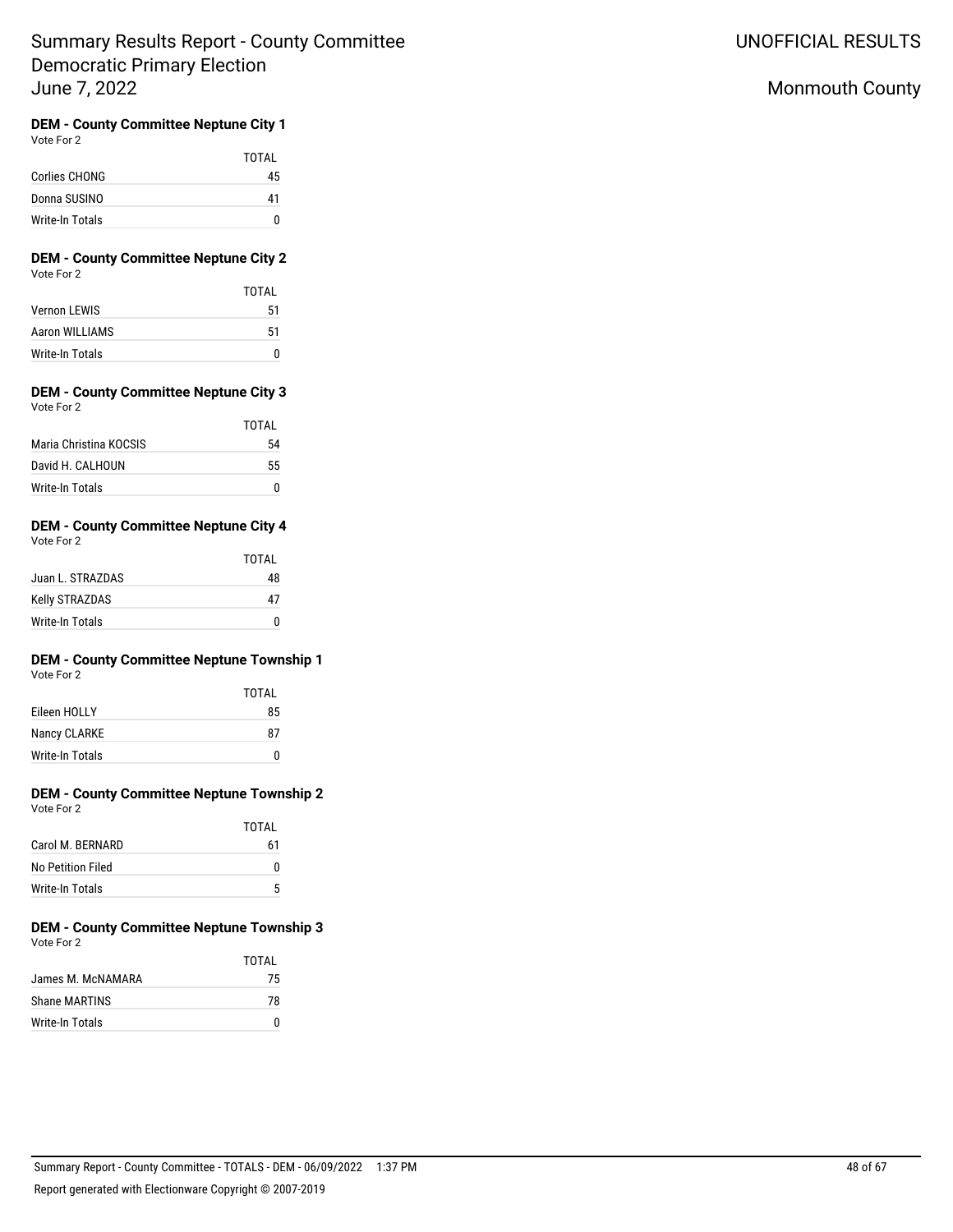UNOFFICIAL RESULTS

# Monmouth County

# **DEM - County Committee Neptune Township 4**

| Vote For | 2 |
|----------|---|
|----------|---|

TOTAL Andrew W. BERNSTEIN 29 Richard AMBROSIO 28 Write-In Totals 0

## **DEM - County Committee Neptune Township 5** Vote For 2

|                   | TOTAI |
|-------------------|-------|
| James MOWCZAN     | 32    |
| Janet L. Van ROOY | 32    |
| Write-In Totals   | O     |

#### **DEM - County Committee Neptune Township 6** Vote For 2

| $\cdots$        | TOTAL |
|-----------------|-------|
| Harry J. DEVINE | 40    |
| James M. MONROE | 39    |
| Write-In Totals |       |

## **DEM - County Committee Neptune Township 7**

| Vote For 2 |  |
|------------|--|
|            |  |

|                 | TOTAL |
|-----------------|-------|
| Jock E. YORK    | 64    |
| Tassie D. YORK  | 65    |
| Write-In Totals |       |

# **DEM - County Committee Neptune Township 8**

|--|

|                    | TOTAI |
|--------------------|-------|
| Beverly J. HOLLAND | 73    |
| William A. JONES   | 72    |
| Write-In Totals    |       |

#### **DEM - County Committee Neptune Township 9** Vote For 2

|                       | TOTAI |
|-----------------------|-------|
| Malinda M. HUTCHINSON | 92    |
| Todd A. PURYEAR       | 100   |
| Write-In Totals       |       |

#### **DEM - County Committee Neptune Township 10** Vote For 2

|                 | TOTAI |
|-----------------|-------|
| Naomi RILEY     | 111   |
| Tanya PICKARD   | 114   |
| Write-In Totals | 2     |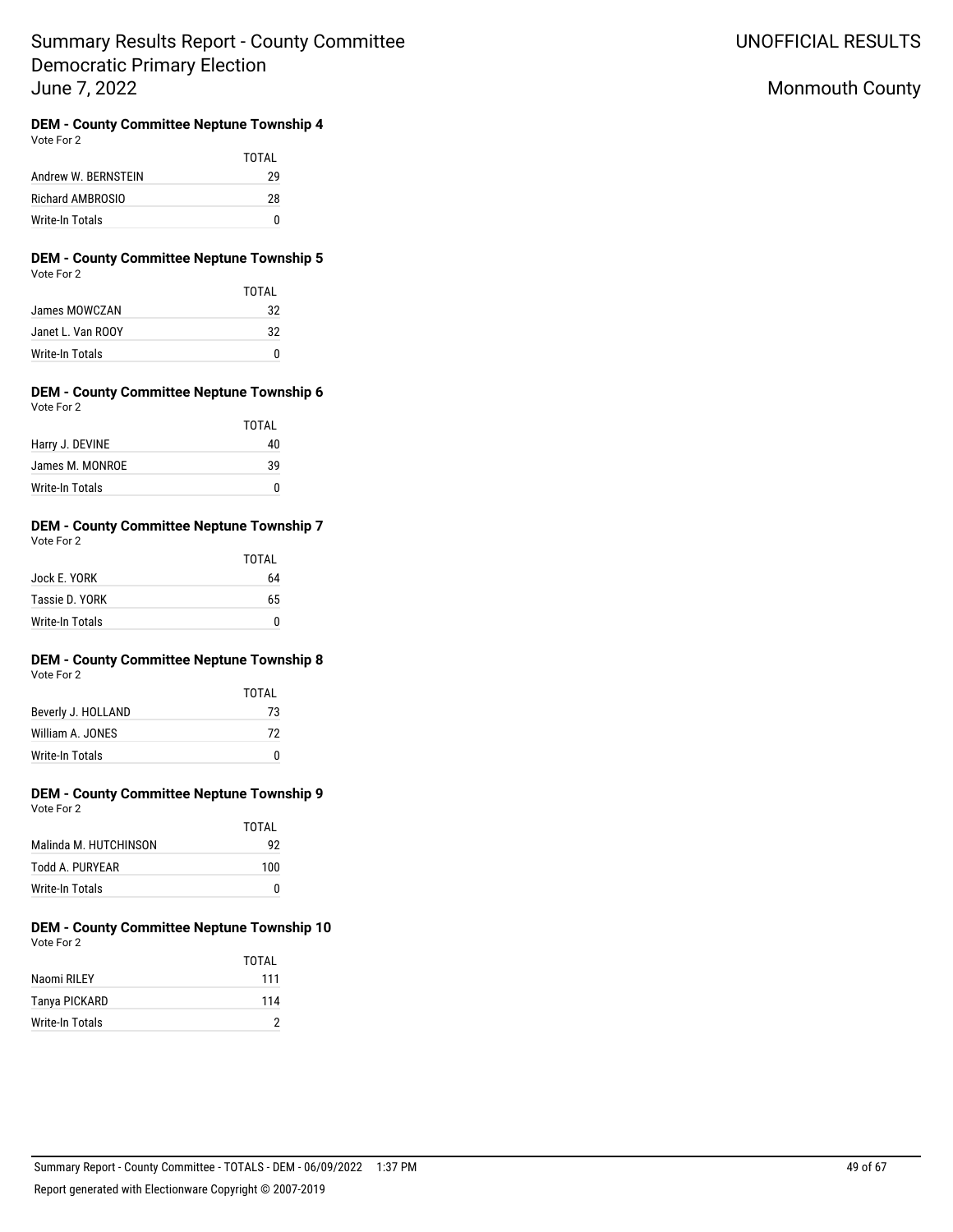UNOFFICIAL RESULTS

# Monmouth County

**DEM - County Committee Neptune Township 11** Vote For 2

|                          | TOTAL |
|--------------------------|-------|
| <b>Annette BARKSDALE</b> | 101   |
| Winifred P. JOHNSON      | 96    |
| Write-In Totals          |       |

### **DEM - County Committee Neptune Township 12** Vote For 2

|                  | TOTAI |
|------------------|-------|
| Ava S. JOHNSON   | 115   |
| Fric HOUGHTALING | 117   |
| Write-In Totals  |       |

#### **DEM - County Committee Neptune Township 13** Vote For 2

|                       | TOTAI |
|-----------------------|-------|
| James W. MANNING, Jr. | 18    |
| Lori A. MANNING       | 17    |
| Write-In Totals       | n     |

#### **DEM - County Committee Neptune Township 14** Vote For 2

| $\mathbf{v}$ with $\mathbf{v}$ |       |
|--------------------------------|-------|
|                                | TOTAL |
| Robert LANE, Jr.               | 58    |
| Dawn M. LANE                   | 59    |
| Write-In Totals                | n     |

# **DEM - County Committee Neptune Township 15**

|                  | TOTAI |
|------------------|-------|
| James W. MANNING | 40    |
| Kelly M. MANNING | 38    |
| Write-In Totals  | U     |

## **DEM - County Committee Neptune Township 16** Vote For 2

|                        | TOTAI |
|------------------------|-------|
| Doreen STANISLAW       | 44    |
| Joseph W. HALIFKO, III | 41    |
| Write-In Totals        |       |

#### **DEM - County Committee Neptune Township 17** Vote For 2

|                   | TOTAI |
|-------------------|-------|
| June F. FALLON    | 92    |
| No Petition Filed | 0     |
| Write-In Totals   |       |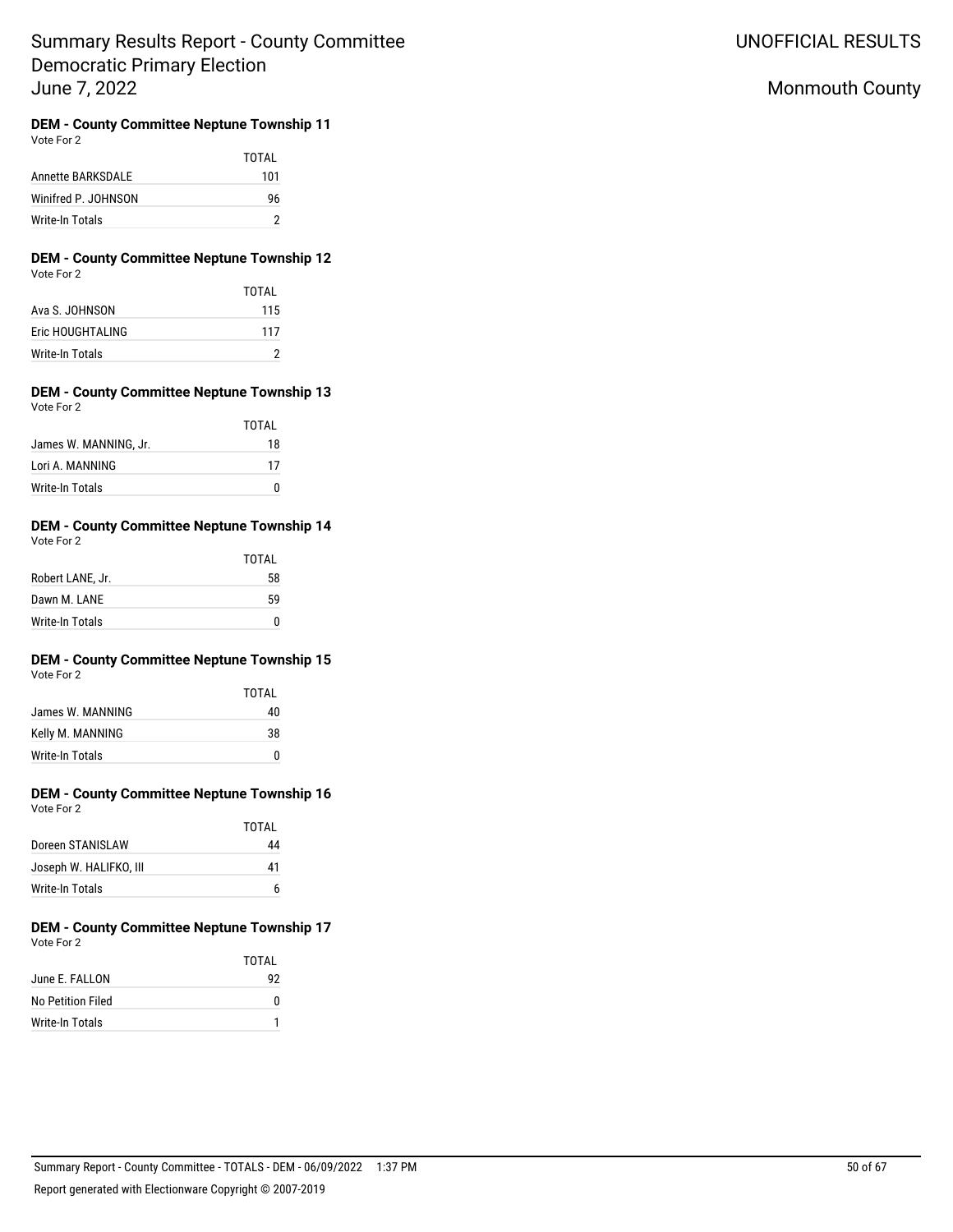UNOFFICIAL RESULTS

# Monmouth County

## **DEM - County Committee Neptune Township 18**

Vote For 2

|                  | TOTAL |
|------------------|-------|
| Joyce A. BRADLEY | 87    |
| Michael BRANTLEY | 85    |
| Write-In Totals  | n     |

### **DEM - County Committee Neptune Township 19** Vote For 2

|                   | TOTAI |
|-------------------|-------|
| Donna PURYEAR     | 95    |
| No Petition Filed | 0     |
| Write-In Totals   | q     |

#### **DEM - County Committee Neptune Township 20** Vote For 2

|                           | TOTAL |
|---------------------------|-------|
| Cynthia SUAREZ            | 86    |
| <b>Sharon Gail HARRIS</b> | 84    |
| Write-In Totals           |       |

## **DEM - County Committee Ocean 1**

Vote For 2

|                   | TOTAL |
|-------------------|-------|
| No Petition Filed | O     |
| No Petition Filed | 0     |
| Write-In Totals   | n     |

## **DEM - County Committee Ocean 2**

Vote For 2

|                   | TOTAI |
|-------------------|-------|
| No Petition Filed |       |
| No Petition Filed | O     |
| Write-In Totals   |       |

## **DEM - County Committee Ocean 3**

Vote For 2

|                 | TOTAI |
|-----------------|-------|
| Margaret DONLON | 22    |
| Donald YACAVONE | 22    |
| Write-In Totals |       |

# **DEM - County Committee Ocean 4**

Vote For 2

|                     | TOTAI |
|---------------------|-------|
| Shannon GUZIEJEWSKI | 56    |
| Adam GUZIEJEWSKI    | 53    |
| Write-In Totals     |       |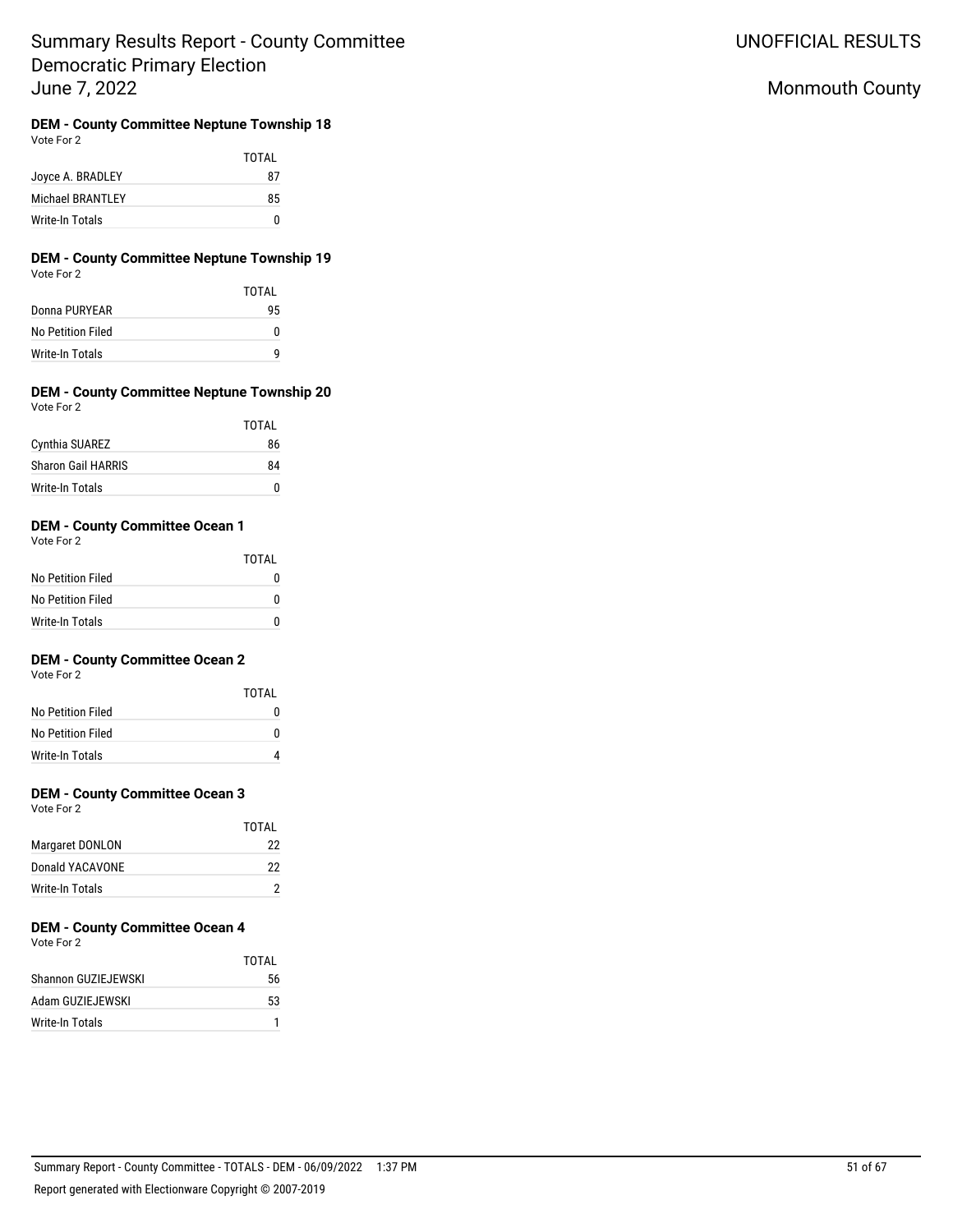## **DEM - County Committee Ocean 5**

Vote For 2

|                     | TOTAI |
|---------------------|-------|
| W. Michael EVANS    | 26    |
| Alexander R. DeSEVO | 26    |
| Write-In Totals     | n     |

## **DEM - County Committee Ocean 6**

Vote For 2

| TOTAI |
|-------|
| 31    |
| 29    |
|       |
|       |

## **DEM - County Committee Ocean 7**

Vote For 2

|                      | TOTAI |
|----------------------|-------|
| Michael CIOFFI       | 53    |
| Sylvia SYLVIA-CIOFFI | 55    |
| Write-In Totals      |       |

## **DEM - County Committee Ocean 8**

Vote For 2

|                   | TOTAI |
|-------------------|-------|
| No Petition Filed | O     |
| No Petition Filed | 0     |
| Write-In Totals   | n     |

## **DEM - County Committee Ocean 9**

Vote For 2

|                   | TOTAI |
|-------------------|-------|
| Victoria BROSNIAK | 25    |
| Norman BROSNIAK   | 24    |
| Write-In Totals   | n     |

## **DEM - County Committee Ocean 10**

Vote For 2

|                   | TOTAL |
|-------------------|-------|
| No Petition Filed |       |
| No Petition Filed | n     |
| Write-In Totals   | O     |

# **DEM - County Committee Ocean 11**

Vote For 2

|                        | TOTAI |
|------------------------|-------|
| Irene GILMAN           | 19    |
| <b>Benjamin MILLER</b> | 19    |
| Write-In Totals        |       |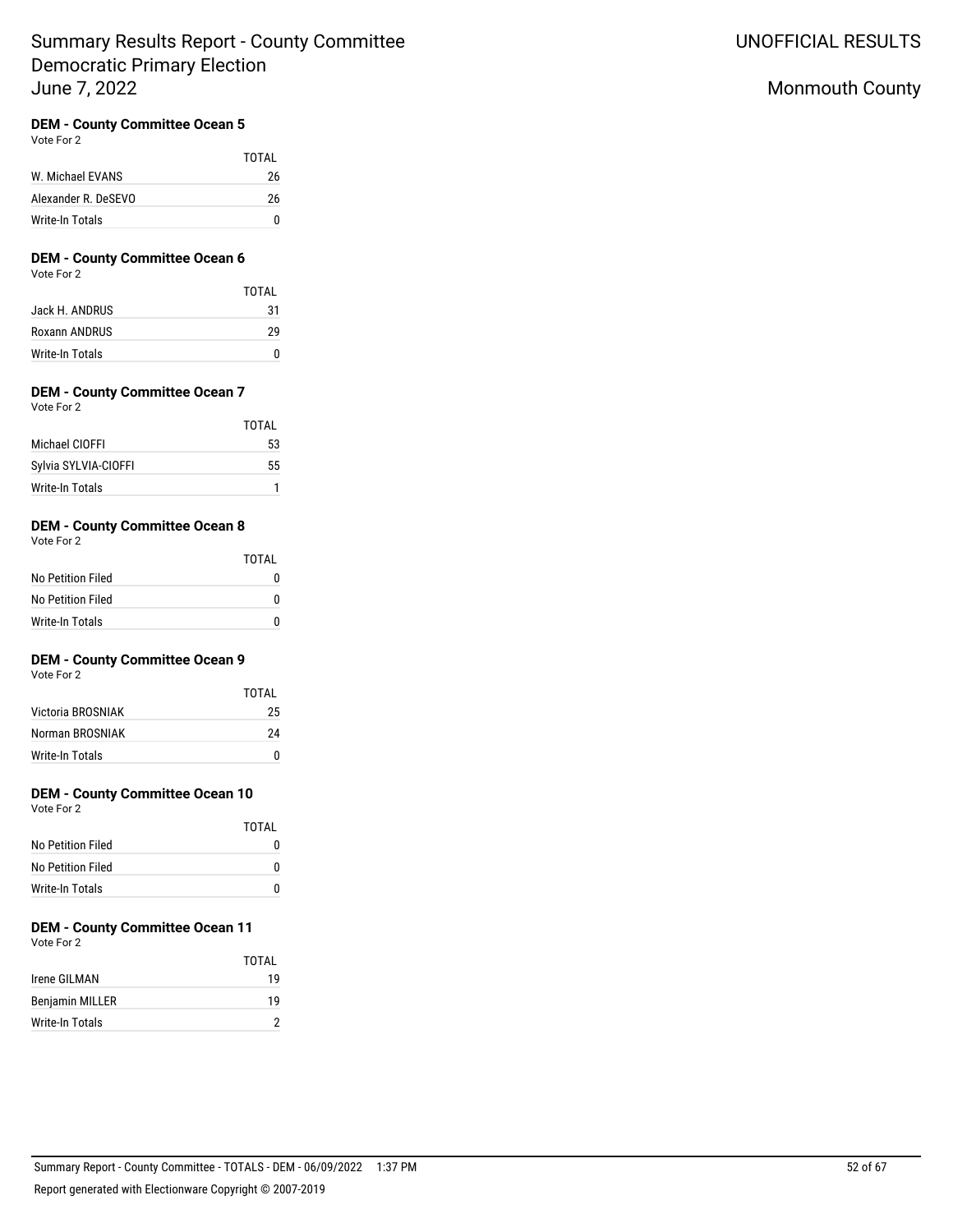## **DEM - County Committee Ocean 12**

Vote For 2

|                   | TOTAL |
|-------------------|-------|
| No Petition Filed | O     |
| No Petition Filed | O     |
| Write-In Totals   |       |

# **DEM - County Committee Ocean 13**

Vote For 2

|                   | TOTAI |
|-------------------|-------|
| No Petition Filed |       |
| No Petition Filed | n     |
| Write-In Totals   |       |

#### **DEM - County Committee Ocean 14** Vote For 2

| $\cdots$          |       |
|-------------------|-------|
|                   | TOTAL |
| No Petition Filed | n     |
| No Petition Filed | n     |
| Write-In Totals   | n     |

## **DEM - County Committee Ocean 15**

Vote For 2

|                      | TOTAI |
|----------------------|-------|
| Richard J. VanWAGNER | 35    |
| Dharmendra K. PATEL  | 35    |
| Write-In Totals      |       |

## **DEM - County Committee Ocean 16**

Vote For 2

|                  | TOTAI |
|------------------|-------|
| John DUTHIE      | 38    |
| Elizabeth DUTHIE | 39    |
| Write-In Totals  | n     |

## **DEM - County Committee Ocean 17**

Vote For 2

|                 | TOTAI |
|-----------------|-------|
| Scott PAUCIFLLO | 35    |
| Alexandra HAYES | 34    |
| Write-In Totals |       |

#### **DEM - County Committee Ocean 18** Vote For 2

|                       | TOTAL |
|-----------------------|-------|
| <b>Steven CLAYTON</b> | 40    |
| Marissa LAMBERT       | 42    |
| Write-In Totals       |       |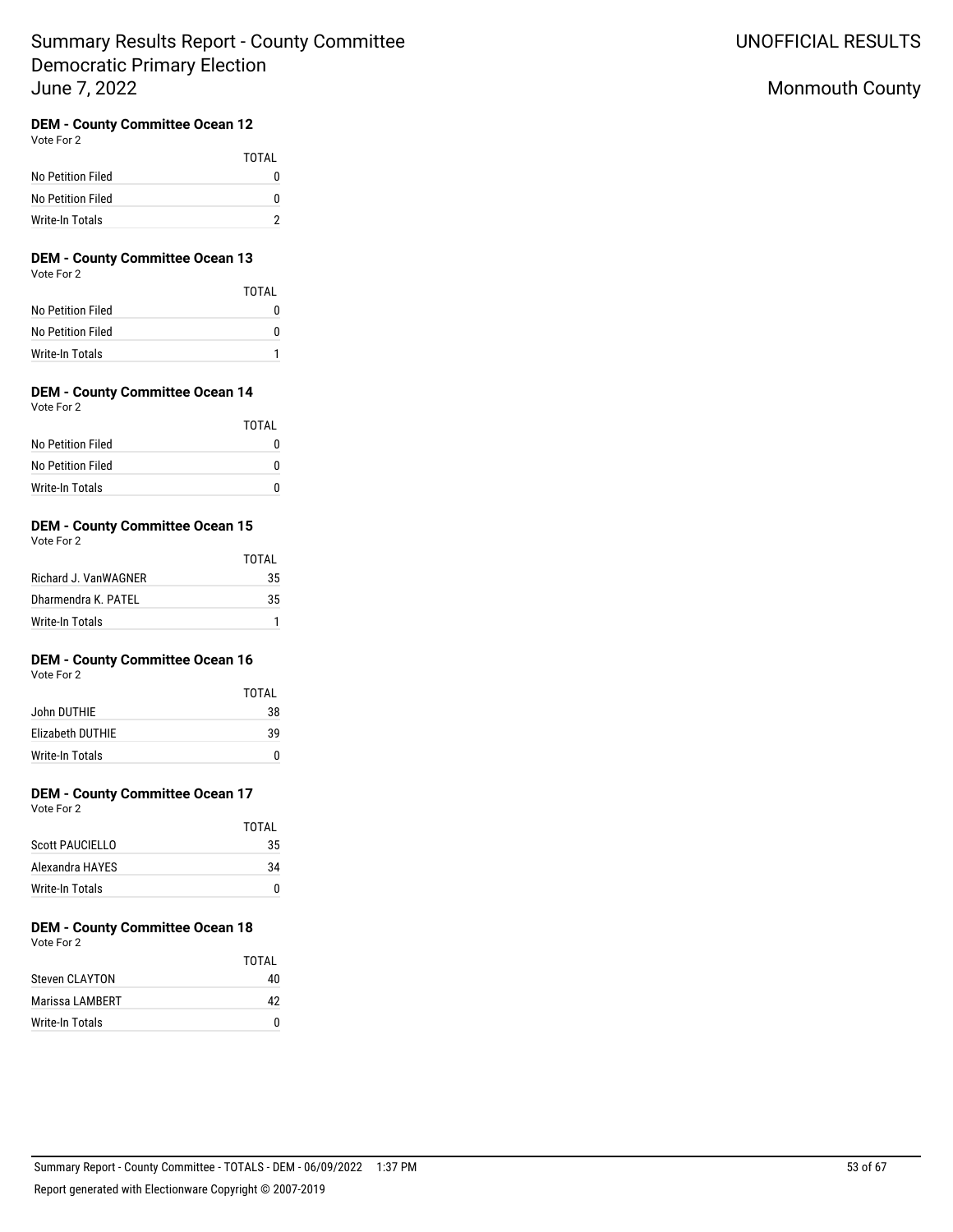## **DEM - County Committee Ocean 19**

Vote For 2

|                 | TOTAI |
|-----------------|-------|
| Michael BESON   | 38    |
| Karen BESON     | 37    |
| Write-In Totals | n     |

## **DEM - County Committee Ocean 20**

Vote For 2

|                 | TOTAI |
|-----------------|-------|
| Allison OZKAN   | 40    |
| Yavuz OZKAN     | 40    |
| Write-In Totals | n     |

## **DEM - County Committee Ocean 21**

Vote For 2

|                 | TOTAI |
|-----------------|-------|
| Janice FULLER   | 54    |
| John FULLER     | 52    |
| Write-In Totals |       |

## **DEM - County Committee Ocean 22**

Vote For 2

|                       | TOTAL |
|-----------------------|-------|
| Natalie M. TORTORELLO | 100   |
| Rahul SHAH            | 100   |
| Write-In Totals       |       |

## **DEM - County Committee Oceanport 1**

Vote For 2

|                 | TOTAI       |
|-----------------|-------------|
| Karen SIKAND    | 78          |
| Mandeep SIKAND  | 77          |
| Write-In Totals | $^{\prime}$ |

## **DEM - County Committee Oceanport 2**

Vote For 2

|                  | TOTAL |
|------------------|-------|
| Bryan A. RUSSELL | 25    |
| Lee Mac ARTHUR   | 29    |
| Write-In Totals  | O     |

#### **DEM - County Committee Oceanport 3** Vote For 2

|                  | TOTAI |
|------------------|-------|
| Anna-Marta VISKY | 42    |
| Deborah PETERSON | 45    |
| Write-In Totals  |       |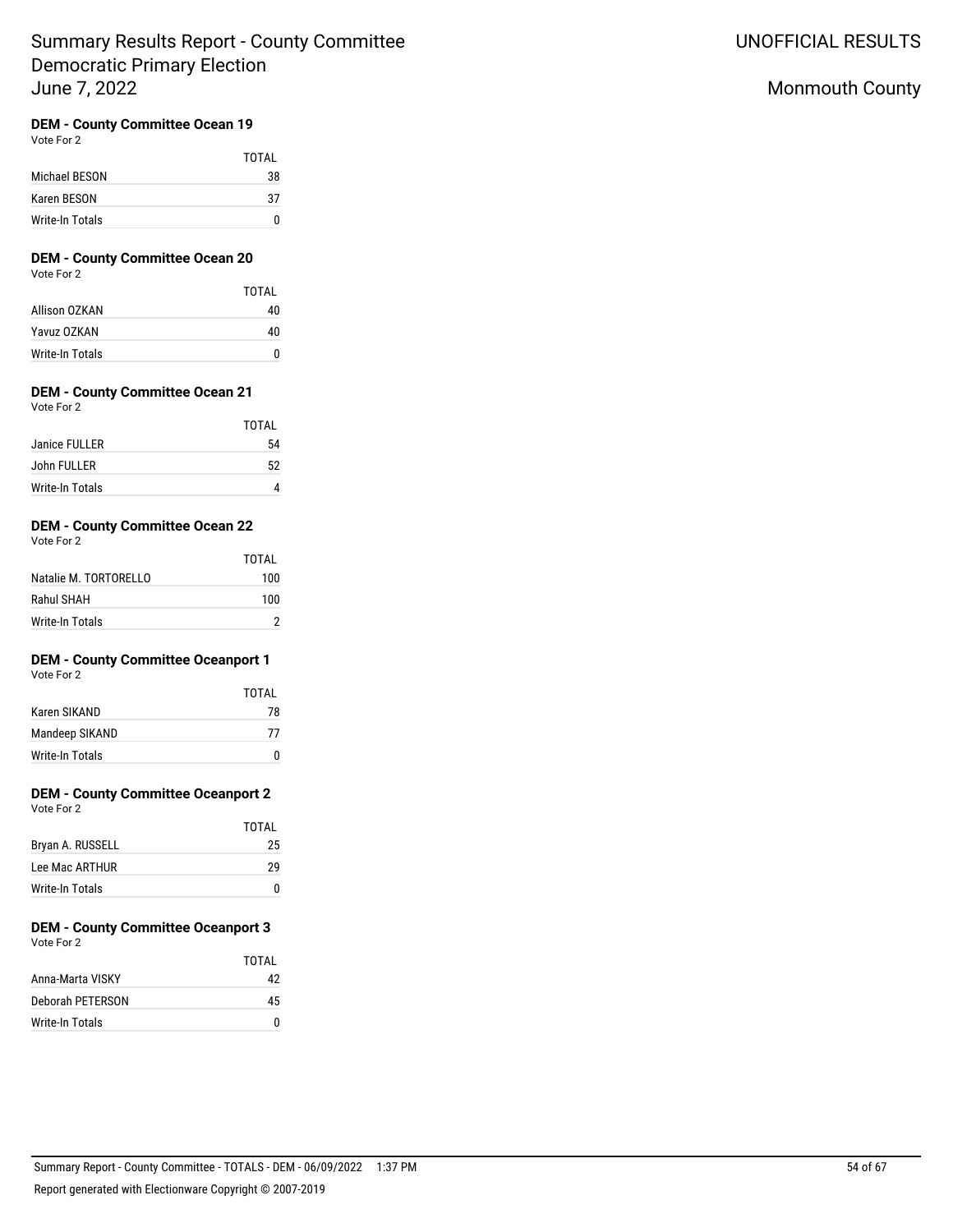# Monmouth County

#### **DEM - County Committee Oceanport 4** Vote For 2

|                   | TOTAL |
|-------------------|-------|
| John D'AMICO, Jr. | 23    |
| No Petition Filed |       |
| Write-In Totals   |       |

### **DEM - County Committee Oceanport 5** Vote For 2

|                   | TOTAI |
|-------------------|-------|
| Erin THERIAULT    | 32    |
| No Petition Filed |       |
| Write-In Totals   |       |

### **DEM - County Committee Red Bank 1** Vote For 2

|                    | TOTAI |
|--------------------|-------|
| John P. NICOLAIDES | 41    |
| Remedios QUIROZ    | 43    |
| Anne A. DAVIS      | 49    |
| Suellen SIMS       | 47    |
| Write-In Totals    |       |

#### **DEM - County Committee Red Bank 2** Vote For 2

|                         | TOTAL |
|-------------------------|-------|
| Patricia PINTO          | 94    |
| <b>Richard ANGOWSKI</b> | 56    |
| Frank CORRADO           | 86    |
| <b>Lesley MARTIN</b>    | 103   |
| Write-In Totals         |       |

### **DEM - County Committee Red Bank 3** Vote For 2

|                      | TOTAI |
|----------------------|-------|
| Patricia MONTIGROS   | 27    |
| Kathleen HORGAN      | 76    |
| Wilson H. BEEBE, Jr. | 62    |
| <b>Bruce MAIDA</b>   | 38    |
| Write-In Totals      |       |

## **DEM - County Committee Red Bank 4** Vote For 2

|                 | TOTAI |
|-----------------|-------|
| John JACKSON    | 47    |
| Aimee HUMPHRFYS | 71    |
| Laura JANNONF   | 109   |
| Timothy J. ZEBO | 84    |
| Write-In Totals |       |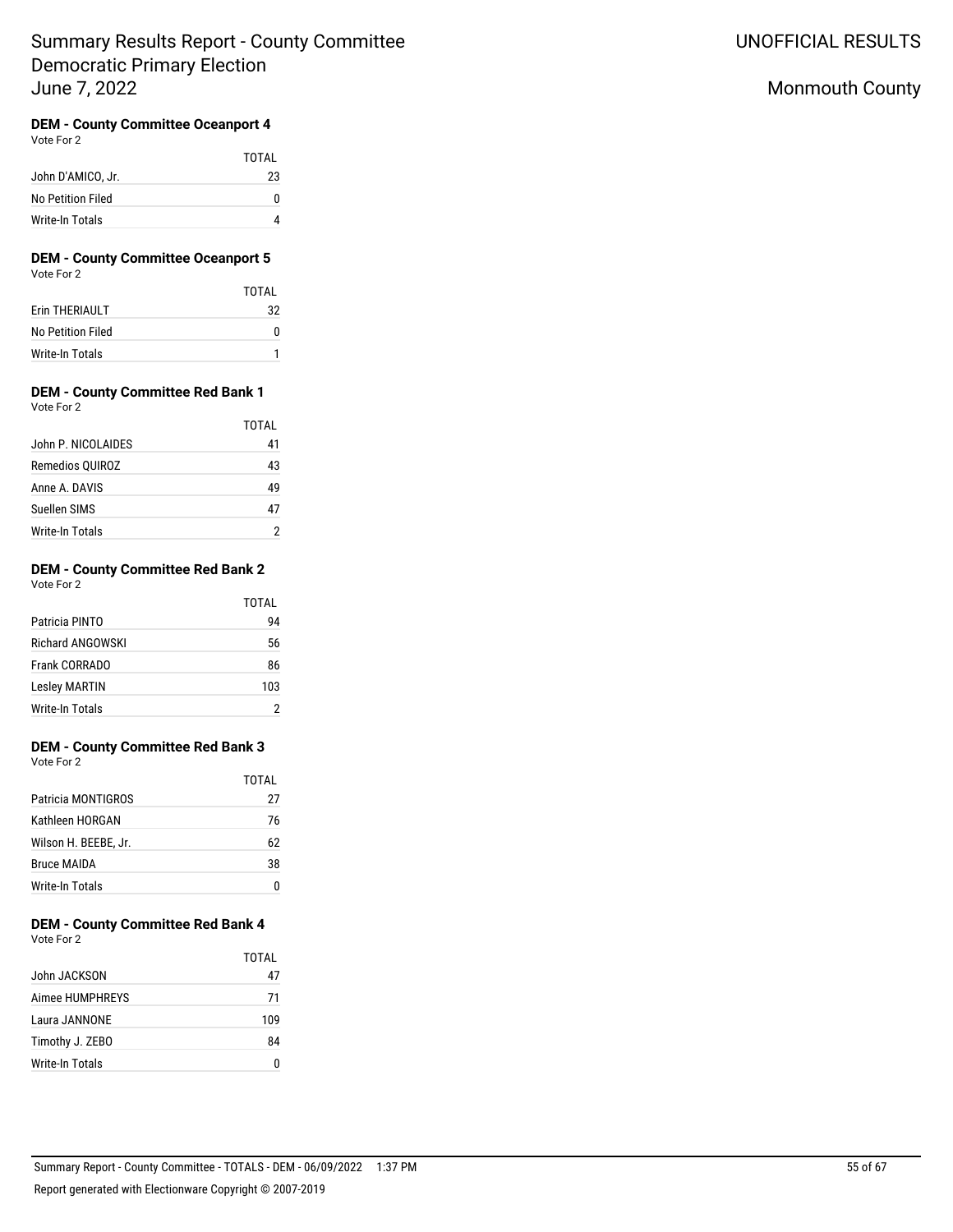# Monmouth County

# **DEM - County Committee Red Bank 5**<br>Vote For 2

|                     | TOTAI |
|---------------------|-------|
| Kristina BONATAKIS  | 46    |
| <b>Boris KOFMAN</b> | 37    |
| Kathleen HAKIM      | 38    |
| David KESSLER       | 30    |
| Write-In Totals     |       |

# **DEM - County Committee Red Bank 6**

| Vote For 2 |  |
|------------|--|
|            |  |

|                        | TOTAI |
|------------------------|-------|
| Vanessa BLYCHANTON     | 71    |
| Jesse L. GARRISON      | 73    |
| Nancy FACEY-BLACKWOOD  | 82    |
| Robert MORROW          | 61    |
| <b>Write-In Totals</b> |       |

# **DEM - County Committee Red Bank 7**<br>Vote For 2

| Vote For 2 |  |
|------------|--|
|            |  |

|                        | TOTAI |
|------------------------|-------|
| Lauren NICOSIA         | 90    |
| <b>Frederick STONE</b> | 71    |
| Paul J. SAVOIA, Jr.    | 56    |
| <b>Ryan DEVANEY</b>    | 63    |
| <b>Write-In Totals</b> |       |

## **DEM - County Committee Red Bank 8**

Vote For 2

|                         | TOTAI |
|-------------------------|-------|
| Dionne TROTTIE REGISTER | 47    |
| Thomas REGISTER         | 38    |
| Kate L. TRIGGIANO       | 77    |
| Benedict J. FOREST      | 70    |
| <b>Write-In Totals</b>  |       |

#### **DEM - County Committee Red Bank 9** Vote For 2

| <u>vuu vu a</u>       |       |
|-----------------------|-------|
|                       | TOTAL |
| Dorothy DAVIS         | 66    |
| Juanita LEWIS         | 72    |
| Francis A. CALABRESE  | 44    |
| Julie FLORES-CASTILLO | 43    |
| Write-In Totals       | n     |

### **DEM - County Committee Roosevelt 1** Vote For 2

|                      | TOTAI |
|----------------------|-------|
| Michael B. HAMII TON | 76    |
| Peggy MALKIN         | -71   |
| Write-In Totals      |       |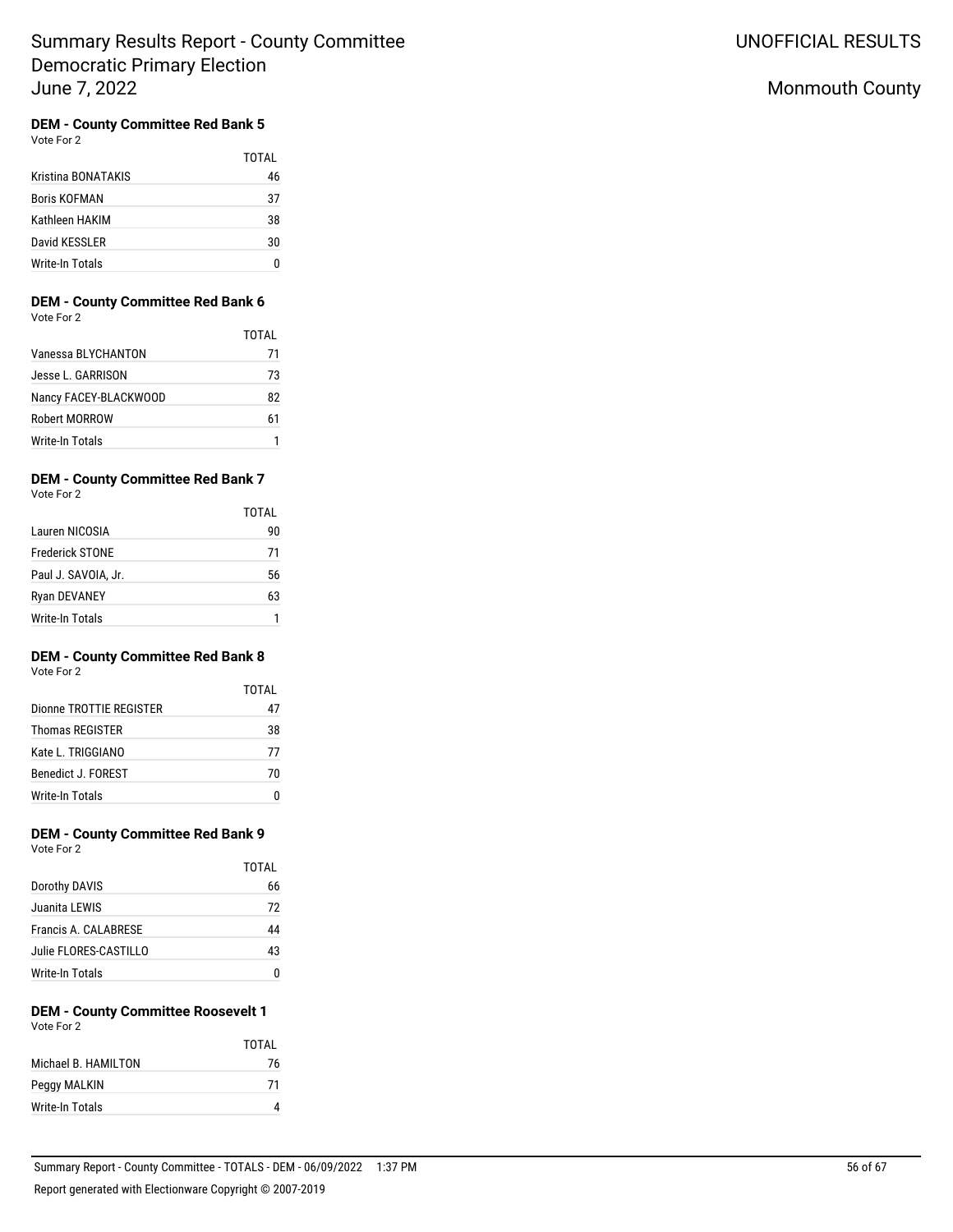# UNOFFICIAL RESULTS

# Monmouth County

## **DEM - County Committee Rumson 1**

Vote For 2

|                   | <b>TOTAL</b> |
|-------------------|--------------|
| No Petition Filed | o            |
| No Petition Filed | O            |
| Write-In Totals   | n            |

# **DEM - County Committee Rumson 2**

Vote For 2

|                   | TOTAL |
|-------------------|-------|
| No Petition Filed |       |
| No Petition Filed | n     |
| Write-In Totals   |       |

# **DEM - County Committee Rumson 3**

| Vote For 2 |  |
|------------|--|
|            |  |

|                   | TOTAL |
|-------------------|-------|
| Brenda McCUF      | 29    |
| No Petition Filed | n     |
| Write-In Totals   | n     |

## **DEM - County Committee Rumson 4**

Vote For 2

|                   | TOTAL |
|-------------------|-------|
| No Petition Filed |       |
| No Petition Filed |       |
| Write-In Totals   |       |

## **DEM - County Committee Rumson 5**

Vote For 2

|                   | TOTAI |
|-------------------|-------|
| No Petition Filed | n     |
| No Petition Filed | n     |
| Write-In Totals   | n     |

# **DEM - County Committee Rumson 6**

Vote For 2

|                   | TOTAL |
|-------------------|-------|
| No Petition Filed |       |
| No Petition Filed |       |
| Write-In Totals   |       |

#### **DEM - County Committee Sea Bright 1** Vote For 2

|                   | TOTAI |
|-------------------|-------|
| No Petition Filed | n     |
| No Petition Filed | n     |
| Write-In Totals   | n     |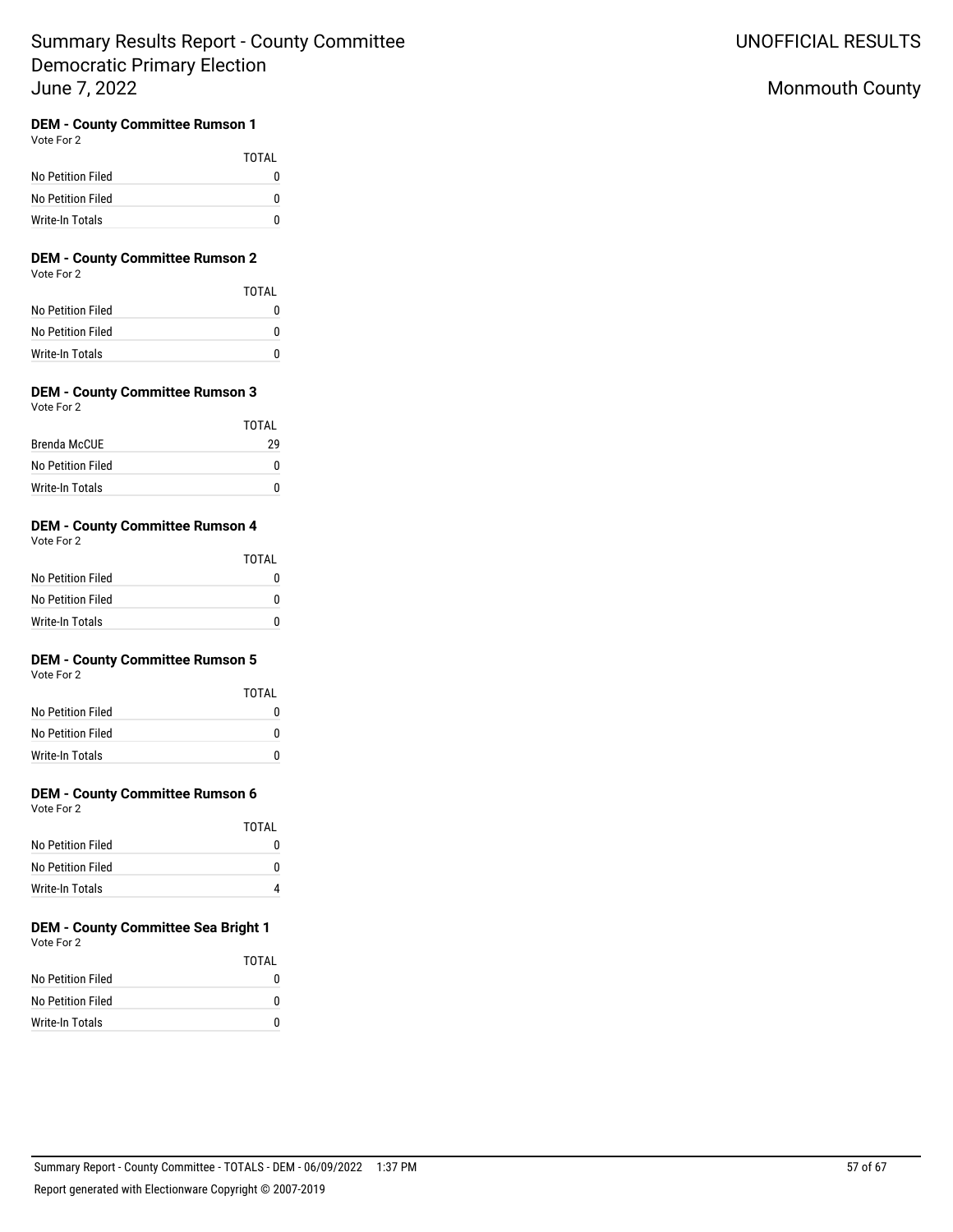# Monmouth County

# **DEM - County Committee Sea Bright 2**

Vote For 2

|                   | TOTAI    |
|-------------------|----------|
| No Petition Filed | $^{(1)}$ |
| No Petition Filed | o        |
| Write-In Totals   | 5        |

# **DEM - County Committee Sea Girt 1**

Vote For 2

|                   | TOTAL |
|-------------------|-------|
| No Petition Filed |       |
| No Petition Filed | n     |
| Write-In Totals   |       |

## **DEM - County Committee Sea Girt 2**

|                 | TOTAI |
|-----------------|-------|
| Joshua HODES    | 40    |
| Katherine HODES | 37    |
| Write-In Totals | n     |

#### **DEM - County Committee Shrewsbury Borough 1** Vote For 2

| VOLE FOI Z         | TOTAI |
|--------------------|-------|
| Russell P. GOLDMAN | 62    |
| No Petition Filed  | n     |
| Write-In Totals    | n     |

# **DEM - County Committee Shrewsbury Borough 2**

Vote For 2

|                     | TOTAI |
|---------------------|-------|
| David J. DRAGONETTI | 36    |
| No Petition Filed   | n     |
| Write-In Totals     | U     |

## **DEM - County Committee Shrewsbury Borough 3** Vote For 2

|                   | TOTAI |
|-------------------|-------|
| Ina L. KICHEN     | 103   |
| No Petition Filed | n     |
| Write-In Totals   | 6     |

#### **DEM - County Committee Shrewsbury Township 1** Vote For 2

|                   | TOTAI |
|-------------------|-------|
| No Petition Filed | 0     |
| No Petition Filed | 0     |
| Write-In Totals   |       |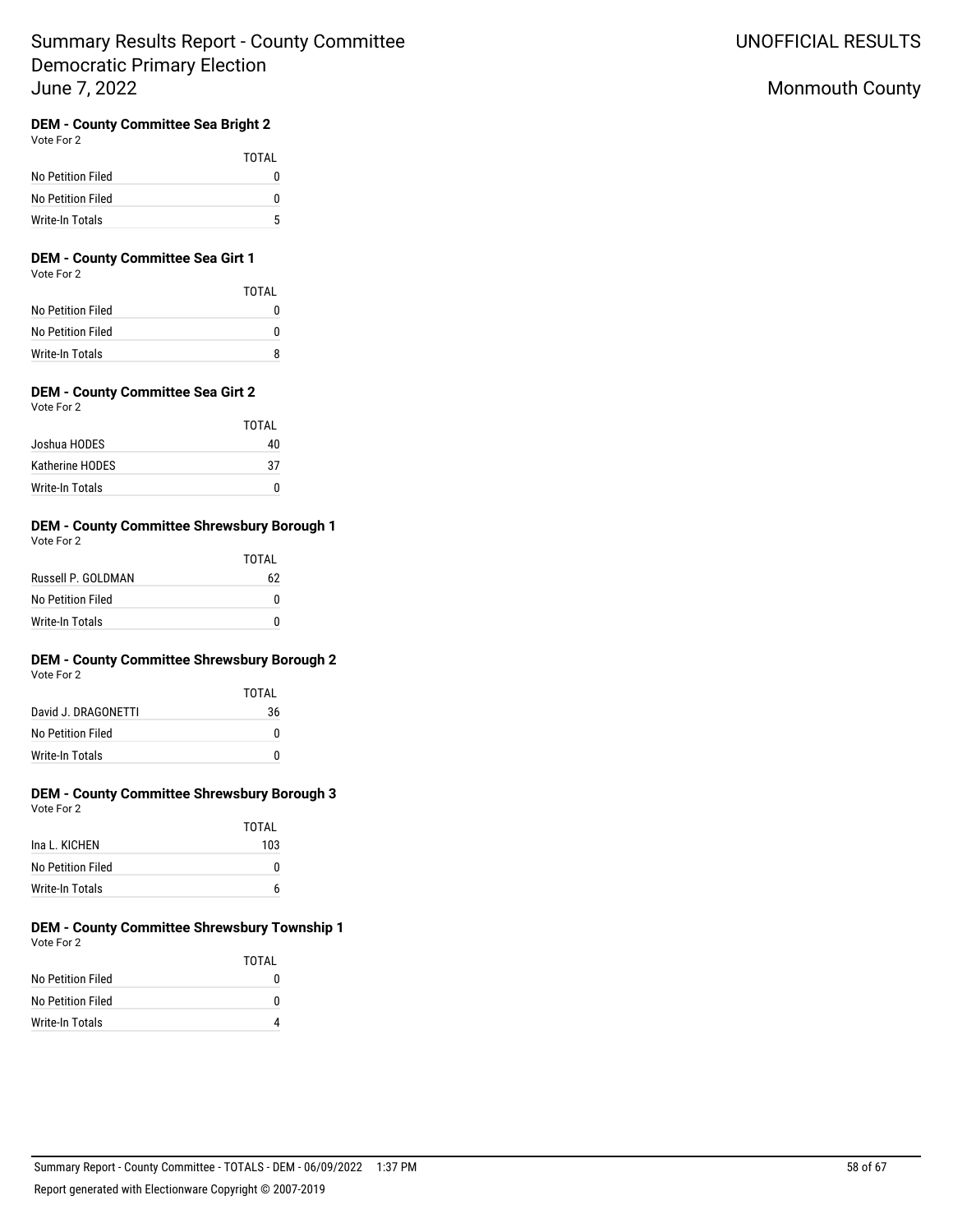UNOFFICIAL RESULTS

# Monmouth County

#### **DEM - County Committee Spring Lake 1** Vote For 2

|                        | TOTAL |
|------------------------|-------|
| Syd WHALLEY            | 31    |
| <b>Robert DRASHEFF</b> | 31    |
| Write-In Totals        |       |

### **DEM - County Committee Spring Lake 2** Vote For 2

|                       | TOTAI |
|-----------------------|-------|
| Jennifer NAUGHTON     | 16    |
| <b>Gary CILIBERTO</b> | 16    |
| Write-In Totals       | O     |

### **DEM - County Committee Spring Lake 3** Vote For 2

|                       | TOTAL |
|-----------------------|-------|
| <b>Nancy PUGLIESE</b> | 27    |
| Eugene PUGLIESE       | 27    |
| Write-In Totals       |       |

#### **DEM - County Committee Spring Lake 4** Vote For 2

| $\cdots$         | <b>TOTAL</b> |
|------------------|--------------|
| Priscilla REILLY | 35           |
| Joseph RIZZO     | 35           |
| Write-In Totals  |              |

# **DEM - County Committee Spring Lake Heights 1**

 $T^{\sim}$ 

| Vote For 2 |  |
|------------|--|
|            |  |

| IUIAL |
|-------|
| 38    |
| 37    |
| n     |
|       |

#### **DEM - County Committee Spring Lake Heights 2** Vote For 2

|                       | TOTAI |
|-----------------------|-------|
| Eileen J. EILENBERGER | 36    |
| Steven J. WATTERS     | 35    |
| Write-In Totals       |       |

#### **DEM - County Committee Spring Lake Heights 3** Vote For 2

|                         | <b>TOTAL</b> |
|-------------------------|--------------|
| <b>Elizabeth STADER</b> | 34           |
| <b>Patricia WRIGHT</b>  | 35           |
| Write-In Totals         | n            |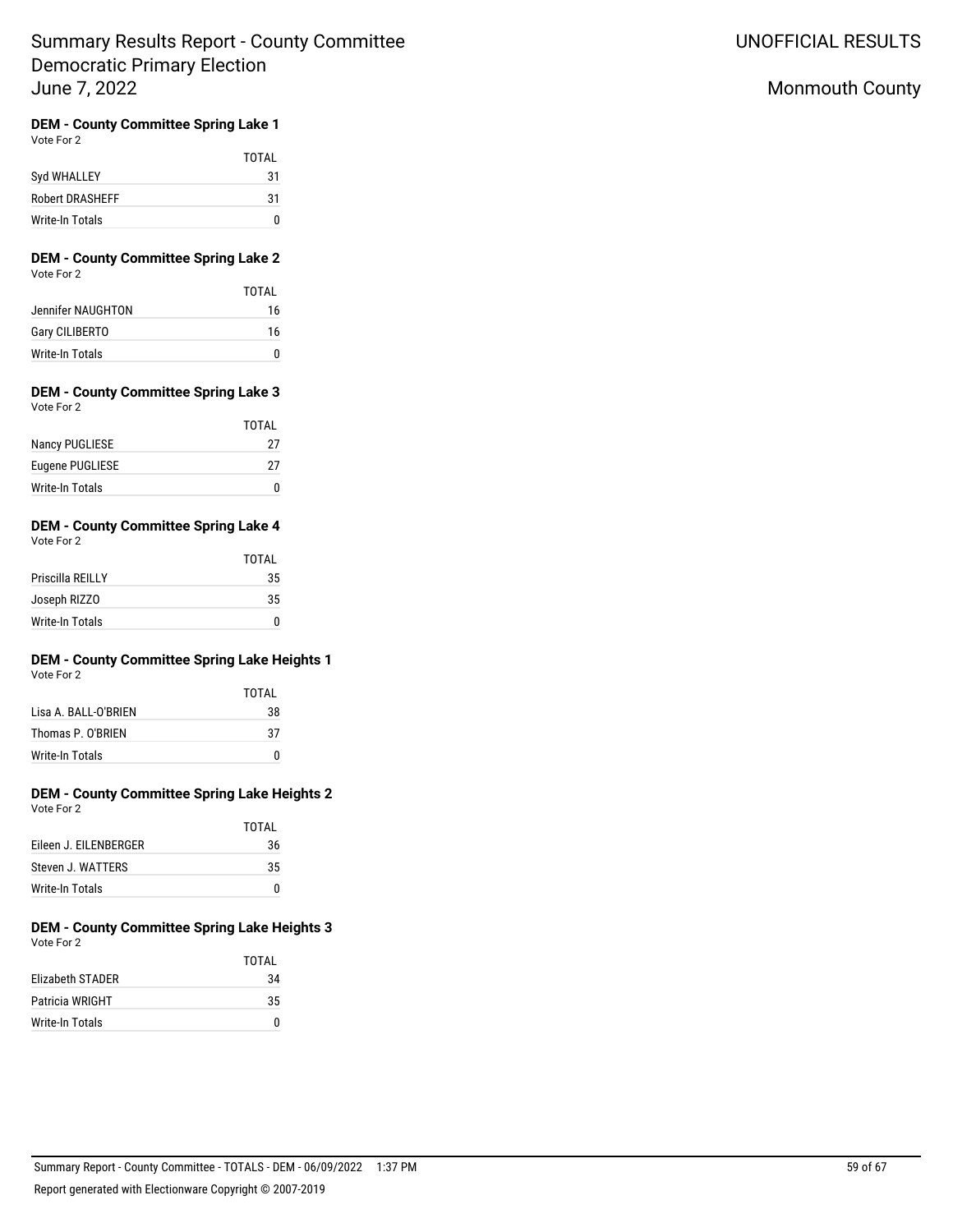UNOFFICIAL RESULTS

# Monmouth County

**DEM - County Committee Spring Lake Heights 4** Vote For 2

|                   | TOTAL |
|-------------------|-------|
| Michael R. MILANO | 45    |
| Nancy M. MARION   | 45    |
| Write-In Totals   | n     |

## **DEM - County Committee Spring Lake Heights 5** Vote For 2

|                         | TOTAI |
|-------------------------|-------|
| Christine NFVIN MFI ORO | 39    |
| Catherine NFAI ON       | 39    |
| Write-In Totals         | U     |

### **DEM - County Committee Tinton Falls 1** Vote For 2

|                   | TOTAL |
|-------------------|-------|
| Donna WALTERS     | 68    |
| No Petition Filed | n     |
| Write-In Totals   |       |

#### **DEM - County Committee Tinton Falls 2** Vote For 2

|                 | <b>TOTAL</b> |
|-----------------|--------------|
| John PELTER     | 73           |
| Marisa SCOTT    | 71           |
| Write-In Totals |              |

#### **DEM - County Committee Tinton Falls 3** Vote For 2

|                      | TOTAI |
|----------------------|-------|
| Amy A. MALLET        | 103   |
| <b>Lester MALLET</b> | 101   |
| Write-In Totals      | n     |

# **DEM - County Committee Tinton Falls 4**

| Vote For 2 |  |
|------------|--|
|            |  |

|                   | IUIAL |
|-------------------|-------|
| Jessica ALAIMO    | 63    |
| No Petition Filed | o     |
| Write-In Totals   | O     |

#### **DEM - County Committee Tinton Falls 5** Vote For 2

|                   | TOTAI |
|-------------------|-------|
| Mitchell KULBERG  | 83    |
| No Petition Filed | 0     |
| Write-In Totals   | 13    |

TOTAL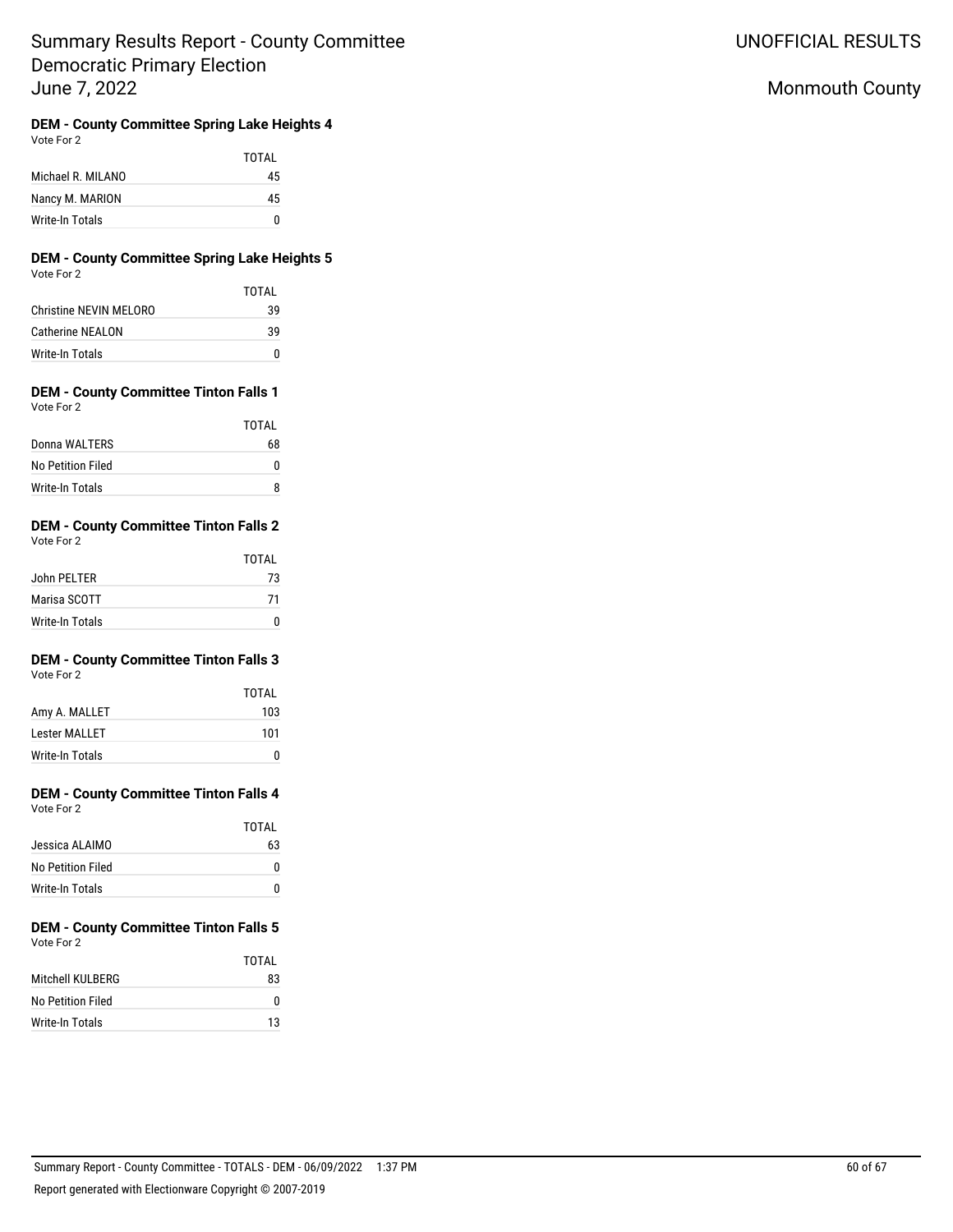# Monmouth County

#### **DEM - County Committee Tinton Falls 6** Vote For 2

|                     | TOTAI |
|---------------------|-------|
| Lora SMITH-STAINES  | 59    |
| Nancy A. MARKALUNAS | 57    |
| Write-In Totals     | n     |

### **DEM - County Committee Tinton Falls 7** Vote For 2

|                 | <b>TOTAL</b> |
|-----------------|--------------|
| Joel NATTER     | 56           |
| Carl E. BOWLES  | 57           |
| Write-In Totals |              |

### **DEM - County Committee Tinton Falls 8** Vote For 2

|                  | TOTAI |
|------------------|-------|
| Tracy A. BUCKLEY | 21    |
| Wael KAN.J       | 20    |
| Write-In Totals  |       |

## **DEM - County Committee Tinton Falls 9** Vote For 2

|                  | TOTAL |
|------------------|-------|
| Thomas YACCARINO | 65    |
| Ketsia BEAUBRUN  | 65    |
| Write-In Totals  | n     |

#### **DEM - County Committee Tinton Falls 10** Vote For 2

| $\cdots$             |       |
|----------------------|-------|
|                      | TOTAI |
| Rezwan AHMED         | 48    |
| Pamela J. HERZENBERG | 50    |
| Write-In Totals      |       |

# **DEM - County Committee Tinton Falls 11**

| Vote For 2 |  |
|------------|--|
|            |  |

|                         | TOTAI |
|-------------------------|-------|
| <b>Patrick DRISCOLL</b> | 74    |
| <b>Fdward SULLIVAN</b>  | 72    |
| Write-In Totals         |       |

## **DEM - County Committee Tinton Falls 12** Vote For 2

|                   | TOTAI |
|-------------------|-------|
| Denise A AMITRANI | 99    |
| Wayne H. STEADMAN | 97    |
| Write-In Totals   |       |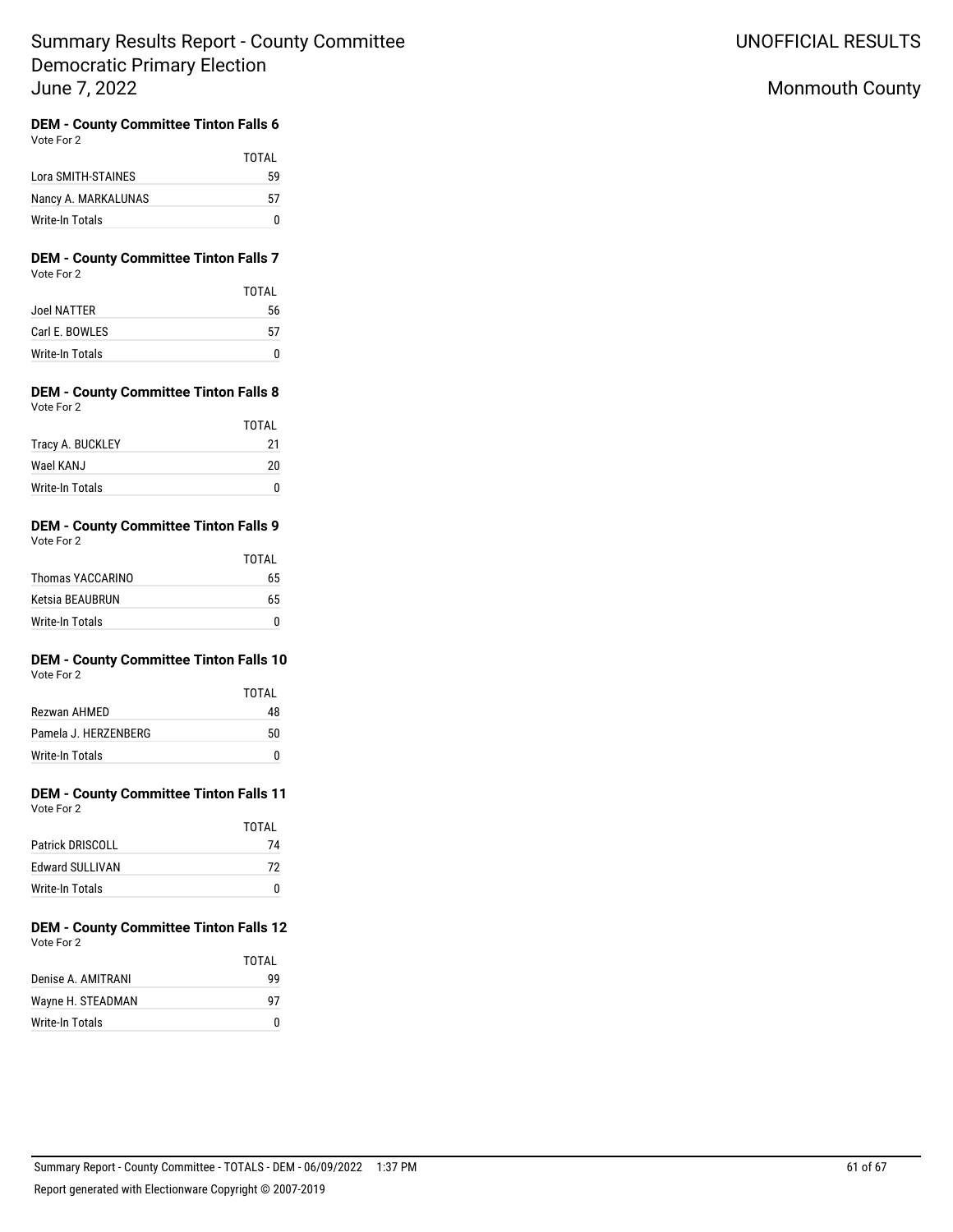UNOFFICIAL RESULTS

# Monmouth County

#### **DEM - County Committee Tinton Falls 13** Vote For 2

|                   | TOTAI |
|-------------------|-------|
| Linda ZUCARO      | 31    |
| No Petition Filed | o     |
| Write-In Totals   | n     |

## **DEM - County Committee Tinton Falls 14** Vote For 2

|                   | TOTAI |
|-------------------|-------|
| Andrew R. WINICK  | 35    |
| No Petition Filed | o     |
| Write-In Totals   | n     |

### **DEM - County Committee Tinton Falls 15** Vote For 2

|                   | TOTAI |
|-------------------|-------|
| Martine LADD      | 36    |
| Natalie S. WATSON | 37    |
| Write-In Totals   | n     |

#### **DEM - County Committee Union Beach 1** Vote For 2

|                   | <b>TOTAL</b> |
|-------------------|--------------|
| No Petition Filed |              |
| No Petition Filed |              |
| Write-In Totals   |              |

#### **DEM - County Committee Union Beach 2** Vote For 2

| VULTE FUILL       |       |
|-------------------|-------|
|                   | TOTAI |
| No Petition Filed | N     |
| No Petition Filed | N     |
| Write-In Totals   |       |

# **DEM - County Committee Union Beach 3**

| Vote For 2 |  |
|------------|--|
|            |  |

|                   | TOTAI |
|-------------------|-------|
| No Petition Filed | O     |
| No Petition Filed | o     |
| Write-In Totals   | O     |

#### **DEM - County Committee Union Beach 4** Vote For 2

|                   | TOTAI |
|-------------------|-------|
| No Petition Filed | n     |
| No Petition Filed | o     |
| Write-In Totals   | n     |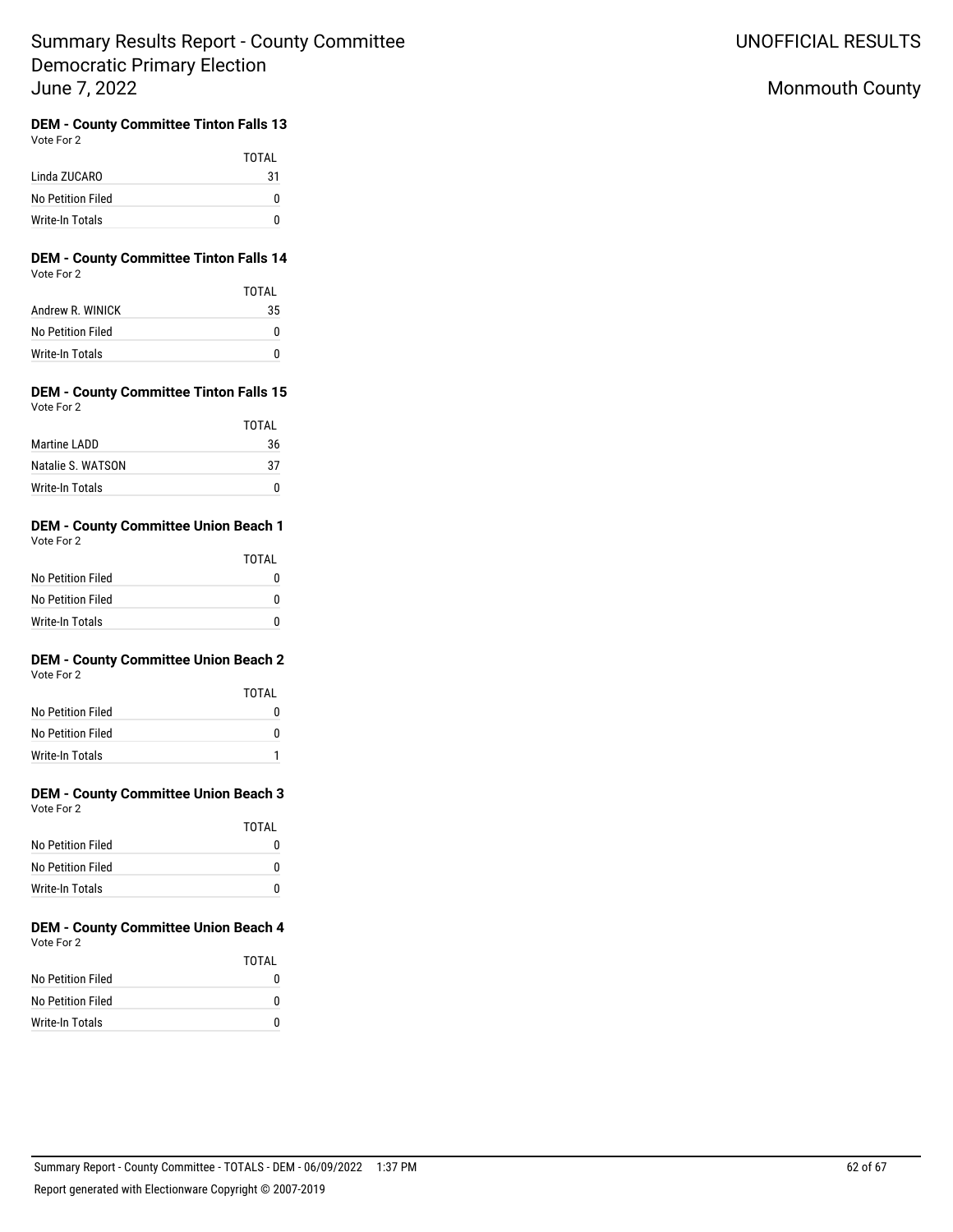# Monmouth County

#### **DEM - County Committee Union Beach 5** Vote For 2

|                   | <b>TOTAL</b> |
|-------------------|--------------|
| No Petition Filed |              |
| No Petition Filed |              |
| Write-In Totals   |              |

### **DEM - County Committee Upper Freehold 1** Vote For 2

|                   | TOTAI |
|-------------------|-------|
| No Petition Filed |       |
| No Petition Filed | n     |
| Write-In Totals   |       |

### **DEM - County Committee Upper Freehold 2** Vote For 2

|                   | TOTAI |
|-------------------|-------|
| No Petition Filed |       |
| No Petition Filed | n     |
| Write-In Totals   |       |

# **DEM - County Committee Upper Freehold 3**

|                   | TOTAI |
|-------------------|-------|
| No Petition Filed |       |
| No Petition Filed |       |
| Write-In Totals   |       |

# **DEM - County Committee Upper Freehold 4**

Vote For 2

|                   | TOTAI |
|-------------------|-------|
| No Petition Filed | n     |
| No Petition Filed | n     |
| Write-In Totals   |       |

## **DEM - County Committee Wall 1**

Vote For 2

|                   | TOTAI |
|-------------------|-------|
| No Petition Filed |       |
| No Petition Filed | n     |
| Write-In Totals   | 11    |

# **DEM - County Committee Wall 2**

Vote For 2

|                   | TOTAL |
|-------------------|-------|
| No Petition Filed |       |
| No Petition Filed | n     |
| Write-In Totals   |       |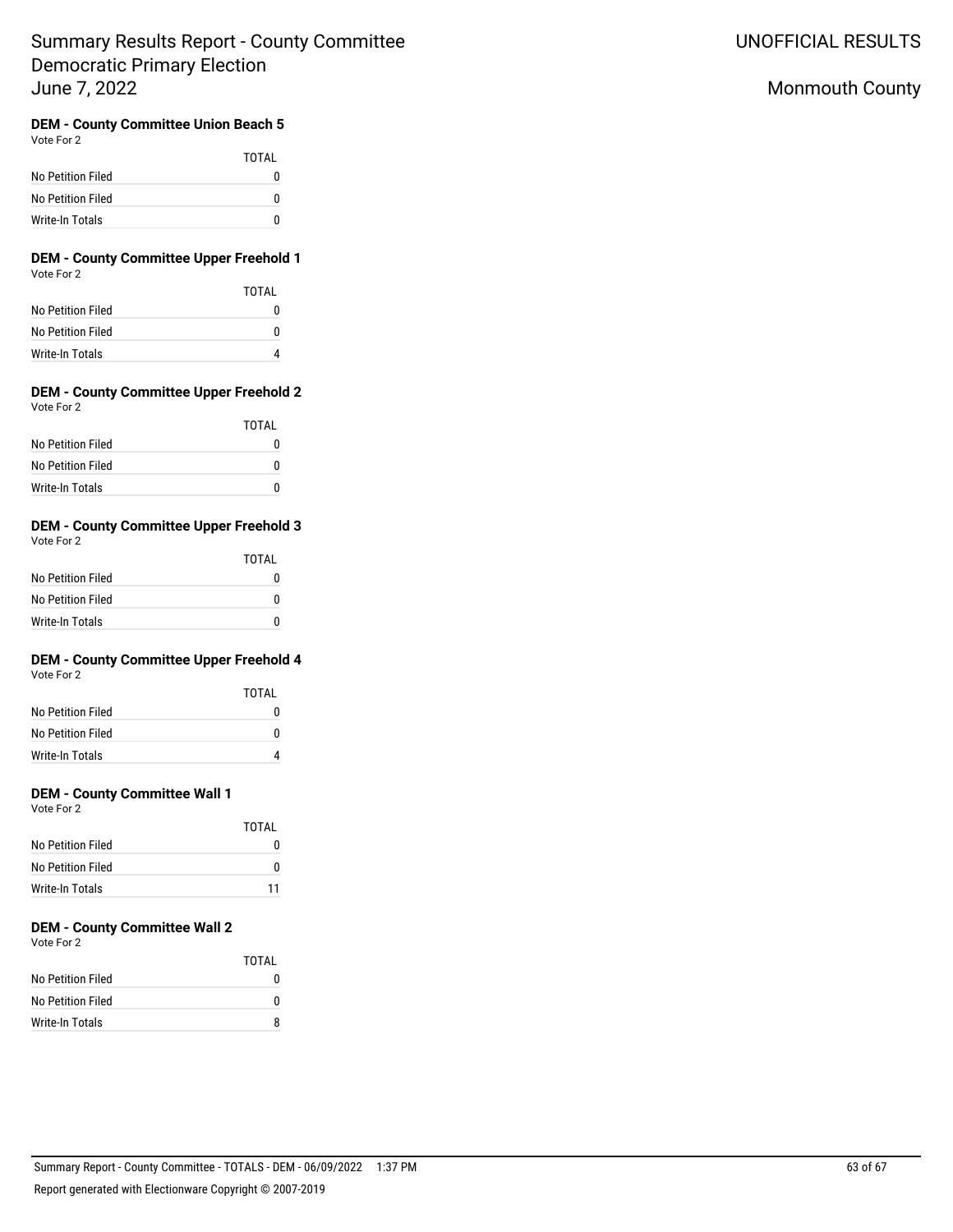## **DEM - County Committee Wall 3**

Vote For 2

|                    | TOTAI |
|--------------------|-------|
| Brendan R. HODNETT | 50    |
| Meredith C. AKERY  | 50    |
| Write-In Totals    | n     |

## **DEM - County Committee Wall 4**

Vote For 2

|                    | TOTAI |
|--------------------|-------|
| Michael R. BUTLER  | 40    |
| Richard P. LOMURRO | 40    |
| Write-In Totals    |       |

## **DEM - County Committee Wall 5**

| Vote For 2 |  |
|------------|--|
|            |  |

|                   | TOTAI |
|-------------------|-------|
| No Petition Filed |       |
| No Petition Filed |       |
| Write-In Totals   |       |

## **DEM - County Committee Wall 6**

Vote For 2

|                 | TOTAI |
|-----------------|-------|
| Adam M. HAYEK   | 33    |
| Rachel J. HAYFK | 33    |
| Write-In Totals |       |

## **DEM - County Committee Wall 7**

Vote For 2

|                 | TOTAI |
|-----------------|-------|
| Douglas SACKS   | 38    |
| Alena SACKS     | 36    |
| Write-In Totals |       |

## **DEM - County Committee Wall 8**

Vote For 2

|                   | TOTAI |
|-------------------|-------|
| Robert J. ANDREWS | 34    |
| No Petition Filed | n     |
| Write-In Totals   |       |

## **DEM - County Committee Wall 9**

Vote For 2

|                   | TOTAI |
|-------------------|-------|
| No Petition Filed | n     |
| No Petition Filed | n     |
| Write-In Totals   |       |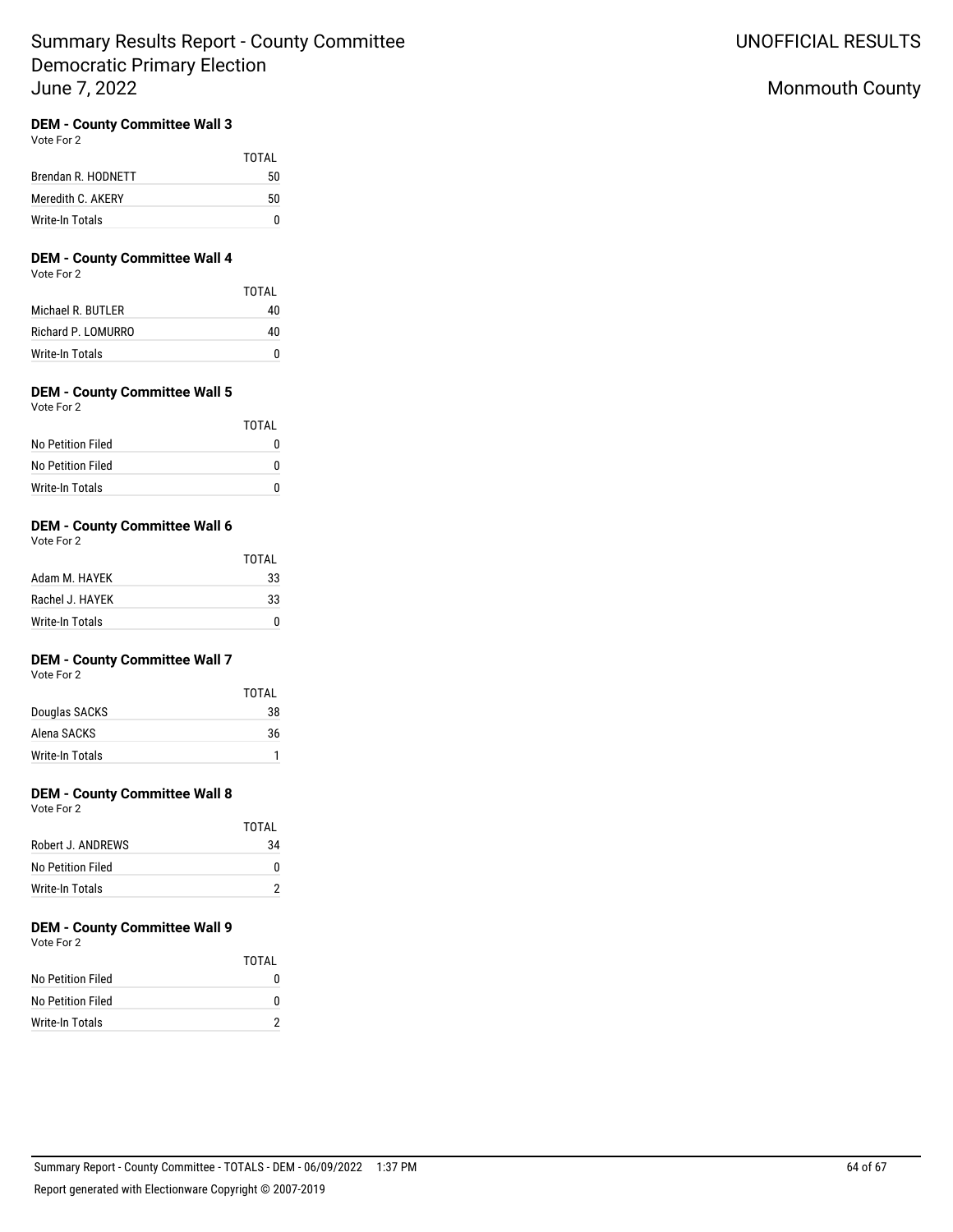## **DEM - County Committee Wall 10**

Vote For 2

|                   | TOTAI |
|-------------------|-------|
| Paul E. LINSKEY   | 31    |
| No Petition Filed | 0     |
| Write-In Totals   | n     |

# **DEM - County Committee Wall 11**

Vote For 2

|                   | TOTAI |
|-------------------|-------|
| Adam J. STEUERMAN | 43    |
| No Petition Filed | n     |
| Write-In Totals   | n     |

# **DEM - County Committee Wall 12**

| Vote For 2 |  |
|------------|--|
|            |  |

|                   | IUIAI |
|-------------------|-------|
| No Petition Filed | O     |
| No Petition Filed | O     |
| Write-In Totals   | O     |

TOTAL

#### **DEM - County Committee Wall 13** Vote For 2

| VULCIUI A                      | TOTAL |
|--------------------------------|-------|
| Christine C. "Mickey" BREWSTER | 35    |
| David J. FRETZ                 | 36    |
| Write-In Totals                |       |

## **DEM - County Committee Wall 14**

Vote For 2

|                   | TOTAI |
|-------------------|-------|
| No Petition Filed |       |
| No Petition Filed | 0     |
| Write-In Totals   | O     |

## **DEM - County Committee Wall 15**

Vote For 2

|                   | TOTAI |
|-------------------|-------|
| No Petition Filed |       |
| No Petition Filed |       |
| Write-In Totals   |       |

# **DEM - County Committee Wall 16**

Vote For 2

|                   | TOTAI |
|-------------------|-------|
| No Petition Filed |       |
| No Petition Filed |       |
| Write-In Totals   |       |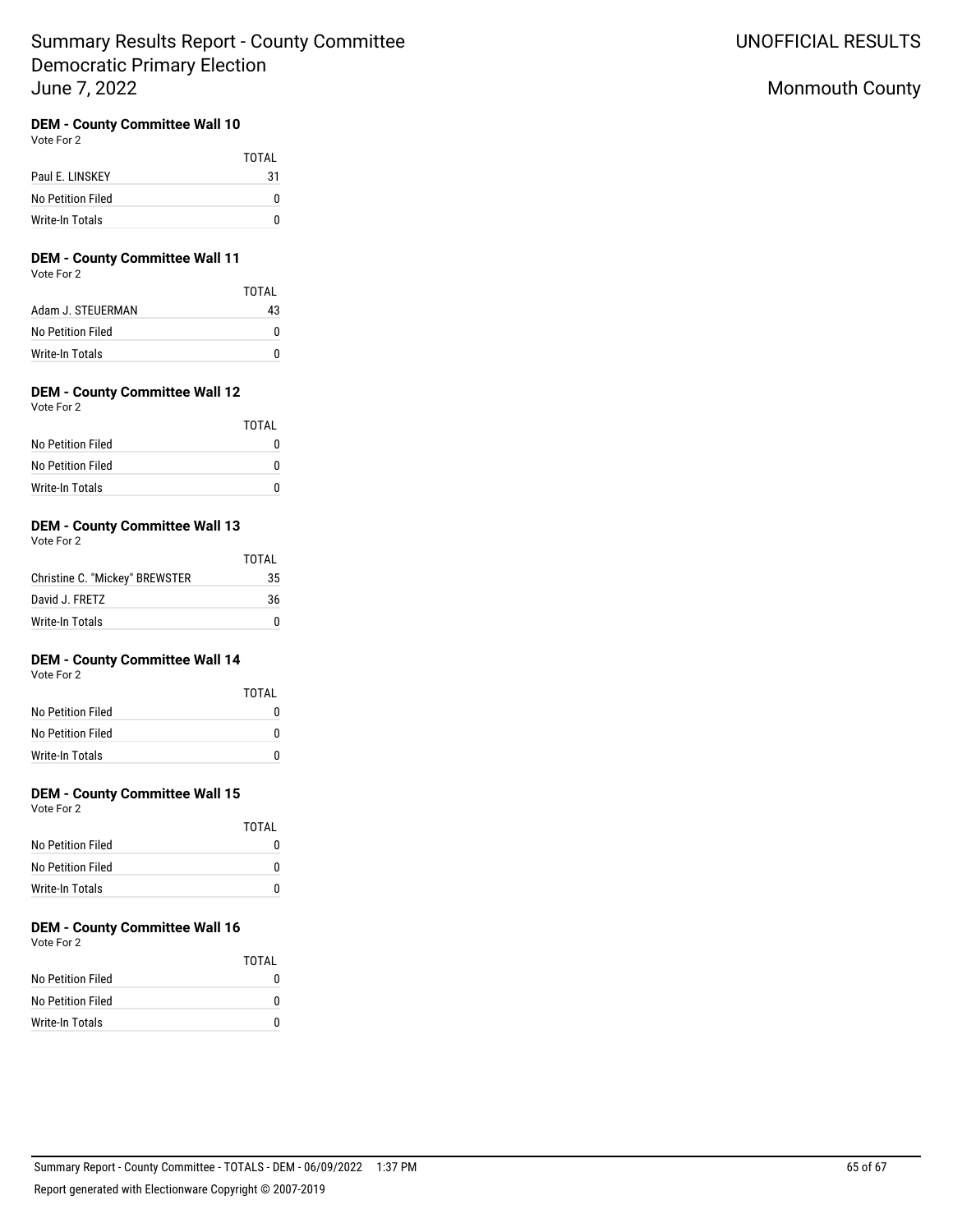## **DEM - County Committee Wall 17**

Vote For 2

|                   | TOTAI |
|-------------------|-------|
| Robert G. HODNETT | 23    |
| No Petition Filed | 0     |
| Write-In Totals   | n     |

# **DEM - County Committee Wall 18**

Vote For 2

|                   | TOTAL |
|-------------------|-------|
| No Petition Filed |       |
| No Petition Filed | n     |
| Write-In Totals   |       |

## **DEM - County Committee Wall 19**

| Vote For 2 |  |
|------------|--|
|            |  |

|                        | TOTAI |
|------------------------|-------|
| Lauren F. ALBRECHT     | 46    |
| Christian P. AI BRECHT | 46    |
| Write-In Totals        |       |

## **DEM - County Committee Wall 20**

Vote For 2

|                   | TOTAI |
|-------------------|-------|
| No Petition Filed |       |
| No Petition Filed |       |
| Write-In Totals   |       |

## **DEM - County Committee Wall 21**

Vote For 2

|                  | TOTAI |
|------------------|-------|
| Eden N. MELMED   | q     |
| Harold J. MALONE | q     |
| Write-In Totals  | U     |

## **DEM - County Committee Wall 22**

Vote For 2

|                   | TOTAI |
|-------------------|-------|
| No Petition Filed |       |
| No Petition Filed | n     |
| Write-In Totals   |       |

#### **DEM - County Committee Wall 23** Vote For 2

|                      | TOTAI |
|----------------------|-------|
| Diane L. VAUGHN-LANE | 29    |
| Robin LYNCH          | 28    |
| Write-In Totals      |       |